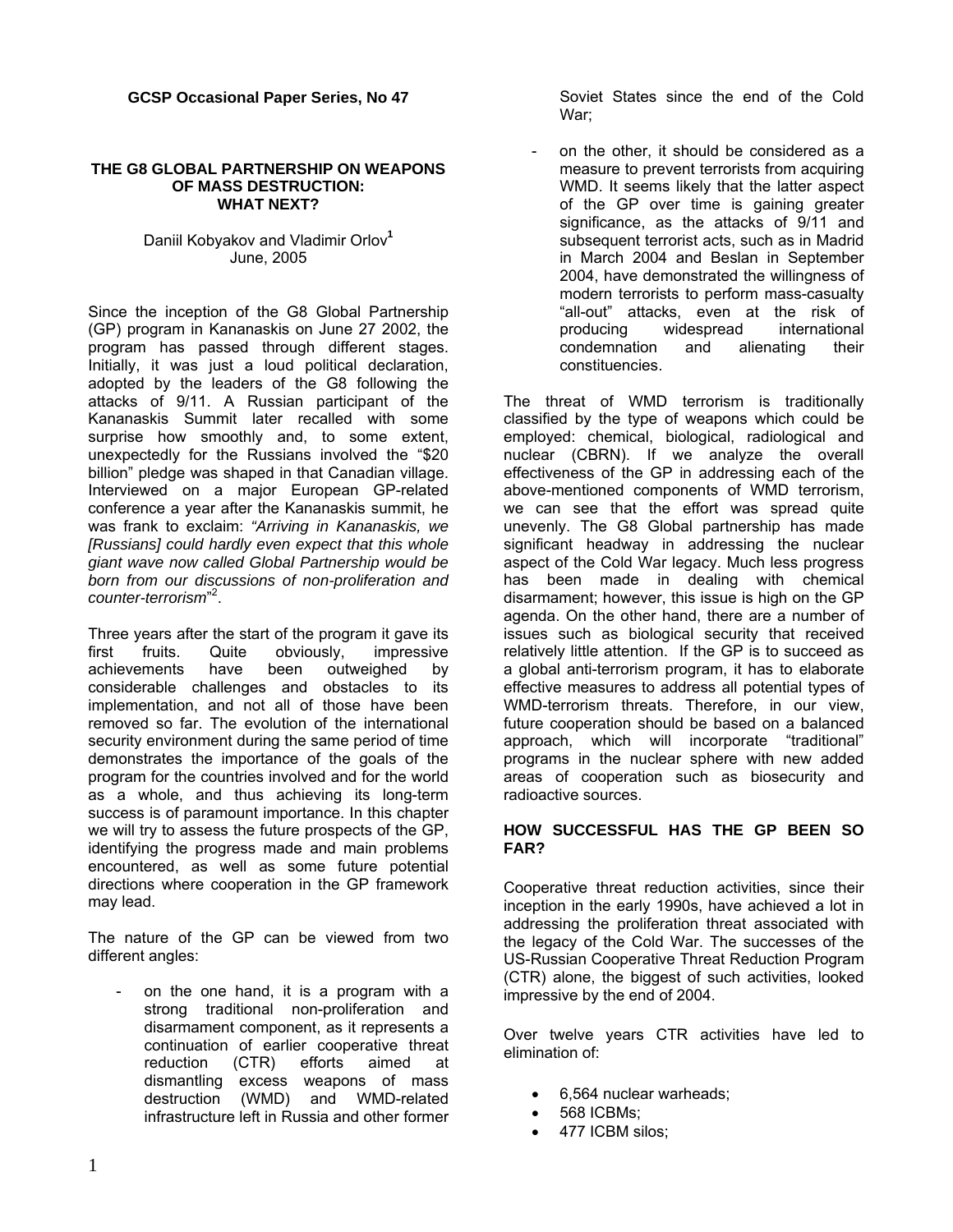- 17 ICBM mobile missile launchers:
- 142 bombers:
- 761 nuclear air-to-surface missiles;
- 420 submarine missile launchers;
- 543 submarine launched missiles;
- 28 strategic nuclear submarines; and
- 194 nuclear test tunnels. $3$

In addition:

- 260 tons of fissile material have received either comprehensive or rapid security upgrades;
- Security upgrades have been made at some 60 nuclear warhead storage sites;
- 208 metric tons of Highly Enriched Uranium (HEU) have been blended down to Low Enriched Uranium (LEU);
- 35 percent of Russia's chemical weapons have received security upgrades;
- Joint US-Russian research is being conducted at 49 former biological weapons (BW) facilities, and security improvements are underway at 4 BW sites;
- The International Science and Technology Centers (ISTC), of which the United States is the leading sponsor, have engaged 58,000 former weapons scientists in peaceful work;
- The International Proliferation Prevention Program (IPPP) has funded 750 projects involving 14,000 former weapons scientists and created some 580 new peaceful hightech jobs;
- Ukraine, Belarus, and Kazakhstan are nuclear weapons free as a result of cooperative efforts under the CTR program. [4](#page-32-3)

In addition to the United States, other countries have been providing assistance. For example, the European Union (EU), Germany, and a number of other European nations were instrumental in providing assistance for construction of the first Russian chemical weapons (CW) destruction facility in Gorny, launched in 2002.

Despite the visible achievements in absolute terms, the overall success of the GP can be measured only if we can answer the question **whether the pace of**

#### **cooperation is corresponding to the urgency of the threat**.

Unfortunately, the answer to this question seems to be a negative one so far. The GP program was created as a response of the international community to the challenge of catastrophic terrorism, which became so evident following the tragic attacks of September 11, 2001. The idea behind the creation of such a program was to concentrate the available resources and to dramatically accelerate the ongoing projects in the area of cooperative threat reduction. However, to date none of that has happened. The GP program more closely represents the inertia of pre-9/11 cooperation rather than a completely new, more dynamic effort. The boost that 9/11 gave to international cooperation in the area of nonproliferation, which led to the creation of the GP, seemed to wane two years after the inception of the program in Kananaskis.

Already at the Sea Island Summit in June 2004, as one of us witnessed, the GP was relegated to the bottom of the agenda, receiving much less publicity and media attention than it really deserved and in comparison with other "hot" topics discussed at the summit, such as the security situation in the Middle East. According to a Russian official who participated in negotiations, a day before the Sea Island document on the GP should have been adopted there was still no agreement on the text, and it seemed that the leaders negotiated it at the last moment<sup>5</sup>.

As a result, the documents adopted at Sea Island represented no breakthrough if compared to the previous Evian Summit documents, and they largely failed to meet expectations. For instance, the G8 countries failed to increase their financial pledges for GP projects by making the \$20 billion figure a floor but not a ceiling, despite all the political influence of the United States, which was supporting such a measure. Other aspects of the documents adopted at Sea Island demonstrate that the **G8 leaders did not undertake a critical approach to assessing the progress** of the GP, preferring instead compromise formulas that avoided criticism of the program's shortfalls and, as a consequence, lacked indications for how to speed up the way forward.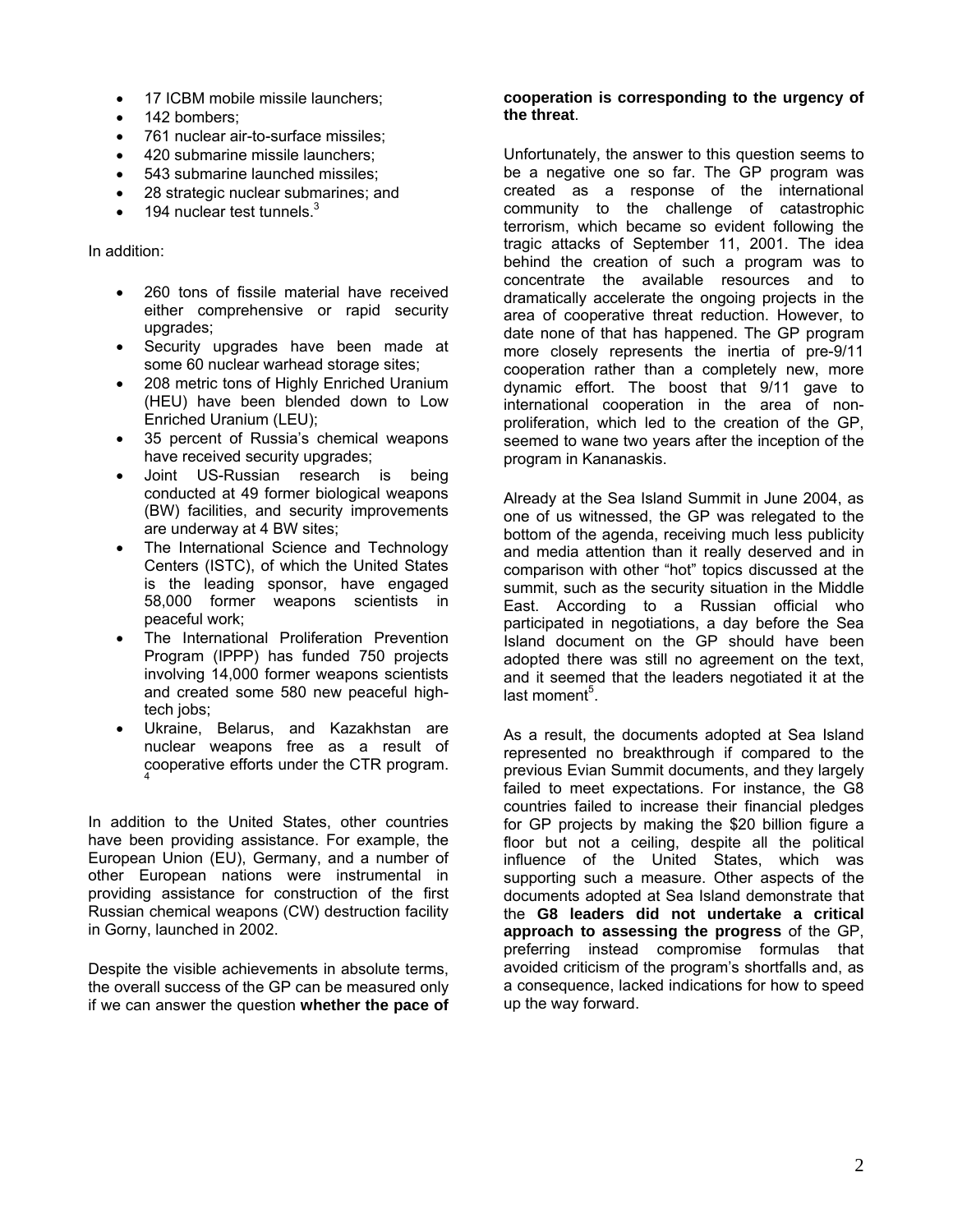#### *Chart 1. Cooperative Threat Reduction Milestones*

**1991, 27 November:** Adoption of the Soviet Nuclear Threat Reduction Act by the United States Senate. Beginning of the Nunn-Lugar CTR program.

**1992, 17 June:** Signing of Agreement between the Russian Federation and the United States of America concerning the safe and secure transportation, storage and destruction of weapons and prevention of weapons proliferation (the Umbrella agreement), which became the basis for US-Russia CTR activities.

**1996, 19-20 April:** The Nuclear Safety and Security Summit in Moscow adopts a declaration containing several proposals on nuclear security, enhancing the physical protection and disposal of nuclear materials, and on the program to combat illicit trafficking in nuclear material.

**1999, 15-16 June:** After the expiry of the initial seven-year term, the Agreement between the Russian Federation and the United States of America concerning the safe and secure transportation, storage and destruction of weapons and prevention of weapons proliferation is extended. A protocol to the agreement is signed.

**2001, 16 June:** A Summit between Russian President Vladimir Putin and US President George W. Bush in Ljubljana (Slovenia) and intensification of US-Russian cooperation in the area of international security.

**2001, 11 September** Terrorist attacks in the United States demonstrate the need to prevent acquisition of WMD by terrorists.

**2002, 27 June:** Establishment of the G8 Global Partnership program at the G8 Summit in Kananaskis (Canada). **2003, 21 May:** Representatives of 10 European countries, the United States, the European Union (EU), Euratom and the European Bank for Reconstruction and Development (EBRD) sign in Stockholm (Sweden) the Agreement on the Multilateral Nuclear Environmental Program in the Russian Federation (MNEPR Agreement).

**2003, 1-3 June:** G8 Summit in Evian (France). First enlargement of the number of GP donor countries. New GP members included Finland, the Netherlands, Norway, Poland, Sweden and Switzerland.

**2004, 20-23 April:** An International Conference on the Global Partnership takes place in Moscow. In this major gathering of officials from GP participating states and experts, an assessment of the development of the GP is made and recommendations for the future are discussed.

**2004, 8-10 June:** G8 Summit at Sea Island. Adoption of the Senior Group Report on the Global Partnership and the G8 Action Plan against WMD Proliferation. New donor countries – Australia, Belgium, the Czech Republic, Denmark, Ireland, New Zealand, and South Korea are accepted in the GP.

**2005, July:** An official expansion of the number of recipient countries at the G8 summit in Scotland is expected. **2006:** A G8 Summit is scheduled to take place in Russia. The GP will be on the agenda. However, whether it will be on the priority list for the G8 leaders remains to be seen.

**2012:** Expiration of the term of the Global Partnership, as established in Kananaskis.

#### **PRIORITIES… WHOSE PRIORITIES?**

When analyzing the potential directions of development of the GP program one should start with looking at the program priorities – both those already declared three years ago and emerging ones.

Russia has emphasized repeatedly that it has two priorities in the GP – the dismantlement of decommissioned nuclear submarines and chemical weapons (CW) destruction. Russian President Vladimir Putin, speaking at a press conference after the G8 Summit at Evian, France (June 1-3, 2003), underscored a need for concrete practical steps in implementing the commitments of Kananaskis, "*first of all by agreeing on projects in priority areas of the Global Partnership such as chemical weapons destruction and dismantlement of old and decommissioned nuclear submarines.*" [6](#page-32-5)

Any attempts by other donor states to concentrate on other areas were viewed by Russian officials as counter-productive and decreasing the effectiveness of the program. For instance, at the 2003 Second Moscow Non-proliferation Conference, Ambassador-at-Large Anatoly Antonov, who was representing Russia in the Global Partnership Senior Officials Group, stressed that "*too little has been accomplished in priority areas. At this point in time we must continue to concentrate on them. Otherwise we will diffuse assets, negatively affecting the entire GP process.*" Antonov added however that the revision of priorities and expansion of areas of cooperation could be discussed in the future.

Thus, it could be argued that the declared priorities of Russia within the program have to do more with disarmament issues and less with non-proliferation and combating terrorism. It is symptomatic that in his 2003 annual address to the Russian Federal Assembly, Russian President Vladimir Putin, while mentioning the GP program as an important example of international cooperation, stated that WMD dismantlement under this program "*will help*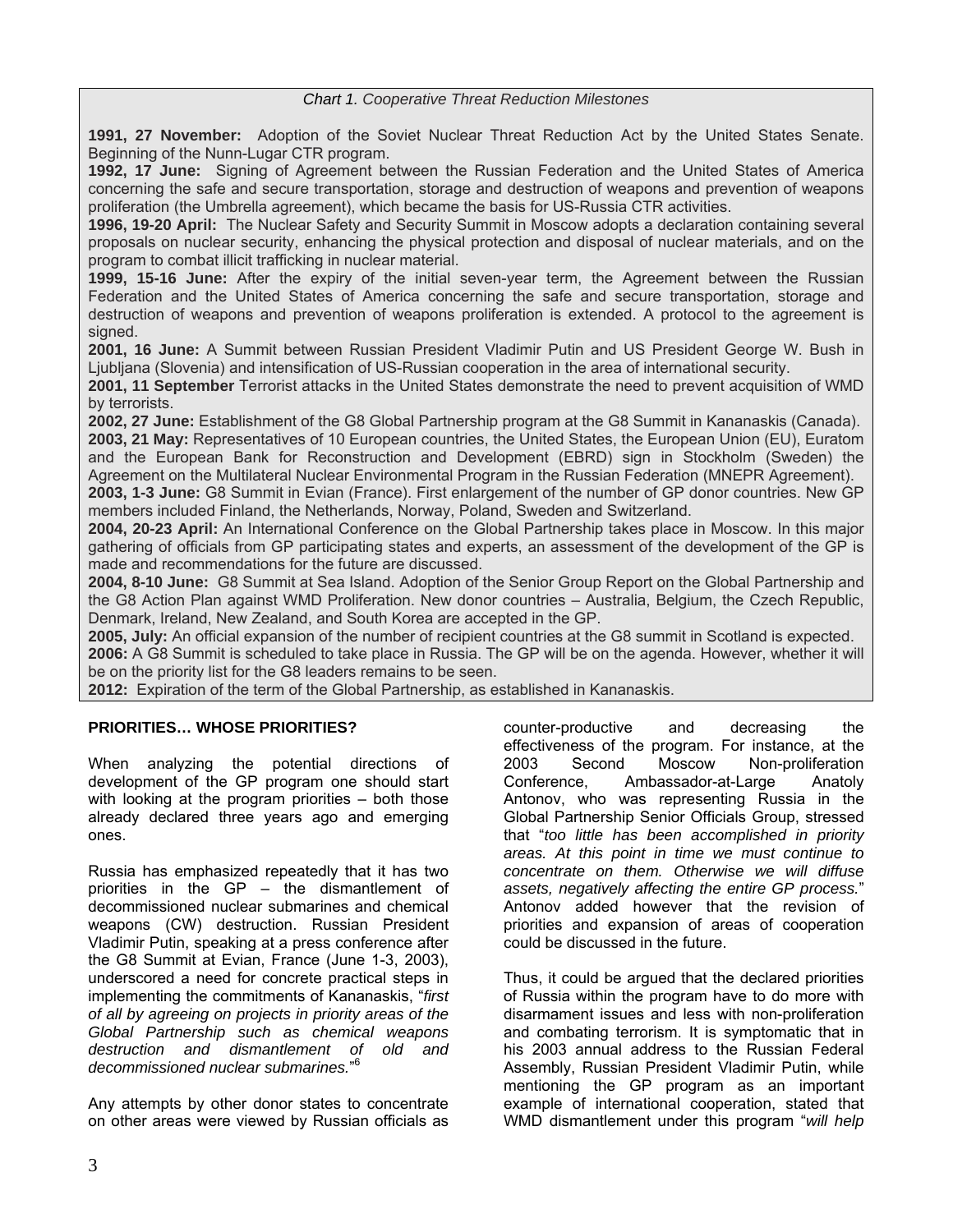*us to improve the environmental situation in some of the regions of Russia*" 7 [,](#page-32-6) but omitted any reference to the utility of the program from the non-proliferation or counter-terrorism point of view.

Other GP participants have their own priorities and agendas. The priorities of the largest donor country, the United States, clearly are dealing with strategic offensive arms elimination, non-proliferation, and preventing the access of terrorists to WMD and related materials and technologies. The US leadership has been receptive to some priorities of Russia and other countries, as long as they do not contradict the US objectives. For example, the United States pledged to provide a significant portion of assistance for CW destruction in Russia. According to the then US Under-Secretary of State for Arms Control and International Security, John Bolton, "*Russia is entitled to have its priorities too. From the perspective of Russia meeting its obligations on the Chemical Weapons Convention (CWC), it's perfectly logical that chemical weapons destruction would be a priority. I might say it's also a US priority to keep those agents out of the hands of terrorists, so I don't see any inconsistencies there. As with any cooperative program like this, you work through what the priorities are. For the French, for example, plutonium disposition remains a very high priority and it was made very clear at Kananaskis that even though it didn't fit on the Russian list, that's what the French were going to pursue…. I think Japan has seen submarine dismantlement as a high priority for its own reasons, and that's understandable, too*".

The priorities of the European donor countries generally have more in common with the Russian priorities. First of all, due to geographic proximity, some of the European states share the environmental concerns with the Russian side. That is particularly true for the Nordic countries, such as Norway, which has long been one of the key players in providing assistance to Russia for dismantlement of multi-purpose submarines and environmental rehabilitation of naval bases of the Russian Northern Fleet. The Europeans are also showing more willingness to assist Russia in chemical disarmament.

Other smaller donor countries chose to focus only on one area of cooperation. For example, Switzerland's assistance is limited to the area of CW destruction. According to Swiss law, the government is prohibited from spending GP funds for other purposes, thus Switzerland is reluctant to explore other potential areas of cooperation.<sup>[9](#page-32-8)</sup> Swiss policy makers emphasize that "*Switzerland focuses its attention on chemical disarmament because, not being a superpower, Switzerland wants to* 

*concentrate its effort and achieve maximum effectiveness*".[10](#page-32-9)

Small donor countries such as Poland and the Czech Republic provide assistance for individual relatively small-scale projects. For example the Czech Republic has allocated ₤85, 000 (approximately \$150,000) for the procurement of electricity supply equipment for a sub-station serving the CW destruction facility being constructed at Shchuchye. The Czech assistance is channelled through the United Kingdom Ministry of Defence program under the bilateral UK-Russian Agreement.<sup>11</sup> In the case of Poland, the assistance funds (approximately \$100,000) are used for technology development and construction of a pilotscale facility for elimination of the CW agent lewisite. Such small-scale projects are pursued by the donor countries mainly with the view of raising their international profile and achieving public relations effect, or with a pragmatic goal of joint technology development or deriving profit from the WMD dismantlement process (such as having a share in sales of raw materials being produced in the process of CW elimination, for example arsenic). As such, these small-scale projects only indirectly serve the broad non-proliferation goals of the program, yet still they are very important.

Expanding project activities and exploring new areas of cooperation were envisaged as key GP tasks in the documents adopted at Evian in 2003. Some of the concrete proposals on which tasks should be prioritized in the process of GP implementation came from the non-governmental sector. On the eve of the 2004 G8 Sea Island Summit, Strengthening the Global Partnership Project (SGP), an international coalition of 21 research institutes in 16 European, Asian, and North American countries, came up with a list of recommendations as top priorities for GP work which included the following actions:

- Accelerate Efforts to Consolidate and Secure Weapons Usable Nuclear Material;
- Expedite a Global "Clean-out" of HEU at Research Facilities Worldwide;
- Accelerate Weapons-Grade Plutonium Disposition;
- Expand Efforts to Employ Former Weapons Personnel;
- Increase Transparency for and Destruction of Tactical Nuclear Weapons (TNW);
- Drastically Increase Funding for Chemical Weapons Demilitarization;
- Intensify Efforts for Bio-Security.<sup>[12](#page-32-11)</sup>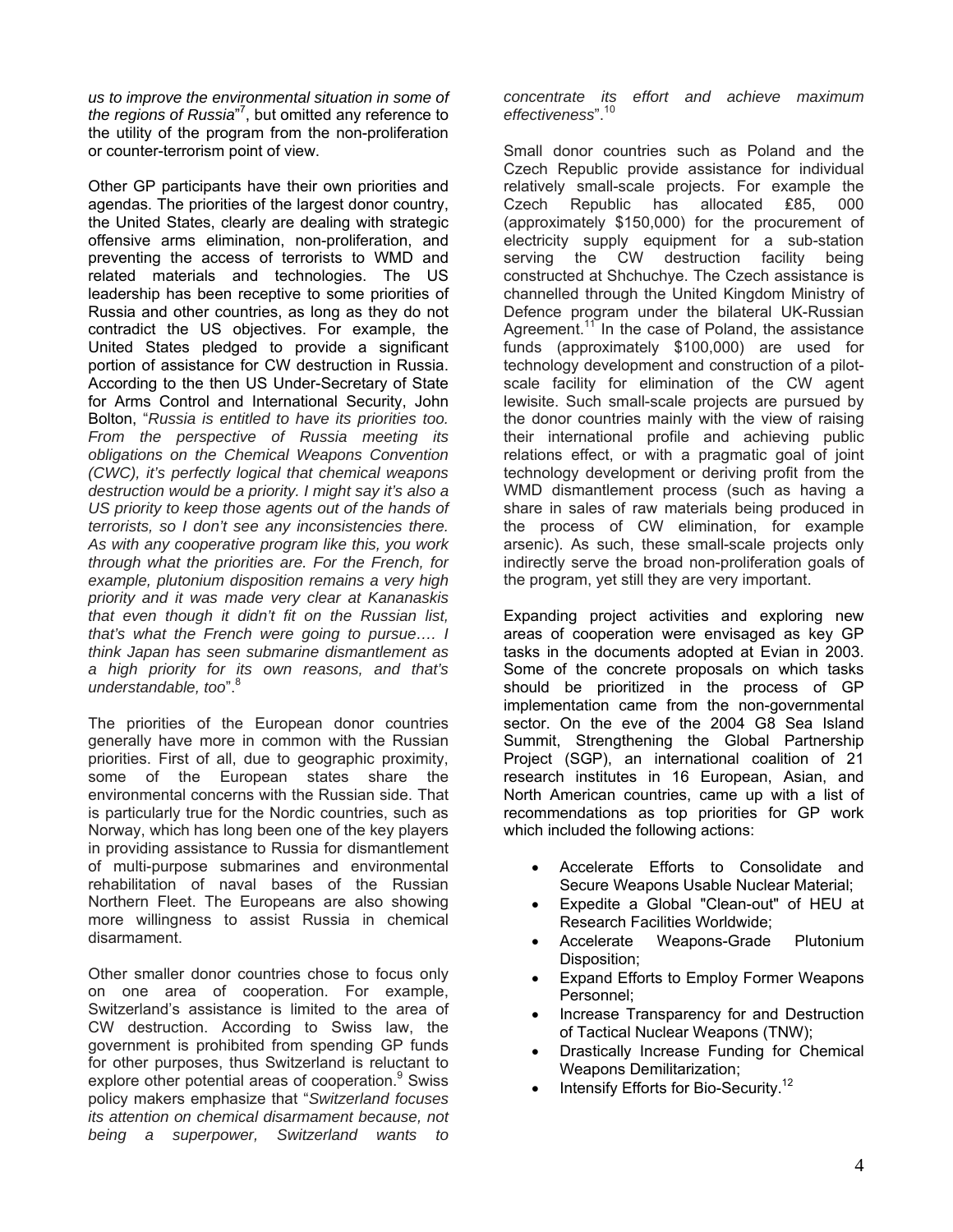Some of these tasks, such as CW destruction, represent already acknowledged priorities of the GP, while others represent new areas of cooperation. In our view, some points, such as Tactical Nuclear Weapons, were included on the list prematurely since they belong to the domain of arms control rather than non-proliferation, and are not yet ripe for negotiation. Still, many of them are quite balanced and reasonable. Using this list as a reference point, we will try below to assess some of the future priorities of the GP, both those which stem from already existing areas of cooperation within this program and those that could arise in the future after new areas of cooperation are opened.

#### **CONCENTRATING ON "TRADITIONAL" AREAS OF COOPERATION**

### *Chemical Weapons Destruction*

According the deputy head of the Russian Federal Agency for Industry, Victor Kholstov, who is in charge of implementation of the CW destruction program, as of January 17, 2005, "*about 800 tons of category one warfare agent*" have been destroyed in Russia. $13$  This represents only 2% of the overall stockpile of 40,000 tons of chemical weapons. It is already obvious that Russia is lagging behind the existing schedule of CW destruction. According to its commitments under the CWC, Russia has to destroy 20% of its stockpiles (or 8,000 tons) by April 29, 2007 and all of them by April 29, 2012.

As of the beginning of 2005, the only functioning chemical weapons destruction facility, located in Gorny, could not ensure the implementation of this plan. The construction of additional facilities so far is going behind schedule. For instance, the deadline for the completion of the construction of a CW elimination plant in Shchuchye was shifted from 2007 to 2012. The Russian daily *Vremya Novostey* noted that given such speed, Russia will be able to eliminate its CW stockpile only in 40 years.<sup>14</sup> Russia is still hoping to meet the intermediary deadline of destroying 20% of its stockpile in 2007 by quickly putting into operation two plants to destroy CW, located in Kambarka (having 6,630 tons of CW agent lewisite) and Maradykovsky (having 6,960 tons of yperite, lewisite, and organophosphorous agents), by the end of 2005. Meeting the 2012 deadline will require putting into operation an additional four facilities by 2008, which is impossible unless the existing pace of implementation of the CW destruction program is accelerated.<sup>[15](#page-32-14)</sup>

One of the key problems with implementation of the CW destruction program is low financing. Russia needs \$3-4 billion or up to \$600 million annually to implement the program. The Russian budget for this

program was 5.3 billion rubles in FY 2004 (or approximately \$189 million); for FY 2005 it was doubled to 11.16 billion rubles (or approximately \$380 million).<sup>16</sup> Still this money is not enough to finance the program. When Russia signed and ratified the CWC, it declared that it needed financial assistance from foreign donors in order to fulfil its commitments. World leading countries, including the United States, promised to share the burden 50-50. But, according to Viktor Kholstov, the foreign assistance received by Russia by the end of 2004 accounts for a mere 7% of the cost of the chemical weapons destruction program, or \$217 million.<sup>1</sup> Expectations for foreign funding in 2005, which are reflected in the FY2005 Russian budget, stand at 2.3 billion rubles (approximately \$82 million).<sup>1</sup>

Low financing from the foreign donors is seen as the main stumbling block for the implementation of the program by the Russian side. For instance, on October 13, 2004, the Upper House of the Russian parliament (the Federation House) sent a parliamentary inquiry to the Russian Prime Minister, which noted that Russia could not fulfil its obligations under the CWC. "*Proof of this is the extremely low realization of statements by G8 leaders about the necessity to provide international financial aid to Russia. This aid is provided extremely slowly, in reduced amounts and not in the time set*," the inquiry stated.[19](#page-32-18) According to the inquiry, Russia received only 3% of the promised international financial assistance in 2004.

The representatives of the foreign donor countries, on the other hand, cite problems on the Russian side, which impedes further cooperation. For example, at the international conference dedicated to the G8 Global Partnership which took place in Moscow in April 2004, some representatives of the donor states mentioned bureaucratic difficulties and the lack of a realistic "roadmap" or action plan on the Russian side in the area of CW disarmament as key problems.<sup>20</sup> Other Western experts mention additional problems related to implementation of cooperative CW destruction projects. According to Paul Walker, a representative of the Washingtonbased non-governmental organization Global Green, many of the disagreements revolve around the choice of contractors who are awarded construction projects. He said that the United States had frozen contracting for construction of a facility at Shchuchye for up to five months after Russia insisted on its own candidate to build the site heating plant. Ultimately the Russian side backed down. "*The broken record we've heard for over a year now is the complaint that the money is going to Western contractors*", Walker said. "*What the Russians refuse to admit – and it's becoming a bit of a diplomatic roadblock – is that they wouldn't be*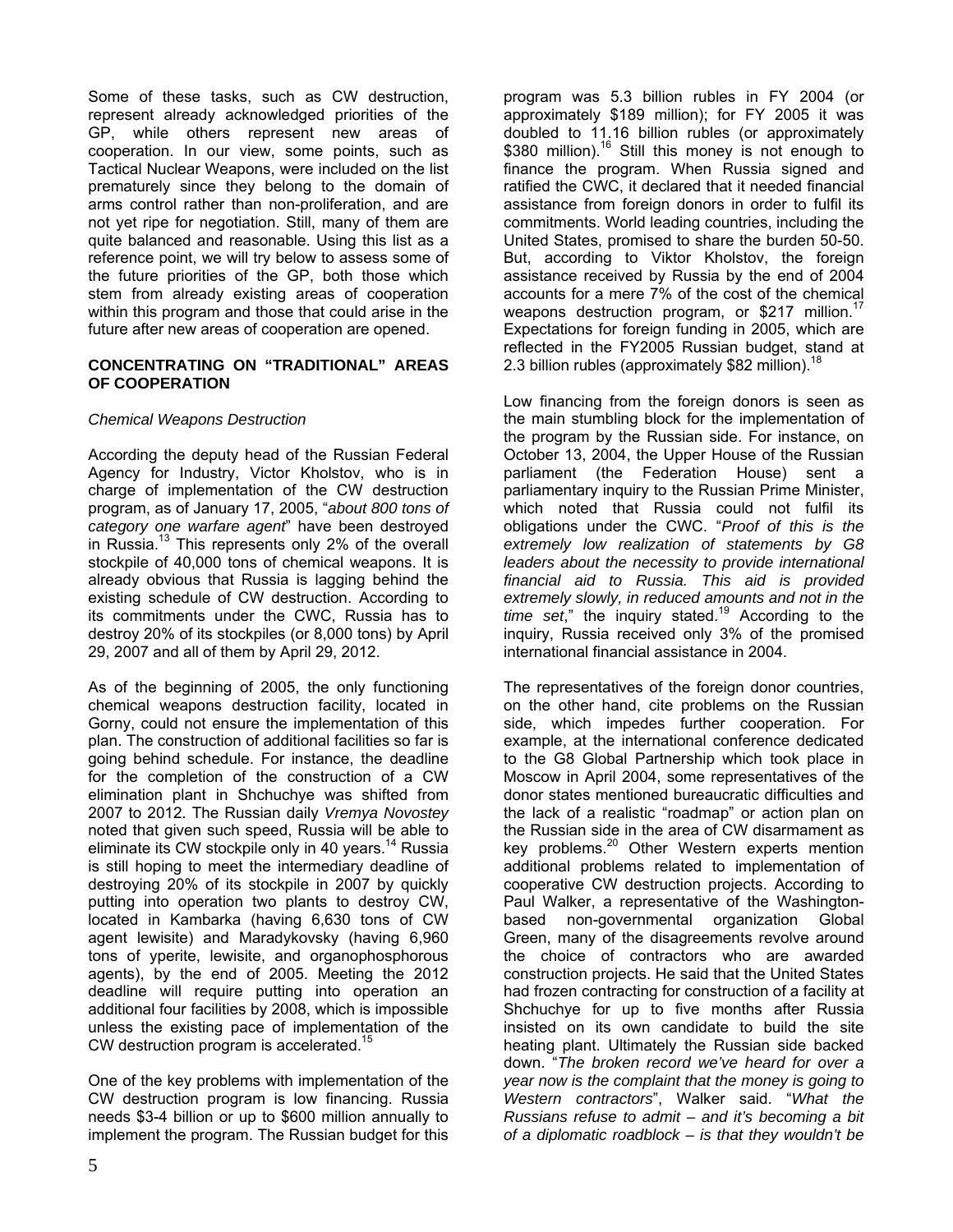*where they are without the hundreds of millions of dollars that the West has committed.*" [21](#page-32-20)

However this statement is only partially true. The majority of Western assistance that has already been provided and put into working projects, such as Gorny, came from the countries which tried to avoid political and commercial conditionality in providing assistance, for example Germany. Indeed, the pragmatic approach pursued by Germany has been praised by the Russian side, in contrast to the less cooperative approach of the United States.<sup>22</sup> Some donor countries such as the Netherlands leave it up to the Russian side to select the contractors and equipment for implementation of the projects, which helps to avoid many bureaucratic delays. $23$ 

Developments in another key priority area of the Global Partnership – submarine dismantlement – are slightly more encouraging. Despite the fact that foreign financial assistance for submarine dismantlement was insufficient during the first two years of functioning of the GP program (see Table 1 below), by the end of 2004 many projects in this area entered the stage of concrete implementation. Russia and the donor countries managed to create a sufficient legal base for implementing projects after signing the Multilateral Nuclear Environmental Program (MNEPR) agreement and a number of bilateral agreements. The Russian side had developed by December 2003 a master plan for submarine dismantlement, which was met very favourably by the donor states since it included many aspects that they were calling for, such as tighter audit, transparency and accountability.

*Nuclear Submarine Dismantlement* 

| Table 1. Global Partnership countries' contribution to submarine dismantlement (June 2002 - April 2004) |  |  |  |
|---------------------------------------------------------------------------------------------------------|--|--|--|
|---------------------------------------------------------------------------------------------------------|--|--|--|

| Country      | Contracts concluded<br>(Million USD) | Money received<br>(Million USD) |
|--------------|--------------------------------------|---------------------------------|
| <b>USA</b>   | 23.8                                 | 28.1                            |
| UK           | 23.2                                 | 3.2                             |
| Germany      | 30.7                                 | 4.1                             |
| Japan        | 6.7                                  | 2.1                             |
| Norway       | 17.5                                 | 12.0                            |
| Sweden       | 0.5                                  | 0.2                             |
| <b>TOTAL</b> | 102.4                                | 49.7                            |

*Source: Guide to the Global Partnership, PIR Center, 2005* 

According to the Deputy Director of Rosatom's Department of Decommissioning of Nuclear and Radioactively Dangerous Facilities, Viktor Akhunov, in order to dismantle all the submarines as planned

by 2010, Russia will have to dismantle some 15 to  $18$  submarines a year<sup>24</sup> (see Figure 1 below for current Rosatom's projections of submarine dismantlement process).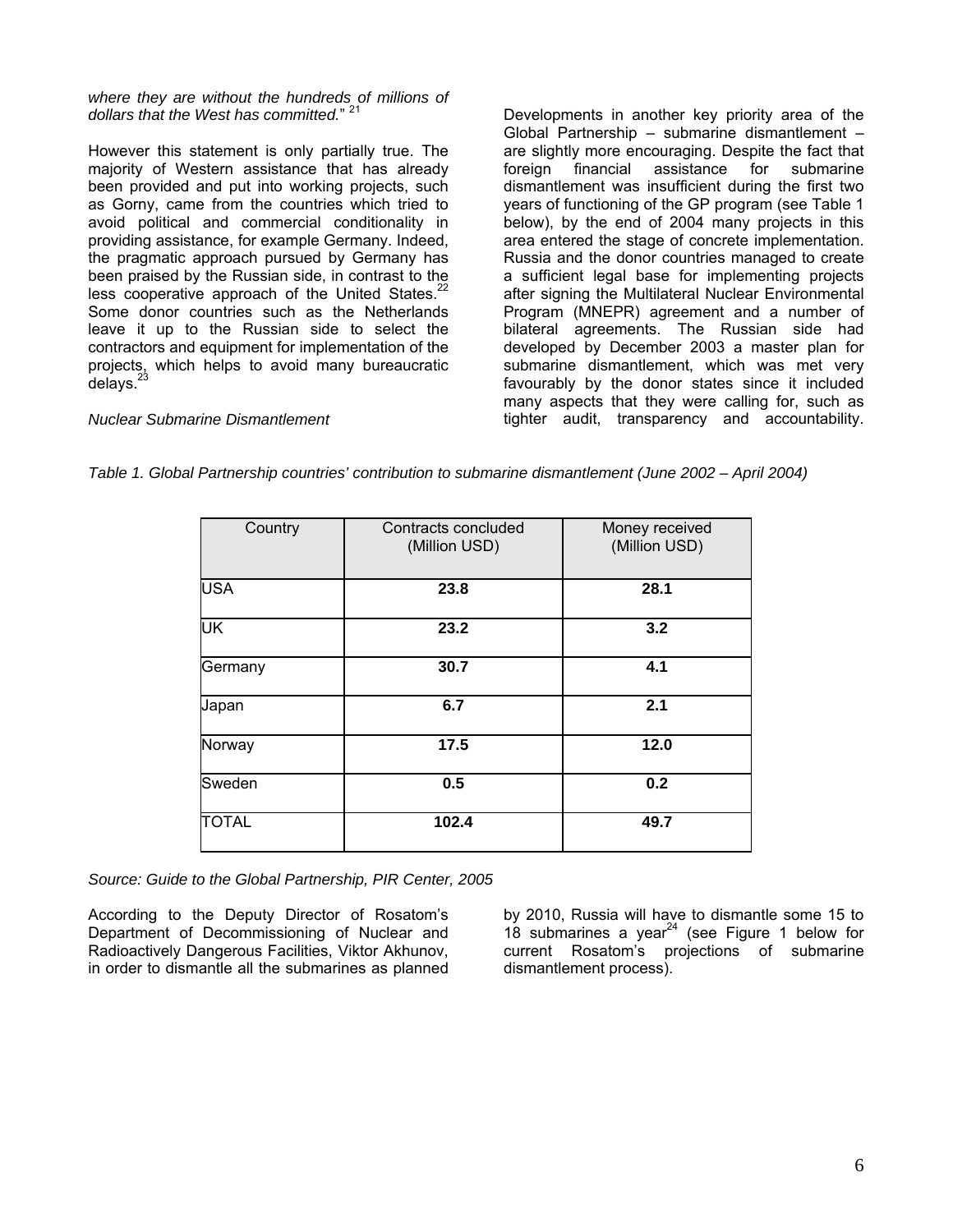

Indeed, this rate has already been achieved. In 2004, Russia dismantled 18 submarines, five of which were funded by foreign donors. $25$  In 2005, Russia's Federal Agency for Atomic Energy (Rosatom) plans to dismantle 15 nuclear submarines using the Russian budget funds. It is expected that foreign donors will provide an additional 3 billion rubles (approximately \$108 million) for this purpose in 2005. According to a Rosatom source, Norway, the UK, and Italy will provide financial assistance for the dismantlement of 3 submarines (one for each country), Canada for the dismantlement of 4 submarines, and Japan for the dismantlement of 5 submarines.  $2^2$ 

Despite the fact that all the submarines scheduled for dismantlement are likely to be eliminated as planned, that represents only a fraction of the problem. In addition to submarines, 41 service ships with radioactive material onboard also need dismantlement. Four naval bases containing radioactive materials need rehabilitation, and the issue of spent fuel needs to be addressed as well. Also the current international effort in the area of submarine dismantlement is mainly focusing on Northwest Russia, whereas the problem of the Russian Pacific Fleet submarines receives less attention. Despite the efforts of Rosatom, there is still no infrastructure for solving all the problems arising in the process of submarine dismantlement –

for example there are still no on-shore storage bases for reactor compartments or infrastructure for handling and disposal of solid radioactive waste. $27$ 

#### *Security of Nuclear Materials*

Among the "traditional" areas of cooperation, the security/safety of nuclear materials is the one that arguably needs more attention by Global Partnership members. According to a report prepared for Nuclear Threat Initiative (NTI) by Harvard University's Project on Managing the Atom in May 2004, within the former Soviet Union, as of the end of fiscal year (FY) 2003, some 22% of some 600 tons of nuclear material outside of nuclear weapons, which is potentially vulnerable, had "comprehensive" (meeting US standards) security and accounting upgrades.<sup>28</sup> An additional 21% of the material had initial "rapid" upgrades installed (such as bricking the windows of a facility with nuclear materials and building a fence around it). The effort was initially focusing on providing upgrades to sites that are more vulnerable and contain smaller quantities of nuclear material, thus the fraction of sites having received comprehensive upgrades is relatively higher compared to that of total amounts of material with upgrades and constitutes 70%.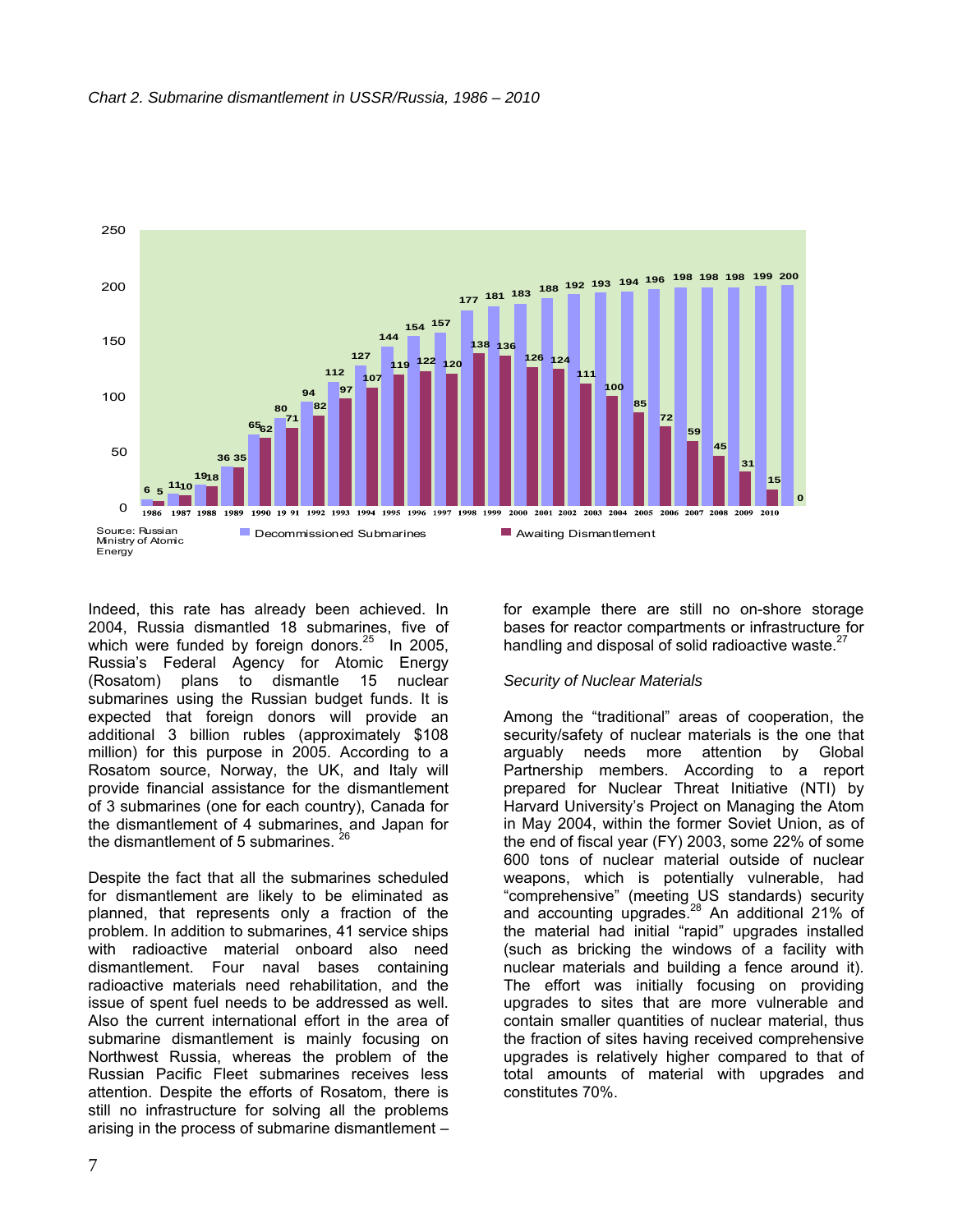More progress was achieved in providing security for material which is located outside the Rosatom defence complex, such as naval fuel. Since Rosatom's defence complex accounts for roughly 500 tons of the estimated 600 tons of the potentially vulnerable nuclear material outside of nuclear weapons, progress in providing upgrades for Rosatom's material will measure the overall success of the program. As of the end of FY 2003 only 11% of Rosatom's material had comprehensive security and accounting upgrades, with an additional 30% of material receiving rapid upgrades.<sup>29</sup>

The challenge of the task of providing security upgrades increased after the attacks of 9/11. After that, the target-date for the completion of all the upgrades was shifted from 2011 to 2008. However, meeting this tighter deadline requires big increases in financing, which the United States failed to provide. Indeed, over two years after 9/11, less Russian material received comprehensive upgrades than in the two fiscal years prior to that date (7% and 9% respectively).

The pace of providing rapid upgrades also fell by half in the two years after the attacks compared to the two previous years. According to experts, that occurred primarily because, after the completion of "easy" tasks, the program encountered the need to provide security to the most sensitive sites with the largest quantities of nuclear material. Because the problem of access to these sites could not be resolved, much of the supplemental funding appropriated after 9/11 for fissile material security was spent on other tasks than installing upgrades. Meeting the deadline would require a dramatic acceleration of the pace of the program from the rate of 4-5% of material receiving upgrades annually to over 20% per year.<sup>30</sup> That would require not only increased financing of the program but also highlevel attention and political will of US and Russian leadership to overcome existing obstacles, most notably the access issue – one that is discussed below.

At the February 24, 2005 Summit of the US and Russian Presidents in Bratislava, Slovakia, the two leaders committed to "*enhance cooperation to counter one of the gravest threats the two countries face, nuclear terrorism*".[31](#page-32-30) The joint document adopted by the two presidents at the summit calls for sharing "*best practices for the sake of improving security at nuclear facilities bilaterally and with other nations with advanced nuclear programs*".

Furthermore, while acknowledging that the security of US and Russian nuclear facilities meets current requirements, the two presidents stressed that

these requirements must be constantly enhanced to counter evolving terrorist threats. To this end, the presidents agreed to develop a plan of work through and beyond 2008 for cooperation on security upgrades of nuclear facilities. The two presidents established a US-Russian Senior Interagency Group (SIG) for cooperation on nuclear security (including the disposition of fissile material no longer needed for defence purposes) chaired by Secretary of Energy Bodman and Rosatom Director Alexander Rumyantsev. The SIG will report on implementation of the two countries' cooperation in this sphere, taking into account key financial, legal, technical, and other considerations. [32](#page-32-31) 

#### *Warhead Security*

The need to ensure the security/safety of Russian nuclear warheads was the first problem faced by CTR programs in the early 1990s. At that time, Russia had just completed the withdrawal of TNW from most of the former Soviet Union Republics and still was in the process of withdrawing its TNW from the territories of Ukraine and Kazakhstan. This was also the time of the removal of Russia's strategic nuclear weapons from Belarus, Kazakhstan and Ukraine.

According to Colonel-General Yevgeny Maslin, who was heading the 12<sup>th</sup> Directorate of the Russian Ministry of Defence  $(12<sup>th</sup>$  GUMO), responsible for warhead security, "*we had to think not just about secure transportation of warheads but about raising the level of security. We were unprepared for such a turn of events. The process of arms reduction accelerated, first of all, in the framework of the START I Treaty. Could we fulfil in time our arms control obligations without American assistance? This was not likely. New threats appeared, such as unsanctioned access of terrorist groups to nuclear weapons in storage or in the process of transportation. We particularly felt the seriousness of this threat in 1991-1992 when the conflict in Chechnya started to escalate*."[33](#page-32-32)

The bulk of assistance came through the CTR program sponsored by the United States. The United States procured 150 so-called "supercontainers" for the transportation of warheads, equipment for refurbishing 117 railway carriages for warhead transportation, and additional equipment for rapid deployment in case of accidents or attacks on trains transporting warheads. In 1999 an additional agreement with the United States was signed with the goals of providing servicing to equipment provided earlier and gradually replacing 115 earlier procured carriages with newer ones. According to the Deputy Head of the  $12<sup>th</sup>$  GUMO, Mikhail Starodubtsev, "*existing positive experience*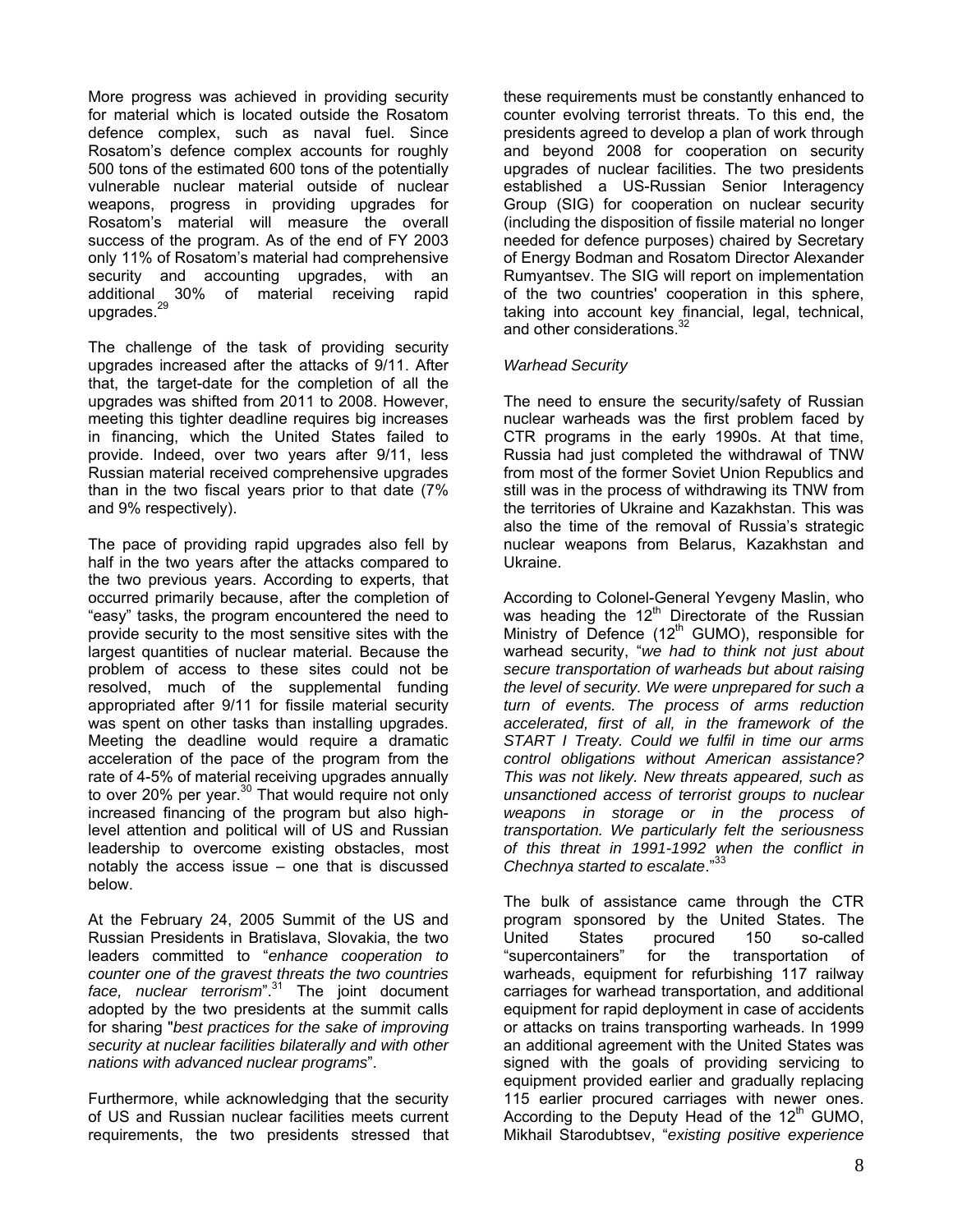*and concrete results achieved* [in international cooperation – *Authors*] *allowed the incorporation of a lot of new equipment in the Russian system of handling nuclear weapons: emergency rescue equipment, supercontainers, dosimeters, polygraphs, equipment for conducting drug and alcohol testing, computer equipment, etc.*" [34](#page-32-33)

As of 2004 Russia, according to unclassified US estimates, was believed to possess approximately 18,000 warheads at some 150-210 sites, of which 50-70 are national stockpile sites, 60-80 are deployed, service-level storage sites, and 40-60 are temporary sites. $35$  In the US, two government agencies, the Department of Defence (DOD) and the Department of Energy (DOE), were engaged in securing Russian warhead sites. It is necessary to note that neither agency has exact figures for the total number of sites they plan to assist. Furthermore, there is no plan to upgrade security for all the warhead sites in Russia because in January 2003 DOD's and DOE's programs to help Russia secure its nuclear warheads were brought under common policy guidance, which generally prohibited assistance to operational sites due to concerns that US assistance might enhance Russia's military capability.

According to the US General Accounting Office (GAO) report issued in March of 2003, the DOD was planning to improve security at all of Russia's storage sites and to complete this work by 2010. The report noted that the DOD has made limited progress and is unlikely to complete its work as planned because the Russian government has not provided access to sites or sufficient funding to support the program. $36$  As of 2004 the DOE was planning to perform upgrades on 39 Navy sites and 25 Strategic Rocket Forces (SRF) sites. The DOE plans to have the Navy sites completed by 2006 and SRF sites completed in 2008.<sup>37</sup>

Despite the fact that in 2001-2003 a number of positive developments in this area occurred, most notably the improvement of access of US personnel to Russian facilities, still a number of issues raise concerns about warhead security in Russia. They include:

A lack of transparency in numbers of warhead sites, including those in need of security upgrades. On the other hand, this does not mean that those sites which have not received internationally-funded security upgrades are insecure. For example, General Eugene Habiger, former commander of the US Strategic Command, told reporters: "*I don't have any serious concerns about the security of Russian*

*nuclear weapons in military custody*", following his trip to five Russian strategic nuclear weapon facilities in early 1998.<sup>38</sup>

- An increased threat of terrorist attacks. For instance, Colonel-General Igor Valynkin, head of the 12th Main Directorate of the Russian Ministry of Defence, on January 30, 2003 told journalists that "*intelligence data indicates that Chechen terrorists intend to seize an important military installation or nuclear warhead, in order to threaten not just our country, but the whole world.*" [39](#page-32-38)
- A need for long-term sustainability of the security systems. The maintenance of the equipment installed, according to expert estimates, will cost hundreds of millions of dollars a year. <sup>[40](#page-32-39)</sup>

Apart from the United States, other countries including the United Kingdom, France, Italy, Norway, and Germany have been providing assistance for nuclear warhead security on a smaller scale. Following the agreement signed by the German Foreign Ministry and the Russian Ministry of Defence on October 6, 2003, Germany is the second-leading country after the United States in providing physical protection upgrades to  $12<sup>th</sup>$ GUMO sites. According to the provisional evaluation made by Colonel-General (Ret.) Yevgeny Maslin, cooperation with Germany is developing "very successfully".<sup>41</sup> German equipment is compatible with Russian requirements and unlike with the US, the issue of access is not hampering bilateral Russian-German cooperation in this area.

### *Reductions of Stockpile of Weapons-Usable Material*

Reducing the stockpiles of nuclear material (HEU and weapons-grade plutonium) is another important goal. Under the existing US-Russian HEU-LEU Agreement, 231.5 metric tons of HEU were blended down to reactor fuel by the end of  $2004^{42}$  with additional smaller amounts destroyed as part of other programs such as the US DOE's Material Protection Control & Accounting (MPC&A) program. Overall, that constitutes approximately 19% of the 1,200-ton stockpile which Russia was believed to possess in 1993 when the HEU-LEU agreement was signed. The current rate of implementation of the HEU-LEU deal provides for destruction of some 30 tons of HEU annually or 2% of the original stockpile. If the current pace of the program is projected into the future, by the scheduled end of the program in 2013, 500 tons of HEU or 40% of the stockpile will have been blended down.<sup>[43](#page-32-42)</sup>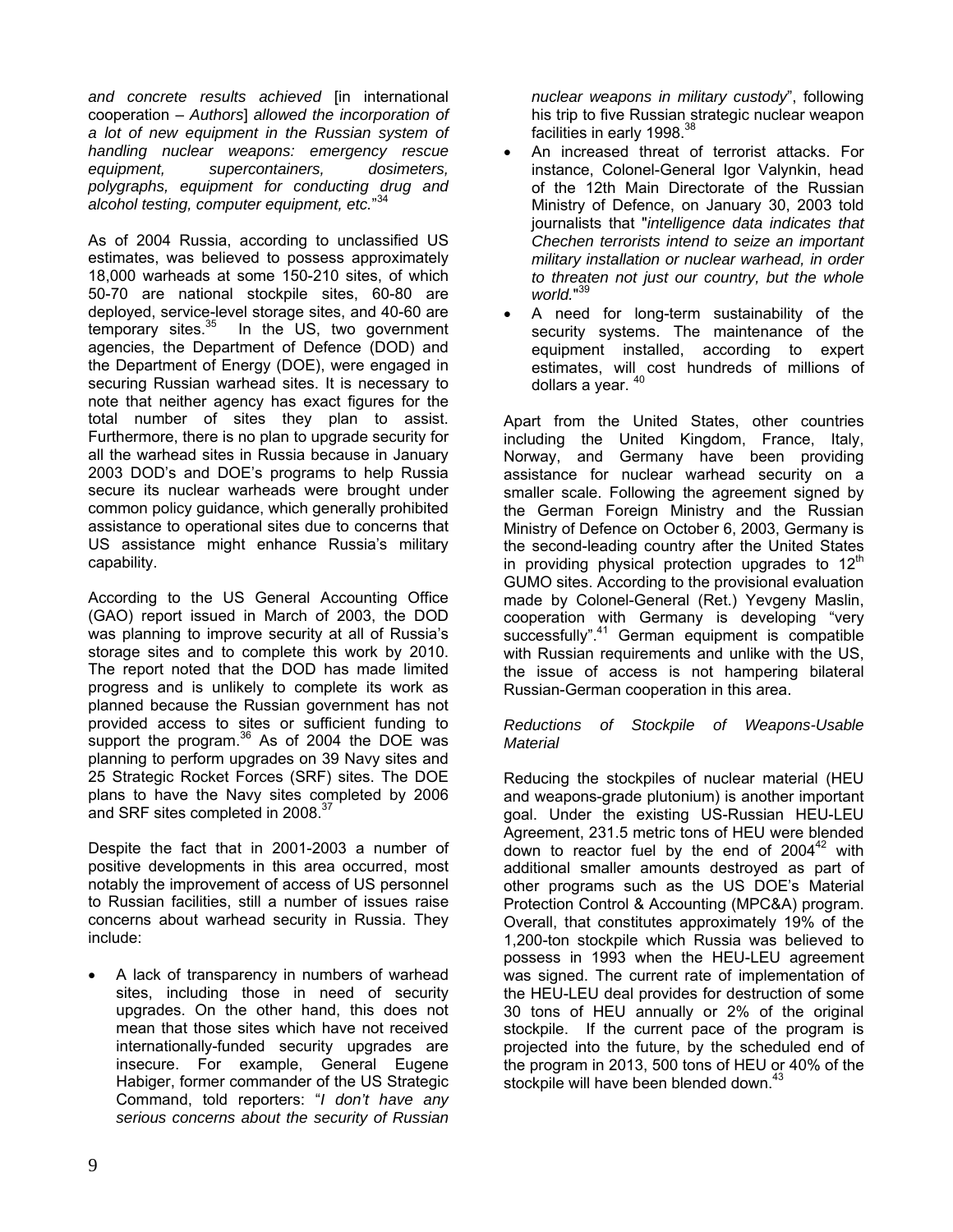Recently some experts came up with proposals to speed up the process of blending down HEU through the acceleration of existing programs, adding new ones and expanding the scope of the program beyond the initially agreed 500 tons of HEU. One such proposal is contained in a report published in April 2004 by the Swedish Nuclear Power Inspectorate (SKI).<sup>44</sup> The report aims at establishing options for European contributions in the field of HEU elimination which would supplement the existing US-Russian HEU-LEU arrangement. According to this report, Russia could consider additional stocks of HEU to be in excess of defence purposes "*if provided with financial incentive from the European side – possibly in the form of creating civilian job opportunities in the nuclear sector*."[45](#page-32-44) The goal of the European parties according to the report should be to buy "as much HEU as possible – by down-blending it". The resulting LEU should remain under Russian ownership and it could be used by Russia in commercial purposes (including on the world market).

### *Plutonium Disposition*

The reduction of the Russian plutonium stockpile represents another high-potential area of cooperation. Plutonium disposition was addressed in the G8 framework even before the Kananaskis summit, and the majority of G8 states consider this problem a high priority. However, due to a number of factors, no real progress in this area has happened. In recent years the prospects for practical implementation of this program even worsened. The key remaining problems are: insufficient funding for the program, existing disputes between the United States and Russia on liability protection, as well as a number of unresolved technical and verification issues.

Despite being an important issue for achieving the goals of the GP, existing pledges for the plutonium disposition program are far below the \$2 billion needed for disposition of 34 tons of Russian plutonium covered by the 2000 US-Russian Plutonium Disposition Agreement, constituting only about a half of that sum. Lack of clarity in this area has prevented not only the implementation of any specific projects, but even a target-date of the completion of the program is not known.

Liability is the most important issue hampering cooperation. Since the 2000 Plutonium Disposition Agreement had no provisions regarding this issue, liability protection was provided by the 1998 US-Russian Technical Cooperation Agreement, which expired in 2003, and no mutually acceptable compromise on liability was found. That effectively

blocked any new activities aimed at implementing the plutonium disposition plan, the key elements of which envisage the construction of MOX-fuel plants in the United States and Russia. The United States was also seeking a multilateral agreement on funding of the Russian plutonium disposition program that would include liability provisions, but no progress in this area has been reported.

The overall outlook for the program remains uncertain. In 2004 the construction of US and Russian plutonium fuel fabrication facilities was pushed back by a year. It is likely that in 2005 it could be further postponed. Apart from the liability problem, the licensing and technical arrangements for a MOX-fuel fabrication program on the Russian side are only at a preliminary stage, and since the plutonium disposition must be carried out in Russia and in the United States in parallel, this might slow down its implementation on the American side as well.

If all the issues are resolved and financing for the program is secured, construction of MOX-fuel facilities could be completed in 3-4 years. Subsequently, according to existing plans, two tons of Russian plutonium should be destroyed each year, with later attempt to increase that rate to four tons per year. If the projected start of this process occurs in 2010, the disposition of material covered by the 2000 Plutonium Disposition Agreement could be achieved by 2020-2021 (given that the acceleration of the disposition rate to four tons annually is achieved quickly; if that condition is not met, plutonium disposition would not be completed before 2029). [46](#page-32-45)

The implementation of the 2000 Plutonium Disposition Agreement will lead to the destruction of only about one-quarter of Russia's stockpile of weapons-usable plutonium. According to experts, if the production of plutonium in Russia were stopped, and all the 170 tons of plutonium in Russia's stockpile except the amount needed to sustain a force of 10,000 warheads were included in the program at a rate of four tons per year, the completion of the plutonium disposition program would be postponed until 2040.<sup>[47](#page-32-9)</sup>

Another aspect of the plutonium disposition program is the need to shut down Russian nuclear reactors built specifically to produce plutonium for nuclear weapons. The reactors also provide the necessary heat and electricity to two "closed nuclear cities" in Siberia, Seversk and Zheleznogorsk. The United States agreed to provide support to the Russian Federation to significantly refurbish a replacement fossil energy plant at Seversk and construct a replacement fossil energy plant at Zheleznogorsk,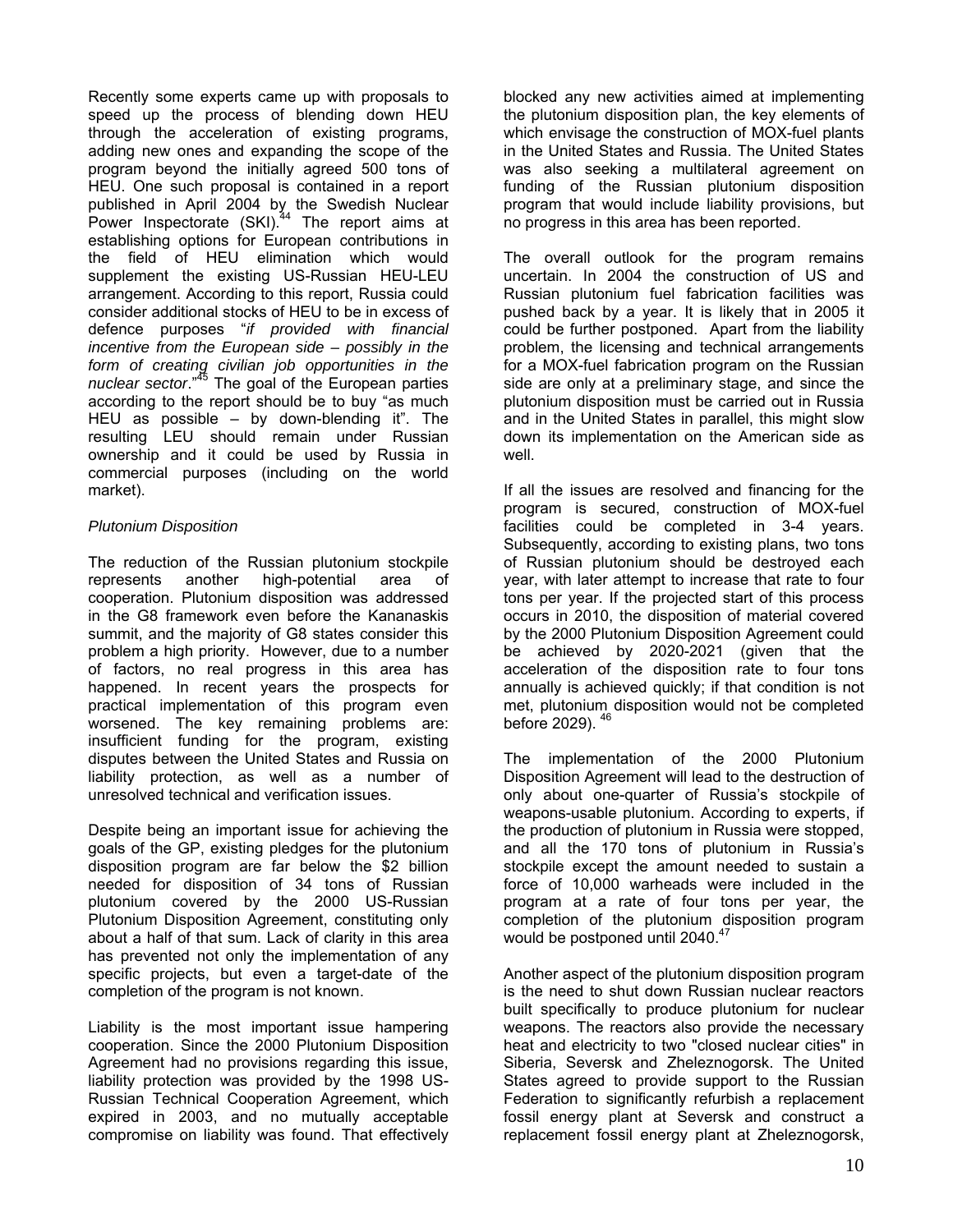while Russia has agreed to permanently shut down the reactors once the replacement facilities are operational.

This issue was discussed at a two-day international conference entitled "Securing the Future of Seversk and Zheleznogorsk after Reactor Shutdown" held on February 8-9, 2005 at the Spiez Laboratory, an official Swiss institution dealing with nuclear, biological, and chemical defence matters. The Swiss Federal Department of Foreign Affair's Centre for International Security Policy together with the US National Nuclear Security Administration (NNSA) and Rosatom were the primary sponsors of the event, which was attended by representatives of 11 countries including the United States and Russia, the European Commission (EC) and the International Atomic Energy Agency (IAEA).

At the conference it was noted that Russia needed \$89 million to shut down two plutonium production reactors at Seversk and one in Zheleznogorsk by 2006.<sup>48</sup> According to the director of the Severskbased Siberian Chemical Combine, Vladimir Shidlovsky, who participated in the conference, Russia's proposals on the decommissioning of reactors and solving a range of related problems, including environmental ones, received a favourable reaction by the participants of the conference. Mr. Shidlovsky noted that "… *specific projects were discussed in detail during the second day of the conference, including technical issues, implementation deadlines and cost estimates. Of course, now the European Union will request additional information from Rosatom and thoroughly study it. But I think that despite the fact that these procedures will require time, the financial issue will be eventually resolved in our favour*."[49](#page-32-46)

In general, prospects for implementing the plutonium disposition program in the foreseeable future remain uncertain. The United States is not willing to compromise on the liability issue, while Russia is unlikely to finance plutonium disposition from its own budget.

### *Second Line of Defence: Customs Checkpoint Upgrades*

New proliferation threats that emerged after the break-up of the Soviet Union required the adoption of new complex measures to prevent one of the gravest dangers to international security – illicit trafficking in radioactive and nuclear materials and the possibility of non-state actors, including terrorists, acquiring WMD components. In addition to the necessity to enhance security systems at the facility level and to institute an effective system of export controls, which could be regarded as the

"first line of defence" against proliferation, additional measures were needed, such as upgrades at customs checkpoints, where illicit trafficking of WMD components should be stopped if the "first line of defence" failed. The program for making such upgrades is known as the "second line of defence". Initially the Second Line of Defence program was initiated by the US DOE in 1998. The objectives of the program include:

- Equipping strategic transit and bordercrossing points, including Russian airports and seaports, with technical means of radiation monitoring;
- Developing a necessary legal base;
- Creating an infrastructure for effective control over nuclear and radioactive materials;
- Developing and implementing joint training programs.

After 9/11, the scope of the program was broadened and it became focused not only on projects in the former Soviet Union, but acquired a truly global nature. For example, in 2003 a new program called "Megaports" was added to Second Line of Defence. In the framework of this program, it is planned to enhance the security of key world seaports. The Second Line of Defence activities also fit the goals of cooperation in the framework of the Proliferation Security Initiative (PSI), proposed by the United States in May 2003 and joined by the Russian Federation at the First PSI Annual Meeting in May 2004. As of 2003, the achievements of the Second Line of Defence program included the following:

- Equipping 15 of 20 strategic transit and border control points with 130 control systems;
- Developing a training and educational program for customs and border control officers and providing necessary materials and equipment for its implementation;
- Developing educational materials for 30,000 Russian customs officers working at checkpoints;
- Conducting an assessment by the US national laboratories of equipment to be used in Second Line of Defence programs;
- Enlarging the geographic scope of the program to the 19 states in Central and Eastern Europe, the Caucasus and Central Asia.<sup>[50](#page-32-12)</sup>

In 2003 figures for equipment of Russian customs checkpoints with necessary systems constituted (compared to necessary levels): 70% for stationary technical systems, 38% for radiometric and spectrometric systems, 30% for portable detection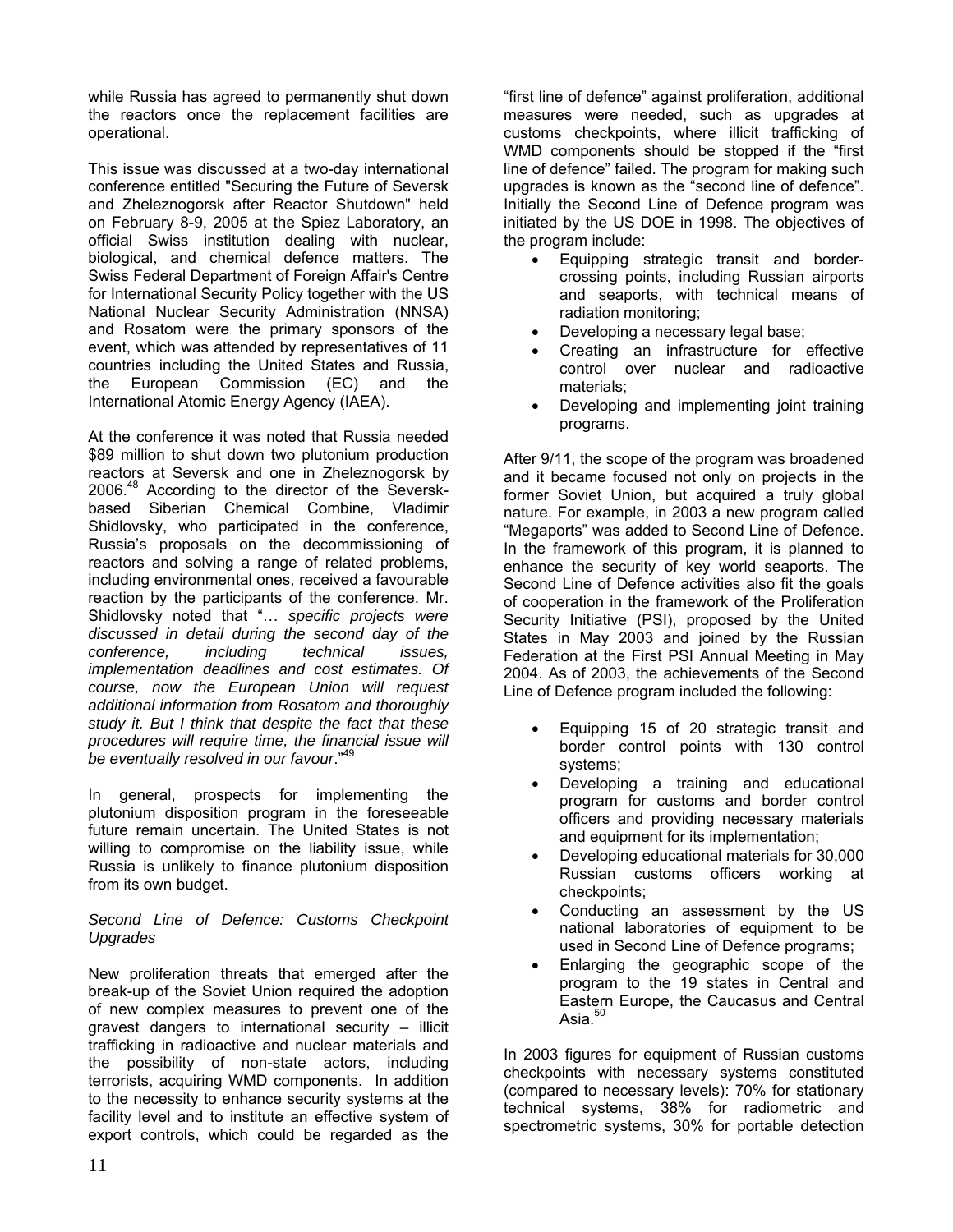devices and 40% for radiation safety systems. During 2003, Russian customs detected more than 300 cases of illegal transfer across Russian customs borders of fissionable materials, radioactive goods and vehicles.

These figures once again underscore a need for further increased attention by GP countries to this area of cooperation. Other GP countries besides the United States should pay closer attention to Second Line of Defence programs, especially given the fact that potential nuclear smuggling from Russia may go through their territories.

### **BIOSAFETY AND BIOSECURITY – A NEW PRIORITY?**

Although biosecurity was not explicitly mentioned in the Kananaskis documents as one of the priorities of the Global Partnership, some G8 states were interested in keeping this issue on the GP agenda. For example, the then US Under-Secretary of State John Bolton, while answering a question on different conflicting priorities of GP countries mentioned that, "…*we debated this extensively at Kananaskis and made it clear that for us, issues like biological weapons were going to remain a very high priority*."[51](#page-32-47)

The importance of biosecurity issues has grown recently given the real threat from WMD terrorism. Of all the types of WMD terrorism, biological terrorism is the only one which actually occurred after 9/11 (in the form of the anthrax attacks in the United States in the fall of 2001). Taking into account a number of factors, including the increased availability of critical information and key components in the area of biotechnology, and attractiveness of BW for mass casualty terrorism, one could come to a conclusion that non-state terrorist actors may seek to acquire such capability.

For instance, a National Intelligence Council (NIC) report, published in December 2004, notes that "*as biotechnology information becomes more widely available, the number of people who can potentially misuse such information and wreak widespread loss of life will increase. An attacker would appear to have an easier job—because of the large array of possibilities available—than the defender, who must prepare against them all. Moreover, as biotechnology advances become more ubiquitous, stopping the progress of offensive BW programs will become increasingly difficult. Over the next 10 to 20 years there is a risk that advances in biotechnology will augment not only defensive measures but also offensive biological warfare (BW) agent development and allow the creation of advanced biological agents designed to target specific* 

*systems—human, animal, or crop*." Furthermore the report emphasizes that "*our greatest concern is that terrorists might acquire biological agents or, less likely, a nuclear device, either of which could cause mass casualties. Bioterrorism appears particularly suited to the smaller, better-informed groups. Indeed, the bioterrorist's laboratory could well be the size of a household kitchen, and the weapon built there could be smaller than a toaster. Terrorist use of biological agents is therefore likely, and the range of options will grow. Because the recognition of anthrax, smallpox or other diseases is typically delayed, under a "nightmare scenario" an attack could be well under way before authorities would be cognizant of it*".[52](#page-32-15)

The threat of bioterrorism recently has been getting wider international recognition, as manifested, for instance, by the first Interpol global conference against bioterrorism, which took place in March 2005 and gathered representatives of police, senior officials and experts from 155 countries. During his remarks at the conference, Interpol Secretary General Ronald K. Noble stated that "*the evidence uncovered by law enforcement and concerns voiced at global, regional and national levels regarding the potential use of biological agents by terrorists to perpetrate a mass casualty attack demonstrate that we face a very real and present threat*".[53](#page-32-17)

The G8 Action Plan on Non-proliferation, adopted at Sea Island in 2004, mentioned bioterrorism as a key concern and called for the adoption of a set of measures at national and international levels to prevent it. The Russian Federation will obviously be a key player in this process, given the size of its biotechnology complex.

Russia has inherited from the Soviet Union a vast biotechnology infrastructure. Before President Boris Yeltsin admitted violations of BTWC by the Soviet Union in 1992 and subsequently ordered a halt to all such activities, the Soviet BW-related complex numbered more than 40 enterprises involved in research, production and testing of BW components. The facilities involved in this program employed up to 100,000 people. Currently Russia possesses all the known dangerous pathogens, which could be used for manufacturing of BW, including smallpox.[54](#page-32-19)

Cooperative biosecurity and biosafety projects in Russia, including securing dangerous pathogens, are being pursued by the US, France and Sweden. Britain is providing assistance to former Soviet States such as Kazakhstan and Georgia. France allocated approximately 5 million euros for projects aimed at increasing security at Russian facilities. The US funding for the program aimed at increasing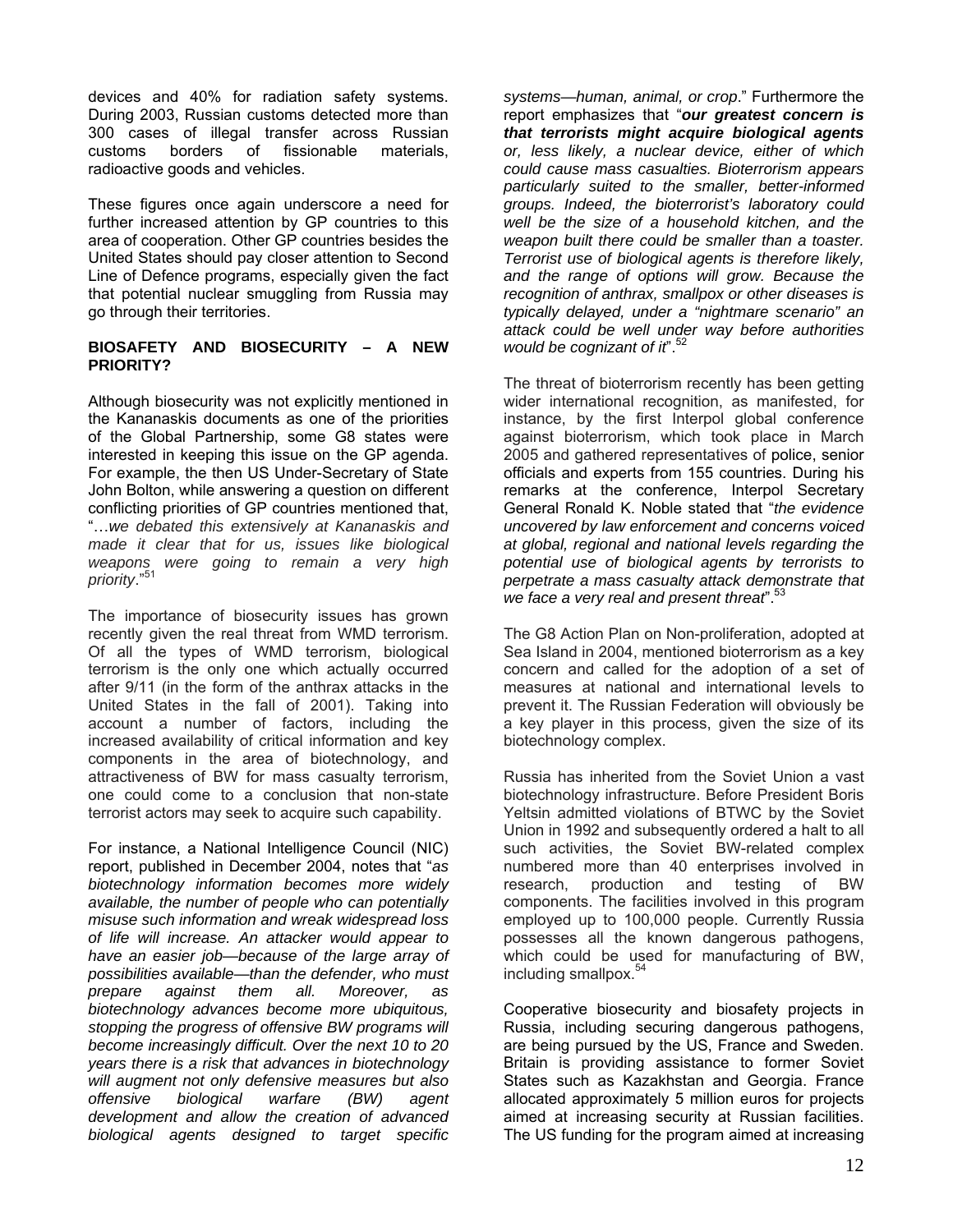the safety and security of dangerous pathogen collections in Russia, Kazakhstan, Uzbekistan, and Georgia is \$54 million for FY 2003 and FY 2004. A further \$10 million was allocated for retraining and employment of former weapons scientists. The Swedish sum of assistance is small by comparison, amounting to \$130,000, earmarked for various biosecurity projects.<sup>55</sup> In addition to those sums of assistance, some funds are channelled through the International Science and Technology Center.

### *US Assistance*

As of August 2004*,* joint US-Russian research was being conducted at 49 facilities, and security improvements are underway at 4 former BW sites. The US Cooperative Threat Reduction assistance programs in biosafety and biosecurity have the following main objectives:

- 1) ensuring physical protection of facilities housing dangerous pathogens;
- 2) increasing the security of storage of pathogens collections;
- 3) improving accounting and control of dangerous pathogens collections;
- 4) converting former military BW facilities towards civilian uses.

It important to note that the **US assistance is focused only on those Russian biotechnology facilities which are subordinated to civilian agencies**, and exclude those subordinated to the Ministry of Defence due to their secrecy. According to US Senator Richard Lugar, the United States is "*making progress in converting Russia's BW facilities to peaceful uses and in employing its former bioweapons scientists. But there is a major gap in the program: Four former Soviet military facilities have not opened their doors to inspection. We must make it a priority to close that gap.*" [56](#page-32-49)

Apart from enhancing the security of biological facilities, the United States has been focusing on the redirection of former weapons scientists. The Unites States has been using the International Science and Technology Center (ISTC) and the Scientific Technical Center of Ukraine (SCTU) to achieve this goal. Since 2002 the United States has funded 293 civilian research projects through these two centres.<sup>57</sup> Institutionally, the US CTR assistance in the biological sphere is provided through Department of Defense, State Department and Department of Energy programs.

The Department of Defense, through its Biological Weapons Proliferation Prevention Program, has

four major project areas devoted to the reduction of bio-threats:

- The Cooperative Biological Research program funds civilian research projects at eight bio-institutes in the former Soviet states;
- The Bio-Safety/Bio-Security program has sponsored training courses for scientists in proper animal care and animal testing procedures and installed physical security systems in Russian, Kazakh, and Uzbek institutes;
- The Infrastructure Elimination Program has removed weapons-related equipment from former BW production facilities in Kazakhstan and Uzbekistan;
- The Threat Assessment/Disease Response Program is designed to upgrade the diagnostic methods of outdated disease monitoring facilities in Kazakhstan, Uzbekistan, and Georgia and to relocate pathogen libraries from these Sovietestablished tracking stations to central reference laboratories.

The total funding for these four efforts is about \$55 million per year. In its fiscal year 2005 budget request, the DOD proposed substantially cutting cooperative research funding and more than doubling funds for biosecurity and biosafety.<sup>58</sup>

The State Department runs two programs:

- the **Bio-Chem Redirect Program**, aimed at engaging former biological and chemical weapons scientists in projects with US firms and institutions;
- the **Bio-Industry Initiative** (BII) aimed at the conversion of former BW facilities. The BII facilitates partnerships between US pharmaceutical companies and their Russian counterparts; it utilizes consultation of both Western and Russian marketing, business and engineering experts to assess and characterize core capabilities and strategic planning for the institutes; and it develops skills and infrastructure required for a viable biotech sector in Eurasia. The BII is a US Government program providing patenting, commercialization, training, and business and market development for both the research institutes and large-scale production facilities in the former Soviet Union.[59](#page-32-23) The BII receives annual funding through the US DOD and the Department of State's Office of Proliferation Threat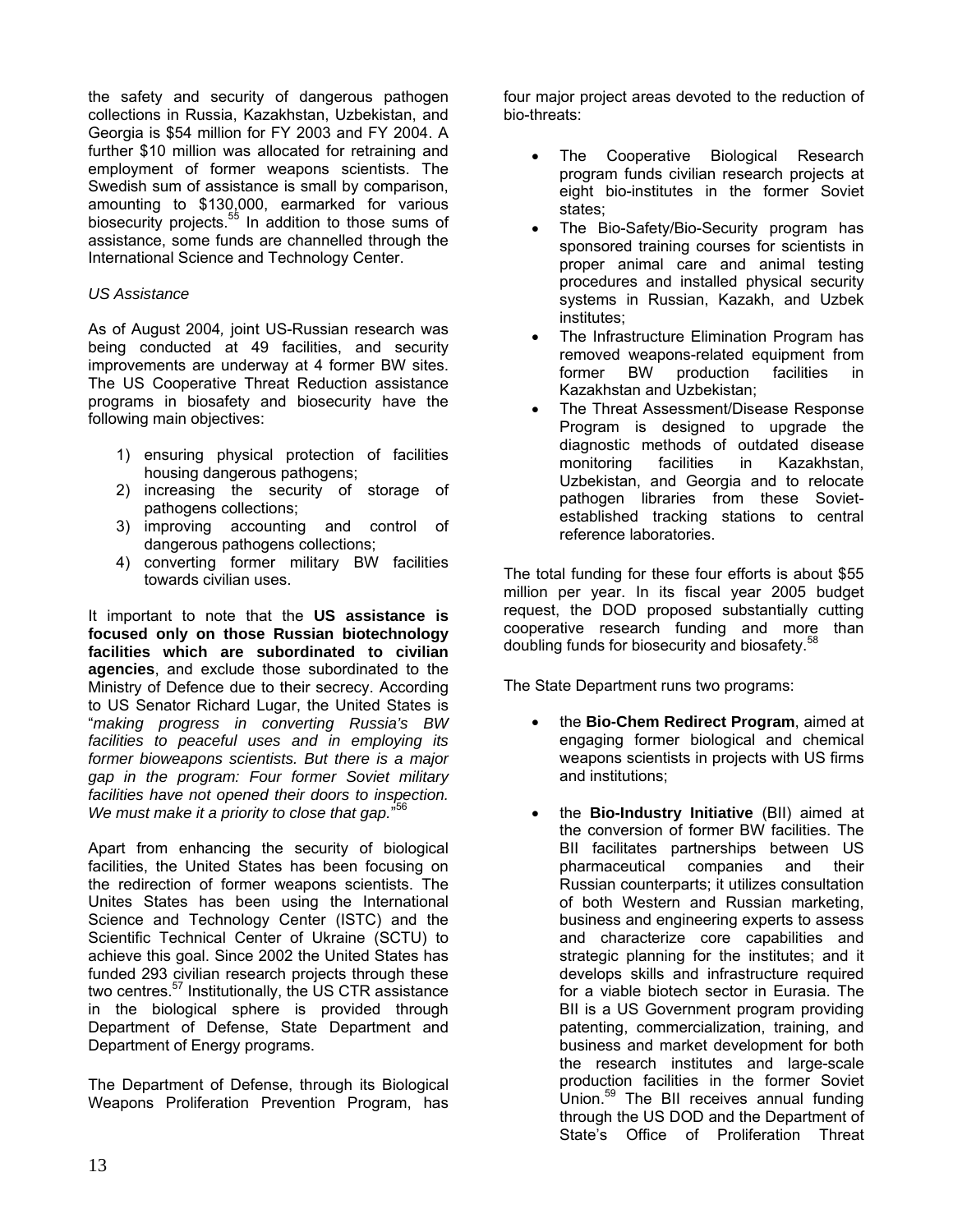Reduction, which supports both the Science Centres and the Bio-Redirect nonproliferation programs working in Eurasia. The BII works as part of a coordinated effort with the Department of Health and Human Services (DHHS), the Department of Agriculture (USDA), and the Environmental Protection Agency (EPA). The implementation network for this program includes the Center for Innovative Medicine and Integrated Technology [\(CIMIT](http://www.cimit.org/)), the Civilian Research and Development Foundation [\(CRDF](http://www.crdf.org/)) and the International Science and Technology Center [\(ISTC](http://www.istc.ru/)). The BII major directions are:

- o accelerating vaccine development through joint projects involving US and Russian institutions, in<br>particular the State Research State Research Centre of Virology and Biotechnology *Vector* (Koltsovo, Novosibirsk region);
- o ensuring the sustainability of the Russian research institutions by developing an international client base for certified toxicology testing services, building institutional preclinical toxicology capacities, and validating data to US Government regulatory agencies through the Russian- American Bio-Industry Initiative Integrated Toxicology Testing (RABIITT) program;
- o supporting various commercialization activities for Russian enterprises, including sponsoring participation of Russian researchers and institutions in the Biotechnology Industry Organization's (BIO) trade shows.

Another major program is the State Departmentfunded **Biotechnology Engagement Program** (BTEP) which was developed by the US Department of Health and Human Services (HHS) at the request of the Department of State and the DOD. The goal of the program is to engage Russian and other CIS countries' former BW scientists into collaborative research on applied high-priority public health problems.<sup>[60](#page-32-24)</sup> In addition, the DOE is spending approximately \$7-8 million annually for programs to re-employ biological experts in commercially oriented projects.<sup>[61](#page-32-25)</sup>

The cooperation between the United States and Russia has been hampered by American allegations that Russia is violating its Biological and Toxin Weapons Convention (BTWC) obligations. The US

accusations in this regard are quite blunt: "*We believe, based on available evidence, that Russia continues to maintain an offensive BW program in violation of the Biological and Toxin Weapons Convention.*" [62](#page-32-50) Russian officials of course hold a diametrically opposite view. For instance Russian Defence Minister Sergey Ivanov stated that "*Russia is not developing and has no plans to develop biological weapons*" [63](#page-32-51) Further he noted that, since the United States had rejected the verification protocol to the  $BTWC^{64}$ , it might be pursuing an offensive BW program.

Another problem for cooperation is the US insistence on full access to biological facilities run by the Russian MOD, without reciprocal obligations. The US side blames the Russians for lack of access. For instance, part of the problem in gaining access to the Defence Ministry facilities, according to a US GAO report, was that "*the same generals who directed the Soviet biological weapons program continue to lead the greatly reduced Russian military defensive biological weapons program.*" [65](#page-32-52) Some US politicians have independently tried to resolve access issues with Russia. In 2002 US Senator Richard Lugar travelled to one Russian biodefence facility, Kirov-200, but Russian officials barred him from entering the facility at the last minute, despite the fact that it appeared that access would be granted. In this regard, Lugar noted in frustration: "*[T]hey [the Russians] were interested in getting…pharmaceutical companies to invest in these facilities. But as I told them, it's a non-starter if investors can't even get inside the place*."[66](#page-32-53) Russian authorities, including the Minister of Defence Sergey Ivanov provided no explanations for the refusal during a meeting with Lugar the following day.

In order to effectively engage Russia in the biological sphere, donor countries should avoid politicizing the problem. Accusing Russia of not meeting its BTWC obligations and linking this issue to continuing assistance in other spheres like chemical disarmament has been counter-productive and has not brought the goal of achieving more transparency closer.

### *Russian Approaches to Biosecurity*

Until recently biosecurity had enjoyed relatively little attention from the Russian government. There is not any significant state support for R&D or procurement of goods and technologies which could be used for countering biological terrorism.<sup>67</sup> Russian experts note that the market for su[ch](#page-32-54) goods and technologies could be occupied by foreign companies if no action is taken by the government.<sup>68</sup> At the same time the Russian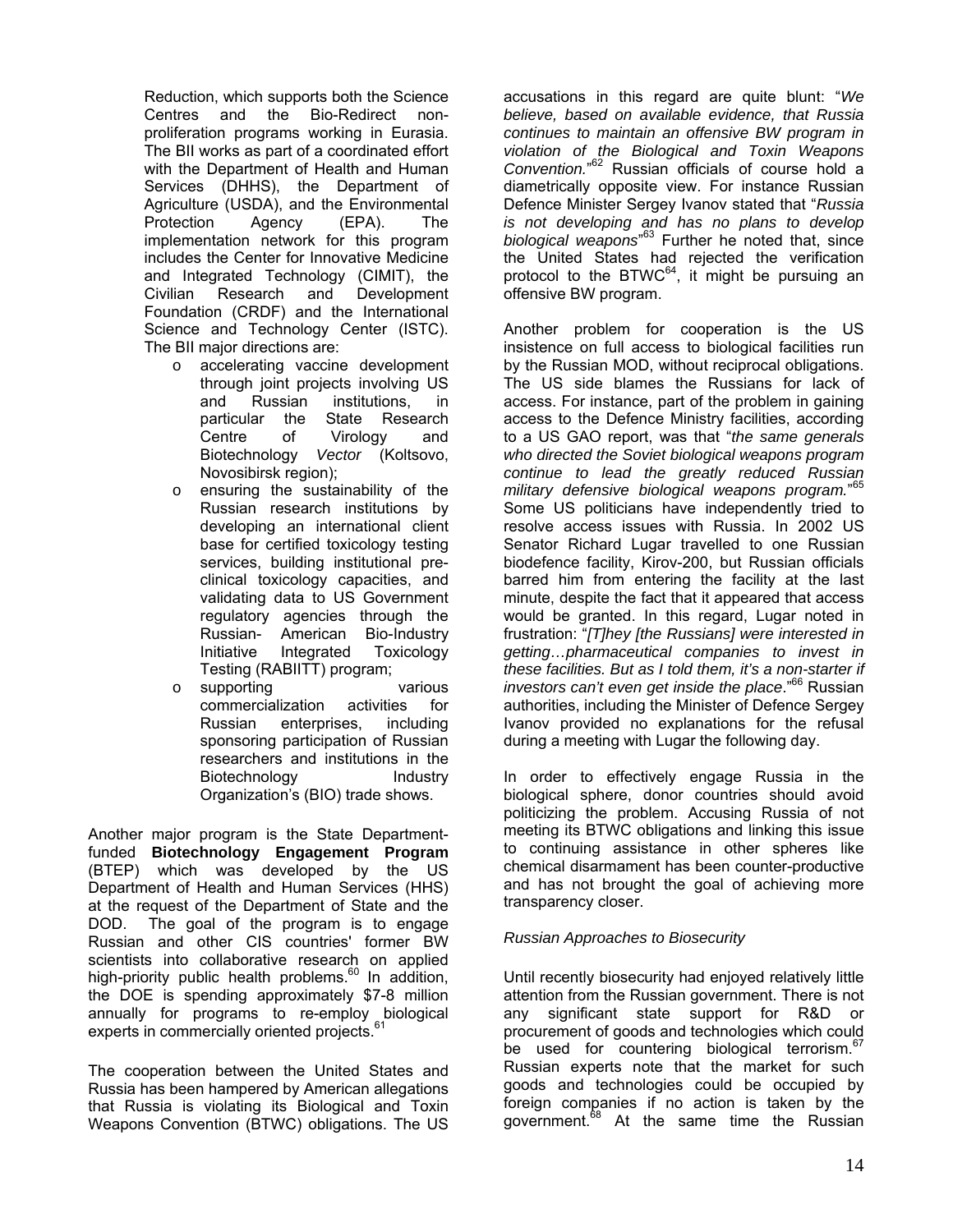government has not received any proposals from the Russian business structures about any parameters of state policy in the area of biosecurity. However this situation is gradually changing. Following the anthrax attacks in the United States (Fall 2001), Russian President Vladimir Putin noted that "*the goal of terrorists is to get access to WMD, and bioterrorism has become a reality of contemporary time*", and said that this would require adjusting the priorities of national defence policy.<sup>6</sup>

According to the director of the State Research Centre of Virology and Biotechnology *Vector,* Lev Sandakhchiev, "*terrorists can easily persuade the low-paid, former-USSR bio-scientists into the creation of biological weapons*."[70 B](#page-32-40)iosecurity issues were discussed at a Russian Security Council Meeting in December 2003. The State Concept on Chemical and Biological Security was considered at that meeting; however, no financing for its implementation was allocated. Despite increased attention to the problem during the first half of 2004 due to a number of factors, including the reorganization of the Russian government, there was not any progress in addressing it. In October 2004 the first concrete steps in this area were taken. The Russian Ministry of Health and Social Development submitted to the government a package of documents aimed at ensuring biosafety and biosecurity in the Russian Federation. According to a statement made by the Russian Health and Social Development Minister, Mikhail Zurabov, "*the reality of bioterrorism is no longer a myth in the contemporary unstable world. All civilized countries are vulnerable to this threat, therefore Russia needs to create an effective biosecurity system.*" [71](#page-32-56) The package of proposals envisages the creation of a special commission on biological and chemical security which will coordinate the activities of different state agencies. This development corresponds well to Western expectations. For example, the director of the USbased Center for Non-proliferation Studies, William Potter, stated that "*what is badly needed is a focal point within the Russian government for biosecurity cooperation.*" [72](#page-32-42)

According to the chief epidemiologist of Russia, Gennady Onishchenko, the commission will be headed by the Minister of Health and Social Development and its members will include "*the representatives of all the 'power' ministries and agencies, the ministry of Science and Education and the ministry of Agriculture, having the rank not lower than deputy minister*.["73](#page-32-44) The Russian Ministry of Health and Social Development also started to work out a Federal Program on Biosecurity in the Russian Federation, which will have its own financing from the Russian budget. The program will cover such aspects as coordination of scientific research; creation of a system for early identification of dangerous pathogens; refurbishing scientific centres with new equipment; enhancing biosecurity and biosafety of facilities containing large quantities of dangerous pathogens; creating, in collaboration with the customs service, a more effective system of control on the borders and on the entire Russian territory; and providing new equipment to medical centres and epidemiology control centres.

However some Russian experts express a different view on the current Russian policy in the biosecurity area. "*Russia has effectively wound up its program to develop protection against pathogens. From 2005 onwards this program is not being funded*," said Lev Sandakhchiyev, adding that there are no "real, constructive programs" among Russia, the United States and Europe for cooperating to counter the threatof biological terrorism. $74$  Other experts note that the documents which established the commission on biological and chemical security do not describe a mechanism that would allow this commission to influence the Russian government's policy in this area. $75$  In general, Russian experts who took part in a seminar on biological security in Russia, organized at the PIR Center in Moscow in March 2005, held a consensus view about the lack of coherent Russian policy in the domains of biosecurity and biosafety.

The Russian and US presidents agreed at their meeting in November 2001 to combat bioterrorism and issued a joint statement which read: "*We agree that, as a key element of our cooperation, to counter the threat of terrorist use of biological materials; officials and experts of the United States and Russia will work together on means for countering the threat of bioterrorism, now faced by all nations, and on related health measures, including preventive ones, treatment and possible consequence management. We will continue to work to enhance the security of materials, facilities, expertise, and technologies that can be exploited by bioterrorists. We also confirm our strong commitment to the 1972 Convention on the Prohibition of the Development, Production and Stockpiling of Bacteriological (Biological) and Toxin Weapons and on Their Destruction. We have directed all of our officials and experts working on these critical matters to expand their cooperation and to consult on strengthening related international efforts*."[76](#page-32-58) However the practical level of cooperation between the two countries remained low. US Senator Richard Lugar commented that the refusal of Russian authorities to expand cooperation with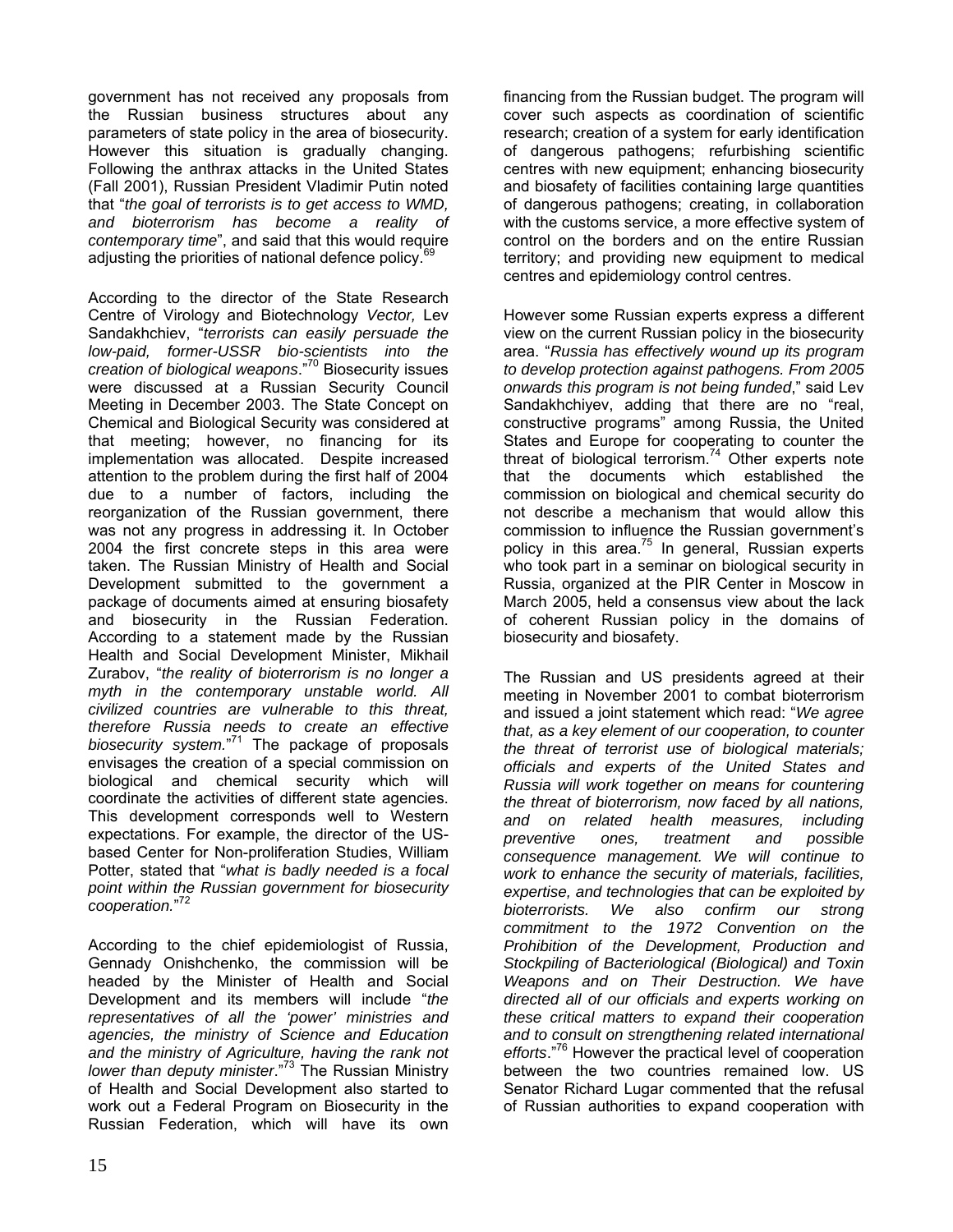the United States "*shows that Putin is far ahead of much of Russia's bureaucracy on these matters*."[77](#page-32-11) 

*What should be the next step in biosecurity cooperation?*

Instead of stressing the threat of BW proliferation emanating from Russia, a broad approach is needed which would foster the transformation of the former Soviet BW complex and integrate it into a means of international collaboration and joint research, possibly including biodefence, commercial cooperation, and retraining programs. The dual-use nature of biotechnology, apart from proliferation dangers, offers opportunities for speedier and more thorough conversion of former BW facilities to civilian uses. Joint research in the biodefence sphere can also be discussed. In order to achieve these goals, however, Russia and its partners need to create a better legal basis for cooperation and resolve intellectual property and transparency issues, which are difficult tasks. However, increased cooperation in this area will benefit Russia and all the GP donor countries in the long run.

Given the broad range of threats which may emanate from biopathogens, attention should be paid not only to the possibility of their use as BW against humans, but also against plants and animals, which constitute the nutritional base for humanity (food terrorism). Environmental aspects of biosecurity should be further studied and developed by concerned parties.

Russia should pursue cooperation in this area not only with its main partner to date – the United States – but also with other interested countries, which include Canada, France, Germany, Sweden, and Switzerland. Given the advanced level of biotechnology in these countries, cooperation with them in such areas as research of new vaccines and drugs against infectious diseases looks quite natural. For Russia itself, the problem of combating infectious diseases has recently come to the forefront. Combating this problem for Russia has become a priority since it could improve both the health of the population and increase the nation's resilience against potential biological attacks. On the other hand, Russia can also contribute to joint research of vaccines against tropical diseases, including emerging ones. Russian experience in the monitoring and prevention of epidemics also should not be underestimated. For example, Russia managed to take successful measures against the spread of SARS, despite its long border with China. Only one case of SARS in Russia was reported and the patient who had the disease was successfully treated.

One of the first steps which should be taken is establishment of **common standards in the area of biosafety and biosecurity**. Russia will have to take this measure also in the light of its accession to the World Trade Organization (WTO). Before agreeing on common standards even more basic steps could be envisaged. For instance, working out a **common glossary of terms of biosecurity** by Russia and Western experts could pave the way to further more substantial cooperation and ensure that both sides at least have a common understanding. Based on that, further steps could be taken including scientific exchanges, transparency and confidence-building measures, and creating commercially viable and mutually beneficial joint ventures. It is not certain yet whether the Russian side is prepared to discuss a comprehensive plan of action in the area of biosecurity with its Western partners, but such a measure in theory would greatly streamline cooperation and increase its effectiveness.

Another important question is the format of discussions between Russia and its Western partners on biosecurity cooperation. It is unlikely that the GP program framework would be ideal in this particular case. A more productive approach could be the development of bilateral (and, in certain cases, also multilateral) agreements between Russia and its partners as part of broader scientific and technological cooperation. This could be a better basis for further commercialization of those projects which prove to be not only important from the security viewpoint but also profitable.

In any event, it is obvious that the problem of biosecurity cooperation needs closer attention by the policy leaders and more involvement of experts, both governmental and non-governmental, in Russia and other interested states to work out recommendations for cooperation in this area.

#### **GEOGRAPHIC EXPANSION OF THE GLOBAL PARTNERSHIP**

The G8 leaders' statement adopted at the Kananaskis summit read that GP projects will be pursued "initially in Russia" thus providing an opportunity for future expansion of the number recipient countries. At the 2004 Sea Island Summit, the G8 leaders agreed to support non-proliferation projects. A specific reference was made to **Iraq** and **Libya**. The G8 Action Plan on Non-proliferation adopted at Sea Island stated that: "*We will address non-proliferation challenges worldwide. We will for example, pursue the retraining of Iraqi and Libyan scientists involved in past WMD programs. We also support projects to eliminate over time the use of highly enriched uranium fuel, control and secure*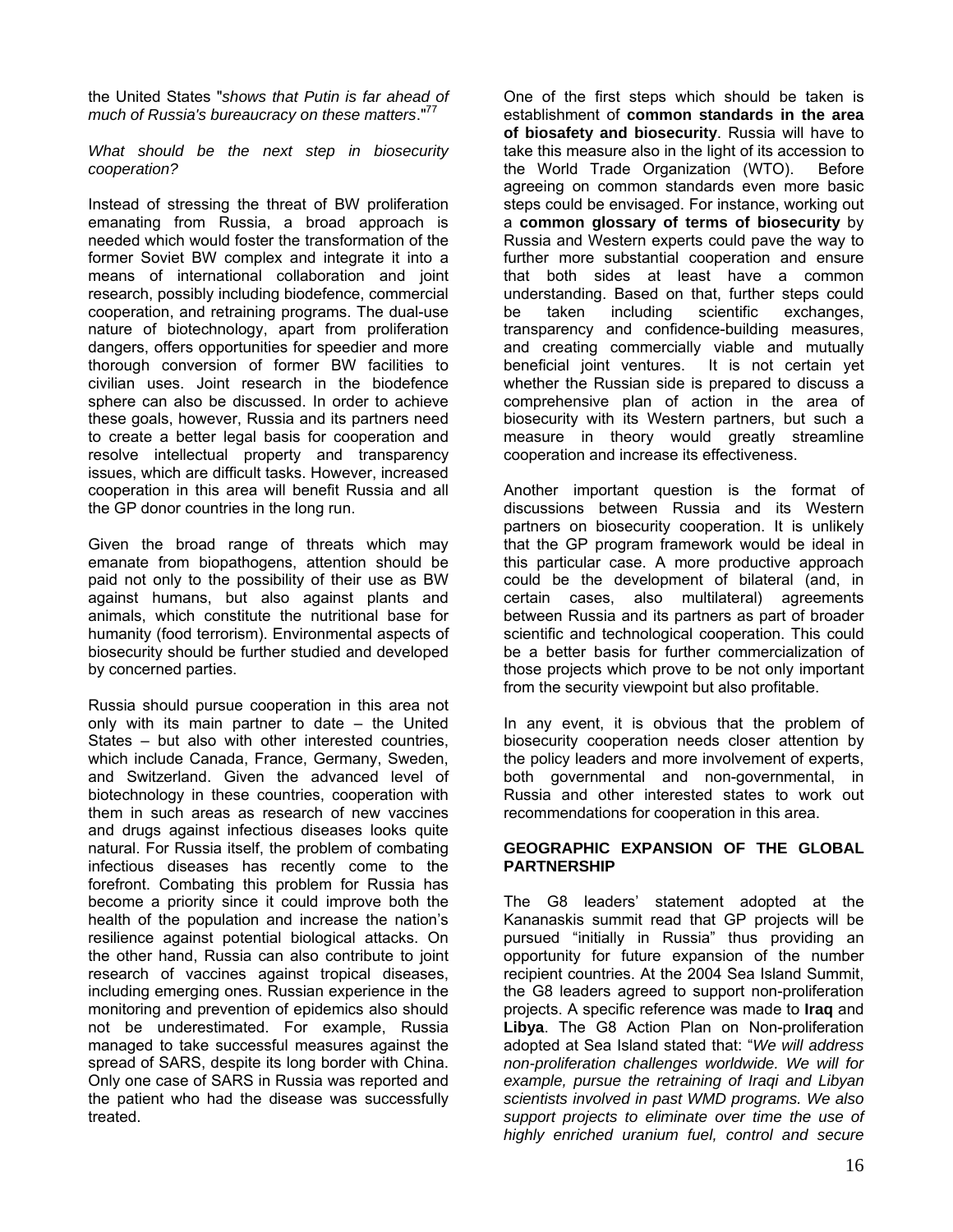*radiation sources, strengthen export control and border security and reinforce biosecurity. We will use Global Partnership to coordinate our efforts in these areas*."[78](#page-32-59)

As for Libya, in September 2004 the United States announced that it had essentially dismantled its WMD program. Further activities will focus on engaging Libyan scientists in cooperative threat reduction activities.

Another country that was mentioned in Sea Island documents, and which became the first country outside the former Soviet Union slated to receive assistance from the US CTR program is **Albania**. The United States plans to provide Albania with about \$20 million over two years to eliminate 16 tons of chemical agents. Switzerland also participates in the destruction of Albanian CW stockpiles.

Another avenue of expansion of the GP is including other former Soviet countries as recipient member states. Although no formal announcement has been made, **Ukraine** has officially joined Russia as a GP recipient in the end of  $2004^{79}$ , opening the field of recipients for further expansion in 2005. In November 2004, Ukrainian officials attended a GP Working Group meeting in Washington to discuss potential projects.

Other recipient candidates being discussed include **Kazakhstan**, **Georgia**, and **Uzbekistan**. It is necessary to note that these countries have already been receiving non-proliferation assistance from the G8 countries and their formal inclusion in the GP as recipient countries would just institutionalize the already existing practice. Among the G8 countries, the bulk of assistance is provided by the United States in the framework of its CTR program. The states eligible for CTR assistance include Armenia, Azerbaijan, Georgia, Kazakhstan, Kyrgyzstan, Moldova, Russia, Turkmenistan, Ukraine and Uzbekistan. US assistance covers nuclear and biological non-proliferation, export and border control, and retraining programs.<sup>[80](#page-32-60)</sup>

It was initially expected that the first circle of enlargement of recipients would occur during the 2004 G8 Summit at Sea Island. On the eve of the summit various US officials spoke of the need to increase the number of GP recipient states. For example, US Ambassador to Russia Alexander Vershbow said in his remarks at the conference on the GP organised by the PIR Center in Moscow in April 2004: "*We need to expand the reach of the Global Partnership. From the outset, our commitment was to begin in Russia, but to expand*

*to include key states of the former Soviet Union. We believe that the time has come to do that, and that Ukraine is a natural choice as the next recipient nation. Russia will remain our priority, and widening the circle of recipient countries will not diminish or dilute Global Partnership efforts underway in Russia. Yet we believe that a global problem requires an appropriately global approach*."[81](#page-32-61) Another senior US official said that "*we also would like to see countries such as Kazakhstan, Uzbekistan, and Georgia invited to join the Partnership.*" [82](#page-32-62)

Still, at the Sea Island Summit in June 2004, reportedly because of resistance from Russia in private and reluctance of Germany in public, no formal expansion of the number of recipient countries took place. On September 10, 2004 a meeting of the G8 Senior Group was held in Geneva, where the geographic expansion of the GP was discussed. John R. Bolton, Under-Secretary for Arms Control and International Security, who was presiding the meeting, said that the Senior Group **"***had presentations by nine former republics of the Soviet Union, in many of which the United States already has programs but which the G8 is considering for formal membership in the Global Partnership. Since Kananaskis, we've added 13 new donor countries, and I expect that by the end of the year we will add some number - two, three, four - additional recipient countries in addition to the Russian Federation*."[83](#page-32-21)

However, the United States failed to add any countries except Ukraine to the list, and that issue was transferred to the United Kingdom presidency of the G8 in 2005. David Richmond, the Director-General for Defence & Intelligence of the UK Foreign & Commonwealth Office and the Chair of the Senior Non-proliferation Officials Group of the G8, said in January 2005 that, following Ukraine's accession to the GP, "*applications of other former Soviet Union countries are being considered*", without specifying the countries or time-frames for their accession to the GP. He also said that "*in the Global Partnership, we will focus on making progress with applications from other former Soviet Union countries according to the Kananaskis Principles and the review of priorities which we intend to initiate. We shall also encourage ongoing work outside the former Soviet Union, including Iraq and Libya, though not formally in the Partnership. Britain and a number of other partners already implement GP-type projects in FSU* [Former Soviet Union] *countries other than Russia and Ukraine (e.g. Kazakhstan, Uzbekistan, Bulgaria and Armenia).*" [84](#page-32-63)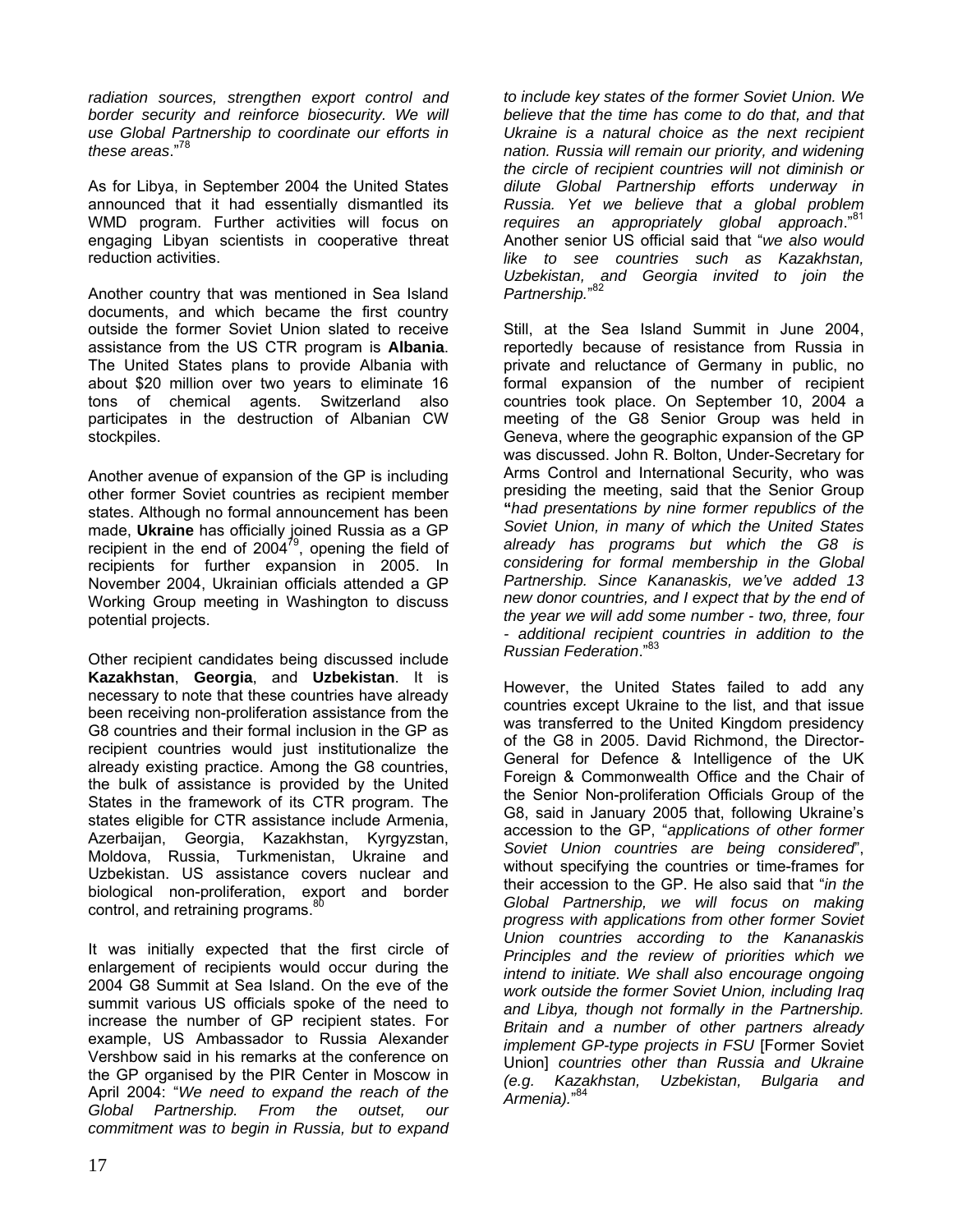Some experts also propose adopting cooperative threat reduction mechanisms with **India**, **Pakistan** and **North Korea**. [85](#page-32-23) However, whether the GP mechanism is well-suited for such programs or rather they should be done on an ad-hoc basis remains an open question. It should be noted that, at Sea Island, the G8 countries fell short of establishing any timeframe for the inclusion of new members to the Global Partnership or even stating directly that these new countries would be admitted into the program as formal members. Instead it was decided to focus on projects in Russia for the time being. Such an approach seems quite reasonable, since the implementation of projects in the key country, the Russian Federation, is still an ongoing process, which is not yet running smoothly.

**The admission of new countries outside of the Former Soviet Union, such as Libya or Iraq, as formal members of the GP will unnecessarily complicate the implementation mechanism by introducing a completely different set of problems into the agenda.** Moreover, it seems that it is too early to consider the expansion of the number of recipient states when the target for financing the initial GP pledge of \$20 billion has not yet been reached.

The approach which the G8 chose to pursue in 2004 in this regard seems quite balanced: Russia remains the key focus of GP; other countries where CTR activities have been going on for long time, such as Ukraine, get gradually recognized as formal GP recipients; while non-proliferation projects are pursued worldwide and are coordinated with the core GP activities in the framework of a broad G8

strategy of combating WMD proliferation. This was reflected in the modification of the GP implementation mechanism in 2004 when a two-tier system was created; the practical implementation issues are addressed in the framework of the GP Working Group, while the G8 Senior Group addresses the whole range of non-proliferation issues, including the GP.

In parallel with these commitments at Sea Island to expand the GP, the United States announced on May 26, 2004 a new initiative aimed at the clean-out of vulnerable nuclear material from sites around the world, which was named the **Global Threat Reduction Initiative (GTRI)**. According to the former US Secretary of Energy Spencer Abraham, the GTRI was developed "*with the expectation it can comprehensively and more thoroughly address the challenges posed by nuclear and radiological materials and related equipment that require attention, anywhere in the world…*" [86](#page-32-24) The GTRI funding constitutes \$450 million which will be used for:

- removing all HEU research reactor fresh fuel of Russian origin by the end of 2005 and repatriate all the spent HEU fuel by 2010;
- repatriating all the US-origin spent fuel;
- converting the research reactor cores to the use of LEU instead of HEU;
- identifying other nuclear and radiological materials and related equipment that are not covered by existing threat reduction programs.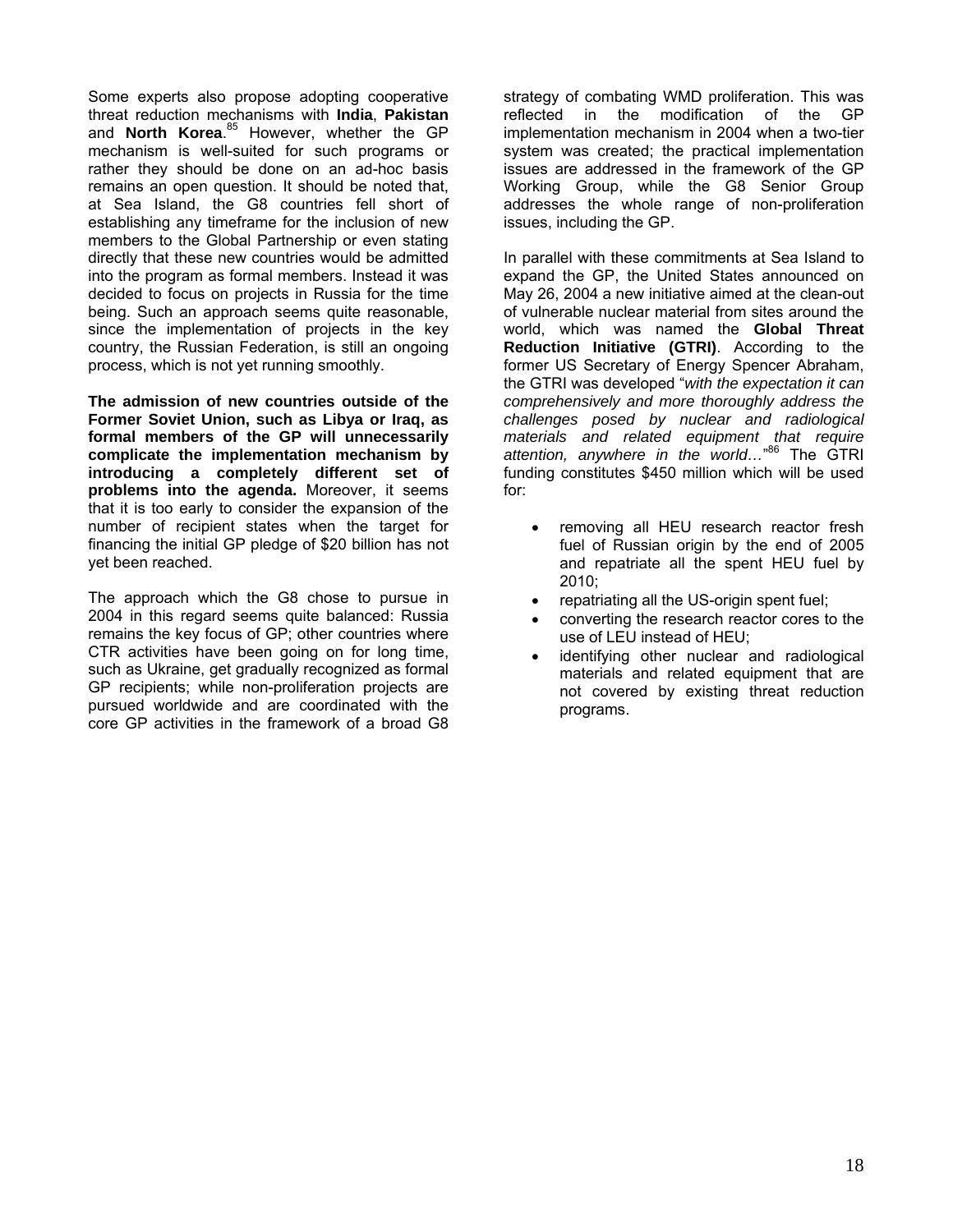

#### *Sources: <http://www.nnsa.doe.gov/na-20/rrrfr.shtml>); PIR Center, March 2005*

Increasing the number of the GP recipient countries has its pros and cons. Some experts argue that it is too early to conduct a broad expansion of the number of recipient states when the key country, Russia, has received less assistance than had been pledged. For instance, 69% of experts who filled out a questionnaire distributed at the international conference on the GP organized in Moscow by the PIR Center and the Board on a Sustainable Partnership for Russia in April 2004 supported such a view. On the other hand, some Russian experts have no formal objections to the GP expansion. This point was well articulated in an article published in *Yaderny Kontrol,* the Russian international security journal: "*Does the expansion of participation in the GP to other CIS countries suit Russian interests? I believe that the answer must be positive. It is in Russia's interest that there are no national security threats on its borders, that no terrorists are supplied in any way (technically,* 

*financially) from CIS territory*.["87](#page-32-64) In our view, Russia can also contribute to non-proliferation projects in the former Soviet countries as a donor state, especially in such areas as non-proliferation education and the training of specialists from these countries.

#### **LONG-TERM SUCCESS AND SUSTAINABILITY OF G8 GLOBAL PARTNERSHIP PROGRAMS**

Despite the fact that in 2004 the GP program was gradually shifting from the domain of political declarations towards concrete implementation of specific projects, this progress was much slower than expected. In order to illustrate this point, one can look at a comparison between the goals which were declared in the 2003 GP Action Plan adopted in Evian and what has been achieved (See Table 2).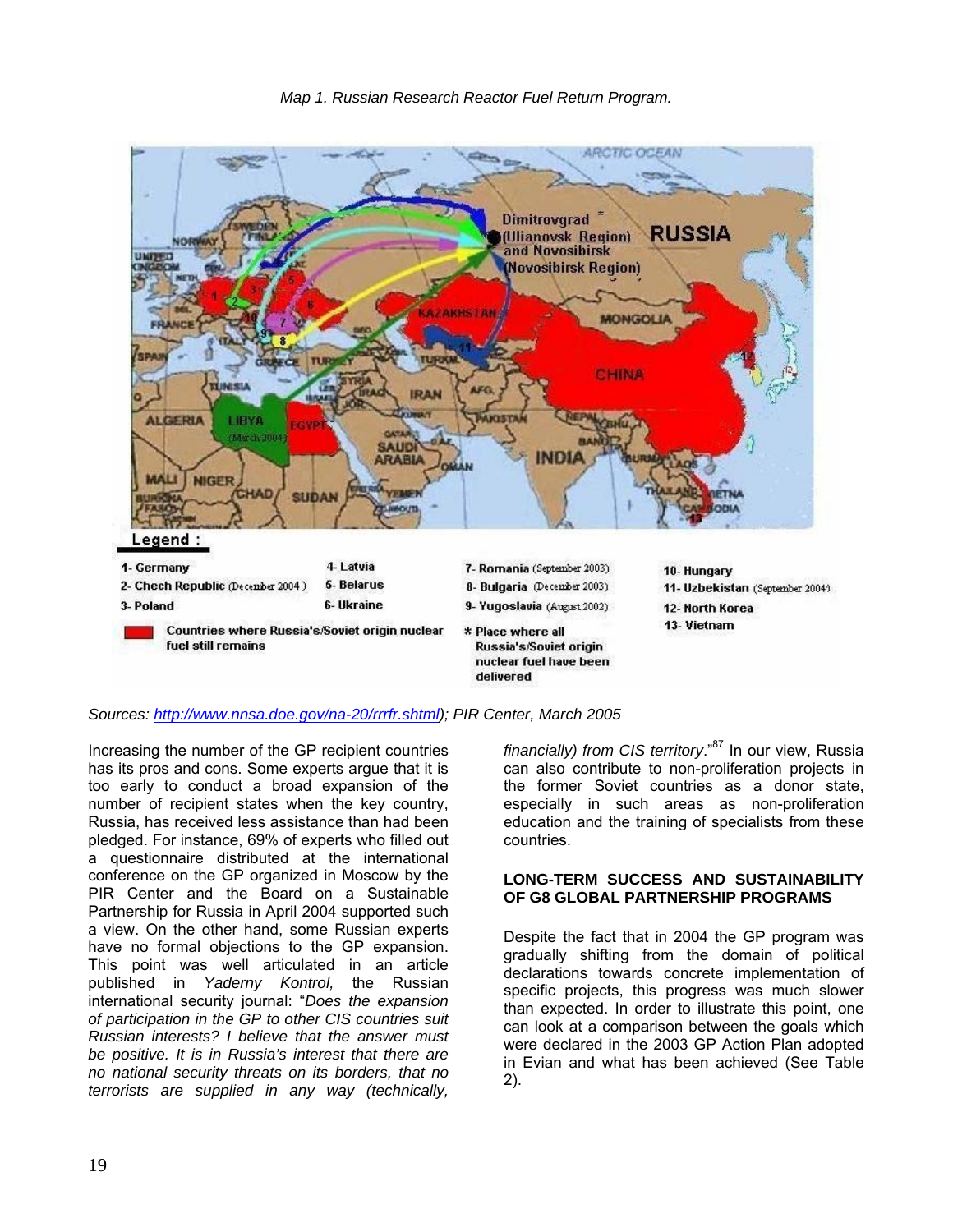# *Table 2. Global partnership goals vs. real achievements*

| Evian Action Plan goal (June 2003)                                                                                                                                                                                                                                                                                                                                                                                                                                                                                                                                                                           | <b>Result (as of</b><br><b>March 2005)</b> | <b>Comments</b>                                                                                                                                                                                                                                                                |
|--------------------------------------------------------------------------------------------------------------------------------------------------------------------------------------------------------------------------------------------------------------------------------------------------------------------------------------------------------------------------------------------------------------------------------------------------------------------------------------------------------------------------------------------------------------------------------------------------------------|--------------------------------------------|--------------------------------------------------------------------------------------------------------------------------------------------------------------------------------------------------------------------------------------------------------------------------------|
| Reaching the Kananaskis funding target.                                                                                                                                                                                                                                                                                                                                                                                                                                                                                                                                                                      | Practically<br>achieved                    | As of February 1, 2005, only \$413,000 was<br>still needed to be declared by a GP donor<br>country to achieve the 20 billion USD<br>$\text{target}^{88}$ . However, this success<br>was<br>achieved considerably due to the dramatic<br>fall of the US dollar since June 2002. |
| To significantly expand project activities,<br>building upon preparatory work to establish<br>implementing frameworks and to develop<br>plans for project activities, as well as to<br>sustain steady progress in projects already<br>under way; () continue to review progress<br>in initiation and implementation of projects<br>over the coming year, as well as oversee<br>coordination of projects, in order to review<br>priorities, avoid gaps and overlaps, and<br>consistency of<br>with<br>projects<br>assess<br>international<br>security<br>objectives,<br>in<br>accordance with our priorities. | Done partially                             | While concrete implementation of many<br>projects has started, many areas of<br>cooperation, such as plutonium disposition,<br>experienced a slowdown. There are still<br>deficiencies in the coordination of projects<br>and significant gaps and overlaps in place.          |
| To resolve all outstanding implementation<br>challenges and to review the implementation<br>of all guidelines in practice, keeping in mind<br>the need for uniform treatment of Partners,<br>reflecting our cooperative approach.                                                                                                                                                                                                                                                                                                                                                                            | Not done                                   | Major stumbling blocks such as liability,<br>access have not been removed.                                                                                                                                                                                                     |
| Expand participation to other countries.                                                                                                                                                                                                                                                                                                                                                                                                                                                                                                                                                                     | Done                                       |                                                                                                                                                                                                                                                                                |
| To inform other organizations, parliamentary<br>representatives and the public of the<br>importance of the Global Partnership.                                                                                                                                                                                                                                                                                                                                                                                                                                                                               | Done partially                             | Several<br>inter-parliamentary conferences<br>were organized to specifically engage the<br>European representatives. However the<br>overall level of public awareness about the<br>GP in all the participating states remains<br>low.                                          |

*Table 3. Progress of GP cooperation in selected areas* 

| <b>Issue area</b>                        | What has been done                                                                                                                                                                  | <b>Work in progress</b>                                                                                                                                                                                                                                                                                               | What needs to be done                                                                                                                                                                                                                            |
|------------------------------------------|-------------------------------------------------------------------------------------------------------------------------------------------------------------------------------------|-----------------------------------------------------------------------------------------------------------------------------------------------------------------------------------------------------------------------------------------------------------------------------------------------------------------------|--------------------------------------------------------------------------------------------------------------------------------------------------------------------------------------------------------------------------------------------------|
| <b>CW Destruction</b>                    | <b>CW</b><br>Construction<br>Ωf<br>facility<br>destruction<br>of CW<br>completed, 2%<br>destroyed<br>of<br>January<br>as<br>2005                                                    | Construction of<br>facilities in<br>Shchuchye and<br>Kambarka<br>foreign<br>with<br>assistance<br>continues. Russia is funding<br>the construction of a facility<br>in Maradykovsky                                                                                                                                   | Construction of 6 facilities is<br>needed.<br>Foreign<br>donors<br>provide<br>have<br>to<br>approximately \$1.2 billion                                                                                                                          |
| <b>Submarine</b><br><b>Dismantlement</b> | As of the end of 2004, 195<br>submarines<br>have<br>been<br>103<br>decommissioned.<br>dismantled.<br>ln 2004,<br>18<br>dismantled,<br>submarines<br>5<br>financed by foreign donors | Financing for dismantlement<br>of 20 submarines expected<br>in 2005, 17 submarines are<br>planned to be dismantled.<br>of<br>Construction<br>reactor<br>compartments'<br>storage<br>facility with assistance from<br>Germany started in 2004.<br>Projects to clean-up on-<br>technical<br>shore<br>bases<br>continue. | <b>Dismantlement</b><br>of<br>100<br>approximately<br>submarines<br>2005-<br>during<br>2010.<br>Construction<br>of<br>reactor<br>compartments' storage base<br>and clean up of on-shore<br>bases<br>technical<br>the<br>in.<br>Russian Far East. |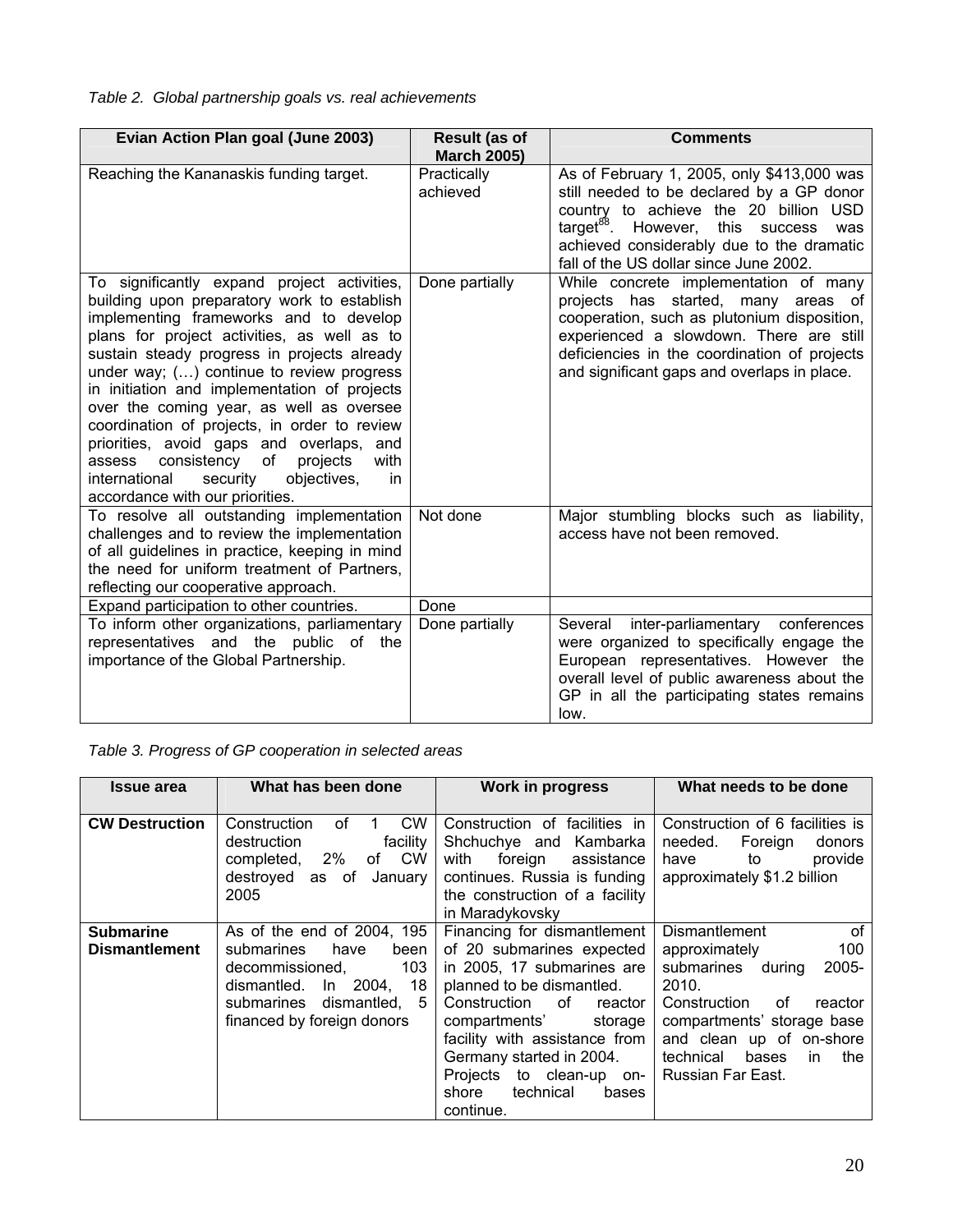| Warhead<br><b>Security</b>                                            | US and other countries have<br>provided<br>important<br>including<br>equipment,<br>emergency<br>rescue<br>equipment, supercontainers,<br>dosimetres,<br>polygraphs,<br>equipment for conducting<br>drug and alcohol testing, and<br>computer equipment, which<br>has allowed for increased<br>warhead security in Russia;<br>US.<br>has<br>installed<br>rapid<br>upgrades at approximately<br>50% of warhead sites and<br>comprehensive upgrades at<br>5%<br>approximately<br>of<br>warhead sites as of 2004 | As of 2004,<br><b>DOE</b><br>was<br>to<br>planning<br>perform<br>upgrades on 39 Navy sites<br>and 25 Strategic Rocket<br>Forces sites. DOE plans to<br>Navy<br>the<br>sites<br>have<br>by 2006<br>completed<br>and<br><b>Strategic Rocket Forces sites</b><br>completed in 2008. DOD was<br>planning to upgrade 90-95<br>sites by 2010. | Access problems have to be<br>avoided.<br>Further<br>financing<br>for<br>of installed<br>maintenance<br>security systems has to be<br>provided.                                                                                             |
|-----------------------------------------------------------------------|--------------------------------------------------------------------------------------------------------------------------------------------------------------------------------------------------------------------------------------------------------------------------------------------------------------------------------------------------------------------------------------------------------------------------------------------------------------------------------------------------------------|-----------------------------------------------------------------------------------------------------------------------------------------------------------------------------------------------------------------------------------------------------------------------------------------------------------------------------------------|---------------------------------------------------------------------------------------------------------------------------------------------------------------------------------------------------------------------------------------------|
| <b>Security</b><br>of<br><b>Nuclear</b><br><b>Material</b><br>(MPC&A) | 22% of nuclear material<br>received<br>comprehensive<br>security upgrades                                                                                                                                                                                                                                                                                                                                                                                                                                    | Work<br>is<br>being<br>done<br>to<br>complete all the upgrades by<br>2008                                                                                                                                                                                                                                                               | Increased<br>financing<br>is<br>needed to accelerate the<br>pace of work from 5% of<br>material receiving upgrades<br>before 2004 to 20% annually,<br>as well as political will to<br>resolve outstanding issues<br>such as access to sites |
| <b>Biosecurity</b>                                                    | US is providing assistance in<br>the range of \$55 million per<br>year. France and Sweden<br>pledged $€5$<br>million<br>and<br>\$130,000 respectively for<br>biosecurity. Through the end<br>of 2003, the ISTC<br>had<br>provided roughly \$130 million<br>in funding for more than 700<br>regular and partner projects<br>in biotechnology and<br>life<br>sciences.                                                                                                                                         | As of August 2004, joint US-<br>Russian research was being<br>conducted at 49 facilities,<br>and security improvements<br>are underway at 4 former<br>biological weapons sites.                                                                                                                                                         | Access issue has to be<br>resolved.<br>Russia has to create an<br>institutional system for its<br>biosecurity policy.<br>The issue should not be<br>politicized<br>by<br>donor<br>countries.                                                |

In order to achieve the long-term success of the GP, it is necessary first of all to fulfil the commitments made at Kananaskis and take the steps envisaged in action plans adopted at Evian (2003) and Sea Island (2004) and to resolve a number of problems impeding the effective implementation of the program. This includes the necessity of overcoming the funding shortage and resolving such problems with GP implementation as access to sites, taxation and liability protection.

### *Overcoming Funding Shortfalls*

At the 2004 Sea Island summit (2004), commitments by Global Partnership countries totalled \$19.2 billion – thus approaching the \$20 billion goal. The increase from the previous year's figure of 17 billion was achieved partly due to the higher exchange rate of the euro against the dollar. However, while the G8 countries failed to

accumulate enough money to fulfil the \$20 billion pledge and while many governmental and nongovernmental experts argue that **\$20 billion should be a floor but not a ceiling** (this position is also supported by the United States – the biggest donor and the G8 presiding country in 2004), there was no breakthrough at the Sea Island summit in addressing this issue. The Annual Report adopted at Sea Island again reiterated the \$20 billion sum as a ceiling for the GP financing. There was even a tendency for downward revision of GP pledges by some major contributors. For instance, Germany revised its pledge of  $\epsilon$ 1.5 billion to "up to" \$1.5 billion to prevent its contribution from being affected by fluctuating exchange rates. If we use an average exchange rate of 1.3 dollars for 1 euro, that would mean a loss of \$450 for the GP funding. Experts also raise the possibility of similar steps by the EU, France, and Italy whose pledges total €2.75 billion.<sup>[89](#page-32-51)</sup>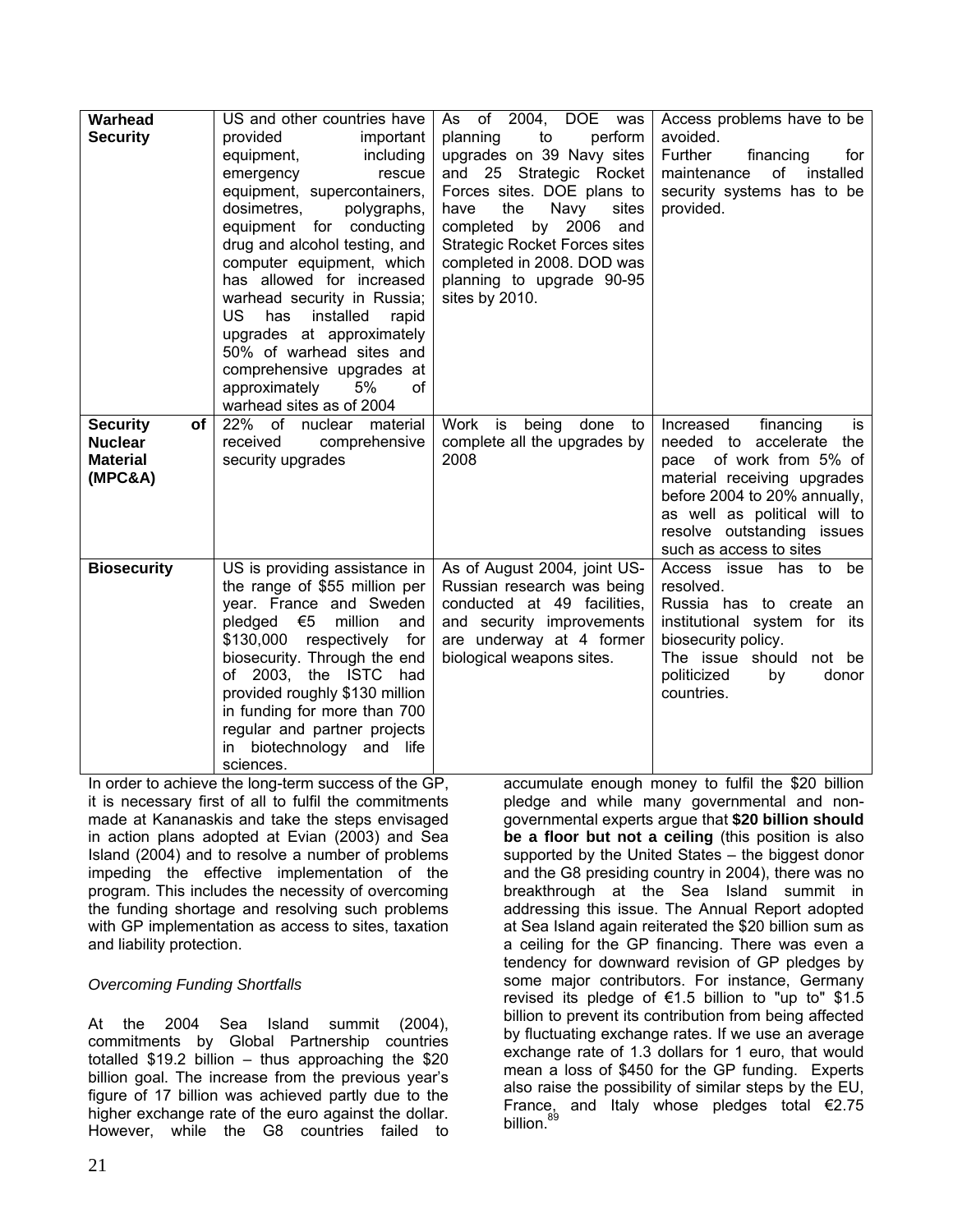On the other hand, the increase of the number of donor countries does not drastically change the situation with financing. For example, the total pledge of six new countries that joined the Partnership following the Evian 2003 summit (Finland, the Netherlands, Norway, Poland, Sweden, and Switzerland) totals only \$200 million. Seven countries that joined the GP after the Sea Island summit (Australia, Belgium, the Czech Republic, Denmark, Ireland, New Zealand and South Korea) also do not fit into the category of large donors. Some of them (Ireland, South Korea), as of February 2005, have not made their pledges yet at all. Thus there is a need of an upward revision of existing pledges from the countries which are members of the G8 itself.

The amount of **pledges of some G8 countries does not correspond to their economic capabilities**. In the first run, Japan, the world's second-largest economy pledged a mere \$200 million. Some G8 countries have pushed Japan to revise its pledge upwards. For instance the then US Under-Secretary of State for Arms Control and International Security, John Bolton, noted in the Senate hearings held after the Sea Island summit that the United States expected Tokyo to dramatically increase its \$200 million pledge to something near \$1.5 billion, given the relative size of Japan's economy. Japan's G8 pledge of \$200 million largely consists of monies pledged for nuclear weapons dismantlement years before. Much of the money was not spent, according to Tokyo, because it had difficulties gaining cooperation from a number of key Russian agencies. According to Bolton, the United States is continuing to press for an increase which he argued could be forthcoming once the Japanese parliament sees that Japan and Russia have resolved their initial problems and spent the \$200 million.<sup>[90](#page-32-28)</sup>

Another donor which could increase its contribution to the Global Partnership is the **European Union**. Initially, the structure of the EU assistance was heavily inclined towards the area of nuclear safety, whereas non-proliferation projects received little attention. Following the attacks of 9/11 and the terrorist bombings in Madrid in March 2004, that attitude started to change. After the adoption of the EU WMD Strategy in 2003, it is expected that the budget of GP assistance will be revised starting with the new budget cycle in 2007. The Action Plan contained in this document calls for "*increasing EU co-operative threat reduction funding in the light of financial perspectives beyond 2006. The creation of a specific Community budget line for nonproliferation and disarmament of WMD should be envisaged.*" [91](#page-32-29)

At present, because of the lack of a specific budget line for non-proliferation projects, the EU is lagging behind in implementing its pledge to allocate  $\epsilon$ 1 billion for GP projects. Also, a number of bureaucratic obstacles and the lack of political will prevent a broader EU involvement in nonproliferation assistance. According to Annalisa Gianella, the Personal Representative on Weapons of Mass Destruction to the EU High Representative Javier Solana, "*in addition to obvious financial difficulties, one problem could be that the EU as such does not feel really involved. You have some Member States who are members of the G8, and you have the Commission, but I have never witnessed a discussion in the Political and Security Committee on the Global Partnership and on how the EU should fulfil its pledge.*" [92](#page-32-52) 

Given the fact that the EU is a key donor of the program, a lot of effort was made to rally the political support from the EU bureaucracy for the program, including several intergovernmental conferences with EU and Russian participation, such as an Interparliamentary Conference held at the European Parliament in Strasbourg in November 2003. During the discussions at these events, the European representatives admitted the urgency of the threat of proliferation and agreed that broader EU involvement is needed; however, they also stated that no significant acceleration of this effort is possible before 2007. Given the complexities of the EU bureaucratic environment, the adoption of the EU WMD Strategy (in essence, a declaratory document) and the decision to create a separate budget line for non-proliferation were presented as major achievements. Decisions to increase the EU involvement in the GP have to entail an increase of the number of officials dealing with non-proliferation, since as of 2004 only 7 individuals (3 in the Council and 4 in the Commission) were dealing with activities related to non-proliferation, arms control, disarmament and export control.<sup>[93](#page-32-65)</sup>

Another aspect of the funding problem is that only a small fraction of the money pledged actually reaches Russia. At the conference dedicated to the implementation of the GP, which was organized in Moscow in April 2004 by the PIR Center and the Council for Sustainable Partnership for Russia (SUPR), experts noted that during the first two years of the functioning of the Global Partnership, Russia has received from donor countries, excluding the United States, less than \$50 million dollars, a pace that will require 400 years to fulfil all thefunding commitments.<sup>94</sup> Furthermore, 82% of experts participating in that conference considered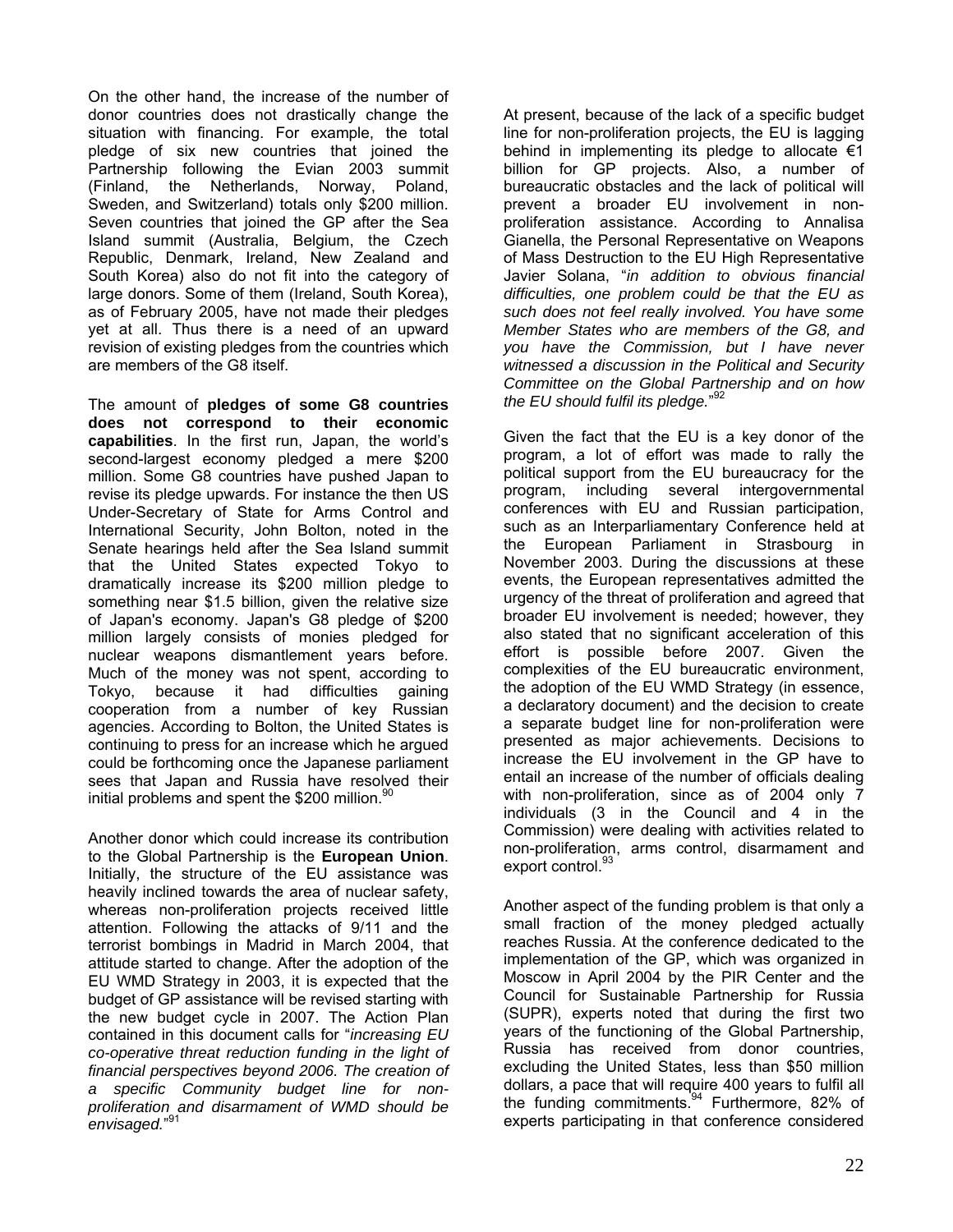there to be a significant gap between the money pledged and the money spent for non-proliferation projects. [95](#page-32-66)

Despite the fact that funding shortfalls greatly slow down the pace of implementation of the GP projects, many Western policy makers consider that to be only a fraction of a problem. For example US Senator Richard Lugar stressed in his statement at the June 15, 2004 US Senate hearings dedicated to the GP that "*funding shortfalls are not the only problem delaying progress by the Global Partnership. Russia has refused to provide the necessary access to Partnership dismantlement sites. Moscow has not granted Partnership participants tax-free status on their assistance. In addition, the lack of adequate liability protections plagues the Global Partnership, as it has the Plutonium Disposition Program.*" [96](#page-32-37)

### *The Access Problem*

Despite some progress in addressing the problem of access of foreign representatives to Russian facilities which was achieved in recent years, it is recurring from time to time in bilateral relations of Russia with the donor countries. Foreign donors insist on their right to monitor on-site the implementation of projects in order to ensure that their taxpayers' money is spent properly. On the other hand, Russia is concerned about the potential leakage of sensitive information. Russian officials have made statements indicating that full transparency cannot be reached. For example, the then Russian Minister for Atomic Energy, Alexander Rumyantsev, said in a March 2003 interview that "*as for access by representatives of other countries to our sites where nuclear materials are located, we will not show all sites. And where the arrangement of these installations in confidential, we will not display them for international observation. It is a question linked to our defensive capability*".

In the Annual Report adopted at the 2003 Evian Summit it was noted that the simplification of access procedures by the Russian authorities, whereby the notification period was decreased from 45 to 30 days, represented an important step forward; however it is still insufficient for some donor countries.

The access problem is especially acute in US-Russian relations since there is no uniform bilateral arrangement on that issue between the two countries. If there is no progress in this area, the implementation of some important projects in the area of nuclear security could be slowed down in the coming years. According to Linton Brooks,

Administrator of the US National Nuclear Security Administration (NNSA), Russia and the United States have engaged in a pilot project that will test new procedures for allowing access to even more sensitive sites. According to Brooks, "*in Russia we have remarkable access to less sensitive sites. While we have had success, we must continue to work to gain access to Russia's more sensitive sites and facilities. Reaching agreement on access to these sites is a major challenge, but is one of the final steps to secure the large amounts of nuclear material remaining.*" [98](#page-32-39)

According to the deputy director of the NNSA, Paul Longsworth, "*we are not demanding unrestricted access but two or three times a year we simply have to enter certain installations that have been equipped with US taxpayers' money. The Congress also requires this of us. But access is becoming increasingly tricky and we are not being allowed to go to several facilities – I will not say which – on grounds of national security every time.*"

To gain access to buildings in the weapons complex where it had not been allowed to work, the DOE signed an access agreement with Minatom in September 2001. In April 2002, DOE stated that this agreement would enable DOE to begin new work at several buildings in the weapons complex where it lacked access. However, the agreement did not facilitate DOE access to these buildings. The agreement only described administrative procedures, such as specifying which DOE personnel are allowed to make site visits and the number and duration of those visits.

According to the US GAO Report, "*DOE and Russian officials stated that this agreement did little to improve DOE access to new buildings, and in some cases, the agreement reduced US access. In fact, during our July 2002 visit, Minatom used the agreement as a rationale for denying GAO access to two sites in Russia on the grounds that GAO staff were not on the access list.*" [100](#page-32-67) Overall, the United States has been given access to only four of 49 biological sites (8%) and to only 35 of 133 nuclear weapons complex buildings  $(26\%)$ <sup>101</sup> According to a US expert assessment, "*even when Russia does grant the United States access to a site, it is sometimes limited. Such is the case with a fissile material storage facility in Mayak designed and built with roughly \$375 million in DOD funds to ensure that the destruction of Russian nuclear weapons was not interrupted. In May 2002, four months before the project was to be finished, Russia began restricting the number of American personnel who could visit the entire region where the facility, then 90 percent complete, was located. Under Moscow's orders, only ten US officials and contractors could*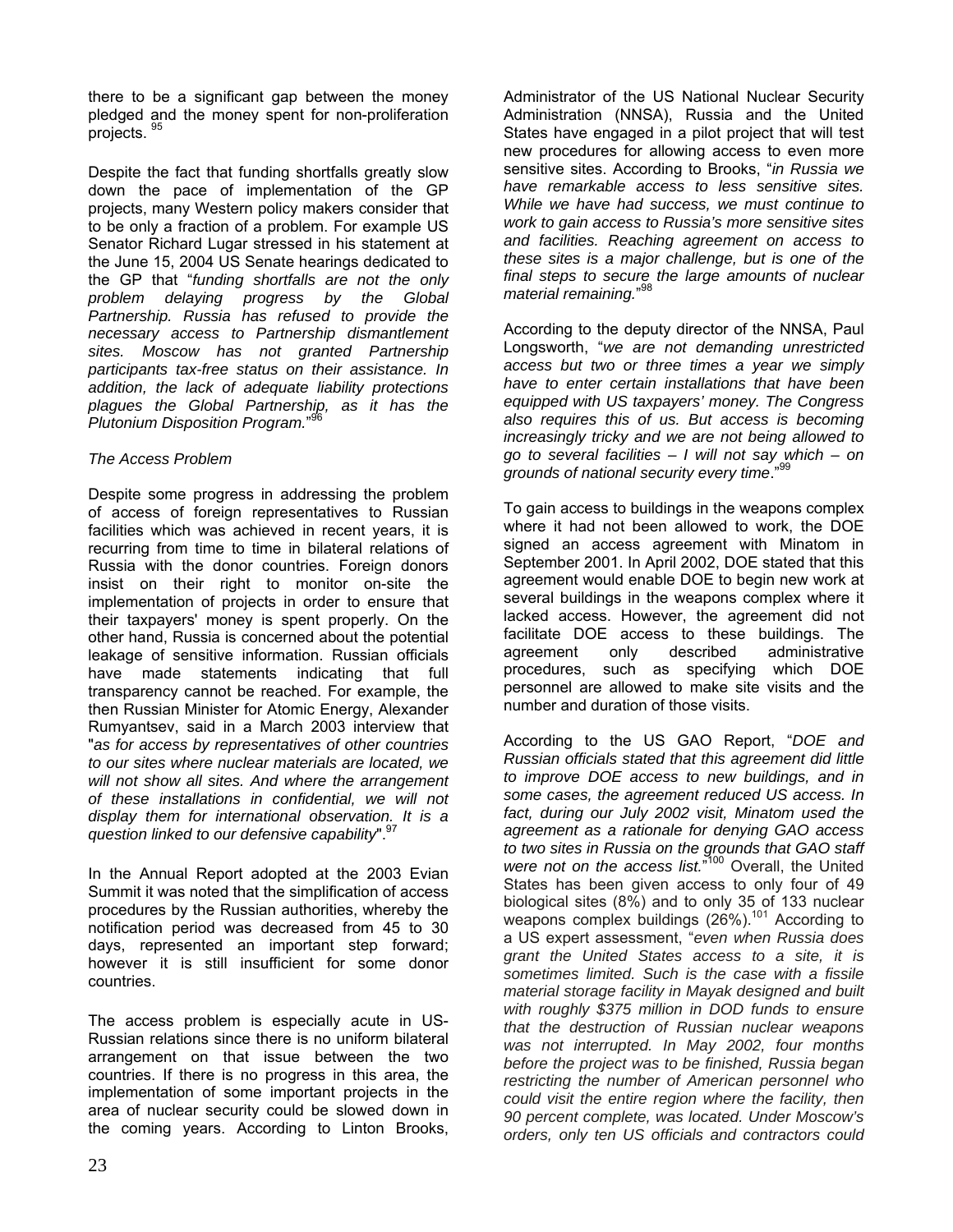*be there at one time, delaying completion of the facility, GAO found, by forcing engineers to postpone necessary trips. The United States may face access problems at the Mayak site even now that it is finally completed. In spite of years of negotiations, Washington and Moscow have yet to reach a transparency agreement that would allow the United States to confirm that Russia is storing only fissile material from dismantled warheads at the facility, as planned.*"[102](#page-32-69) 

The problem of access could be softened if alternative approaches to monitoring could be used. For example, at Snezhinsk, DOE used video and photographs instead of physical access to conduct a vulnerability assessment for part of a building where DOE did not have access.<sup>103</sup> The Russian official position that non-intrusive monitoring is preferable was expressed, for example, by a representative of the Russian Embassy to the US Vladimir Rybachenkov, who noted that "*there are technical means to [work...] without what we call intrusion.*" [104](#page-32-71)

US President George W. Bush, on December 21, 2004, proposed providing Russia with increased access to US nuclear storage sites to help improve overall non-proliferation efforts. "*I think one of the things we need to do is to give the Russians equal access to our sites, our nuclear storage sites to see what works and what doesn't work, to build confidence between our two governments*," Bush said in response to a question on US-Russian relations during an end-of-the-year press conference.<sup>105</sup> By offering reciprocal access to US sites, US officials hope to gain increased access to sensitive Russian facilities, undermining the argument that Russia is being asked to do anything the Americans would not.

The US appears to have already begun implementing the reciprocal-access approach: According to press reports, in November 2004 a visit by a Rosatom delegation led by Anatoli Kotelnikov, the Deputy Director for Security, toured sensitive DOE nuclear facilities at the Savannah River Site, the Pantex Plant, and Sandia National Laboratories. Russian officials had never previously been allowed to tour the Pantex facility. The visitors had an opportunity to review American techniques and technology for securing nuclear warheads and materials.<sup>[106](#page-32-73)</sup>

It was expected that the issue would be raised during the February 24, 2005 Bush-Putin Summit in Bratislava (Slovakia). However the joint statement on nuclear security adopted at the Summit did not contain any direct reference to the access problem.

Furthermore, from the televised press conference by the Russian Minister of Defence, Sergey Ivanov, one could come to the conclusion that the access issue was deliberately omitted, since Russia was not prepared to make concessions there.

### *Liability Protection*

The liability issue remains one of the biggest unresolved problems in GP implementation. Despite the signing and quick coming into force of the MNEPR agreement, as well as the conclusion of bilateral agreements of some donor states with Russia on liability protection, the issue remains unresolved in US-Russian relations. The US continues to insist on preservation of the more thorough protection guaranteed under the 1992 CTR Umbrella Agreement, which expired in 1999, while Russia is refusing to ratify the protocol to the agreement which will extend its application and insists on negotiation of a new arrangement which would exclude Russian liability for premeditated damage.

That situation continues to hamper the progress of several US assistance programs in Russia, most notably in the area of plutonium disposition. Despite the fact that after 1999 the CTR Umbrella Agreement has been enforced on a *de facto* basis, the US is reluctant to put its entities to the risk of liability since the provisions of the agreement lack the force of law. The US is unwilling to negotiate an ad-hoc arrangement on liability, say for plutonium disposition, since it is concerned that accepting a lesser liability standard for plutonium disposition before the CTR Umbrella Agreement is approved may reduce liability protection for CTR projects*.*

The deadlock in the liability question has lead to the emergence of alternative proposals regarding how to resolve this problem. Some experts have explored arrangements for financing liability compensation through private insurance, public funds, and/or pooling arrangements, under which many parties agree to share the costs of large-scale damage claims incurred by any pool member. $107$ During the April 2004 Conference on the Glo[bal](#page-32-74) Partnership, then Assistant to the Prime Minister of Russia Natalya Kalinina endorsed the scheme, stating that "*until the insurance companies have an agreement on liability, that issue will not be resolved.*" [108](#page-32-75) However, she noted also that insurance companies have shown no initiative to resolve that issue.

The reluctance of the US administration to compromise on the liability issue has drawn much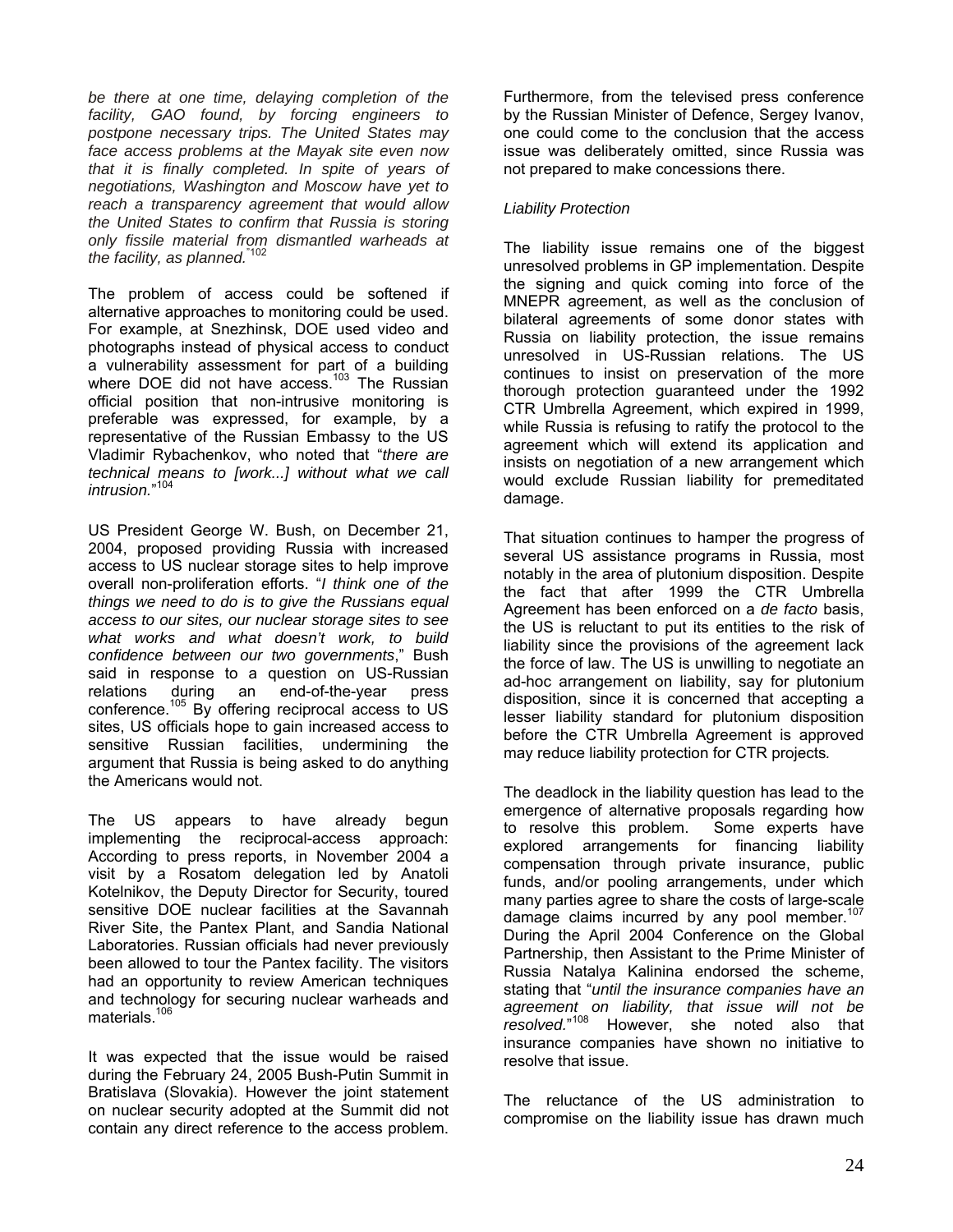criticism both from the non-governmental experts and from some of the US lawmakers. For example US Senator Pete Domenici said he has "*been amazed that the leadership of the United States and Russia cannot resolve this issue. Failure to resolve this issue is simply not consistent with the urgency that the administration has attached to nuclear proliferation.*" [109](#page-32-76) Senator Joseph Biden suggested that the dispute should be transferred to the presidential level, and that the US administration should identify incentives it can offer Russian President Putin in return for introducing the CTR Umbrella Agreement to the Duma for ratification.

### *Coordination of GP Programs in Russia*

On the Russian side, the key task is ensuring effective functioning of all the government agencies responsible for the implementation process and achieving good coordination of activities between different Russian governmental entities involved in this process. Following the inception of the Global Partnership program in June 2002, an interagency mechanism for coordination of the GP activities in Russia under the direction of the Russian Prime Minister was created. Coordinators in each ministry and department involved in the GP were designated at the deputy-ministerial level. This interagency coordination mechanism proved to be rather successful, and the Russian Prime Minister took direct part in its work. For instance, in March 2003, then Prime Minister Kasyanov played a key role in resolving the issue of taxation of assistance money, which allowed for the elimination of a number of problems between Russia and the donor countries. Kasyanov took part in working out the text of the Multilateral Nuclear Environmental Program (MNEPR) Agreement, which gave way to new

radiological and environmental safety projects in Northwest Russia.

The resignation of the Russian government on February 24, 2004 and subsequent government reorganizations gave rise to a number of questions from the representatives of the GP countries concerning the future of the GP coordination mechanism in Russia after the appointment of a new government.

While Russia's policy in relation to its nonproliferation obligations, including the GP Program, is consistent and irreversible and the coordination mechanism for the GP Program in Russia was not revised, still the reorganization created some difficulties. For example the lowering of the status of the Ministry of Atomic Energy initially created problems with the implementation of agreements to which Minatom was a party. The situation was corrected in May 2004 during a second "minor" reorganization of the government, when Rosatom was subordinated directly to the Prime Minister and was awarded back the right to implement international agreements. Other agencies, however, were less successful. For instance, the Russian Munitions Agency was eliminated altogether. Its functions were transferred to the Ministry of Industry and Technologies, where a special department was created.

According to the views of representatives of donor countries working with Russia on joint chemical disarmament projects expressed during personal interviews, the elimination of the Russian Munitions Agency created big problems since the decisionmaking process in that area was significantly slowed down and became less transparent.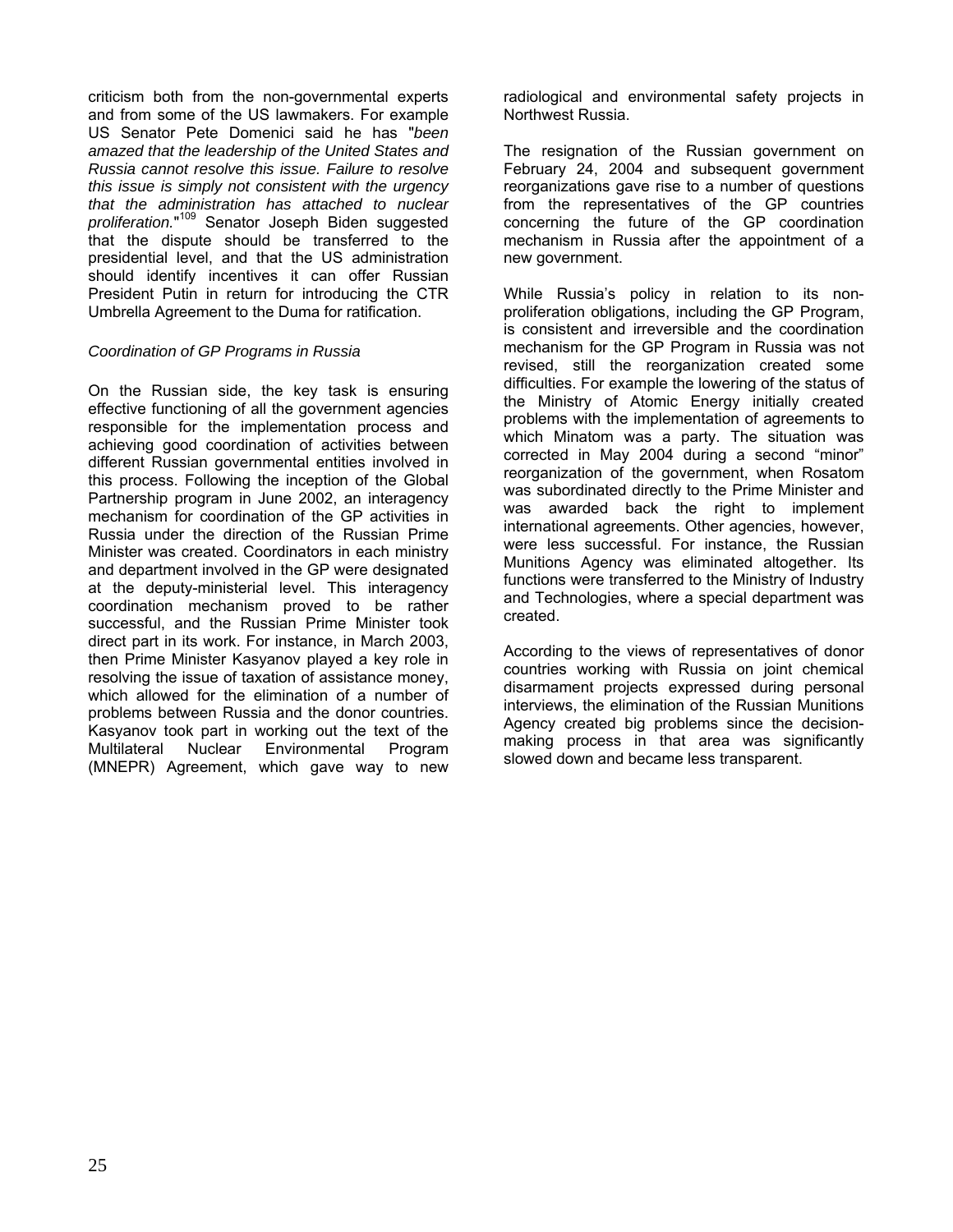

However, it should be noted that, in general, it took Russia about a year since the Kananaskis Summit decision to adjust its decision-making mechanisms to Global Partnership requirements. Since then the coordination mechanism on the Russian side has been working efficiently, though not always smoothly, and is orchestrated by the Ministry of Foreign Affairs (MFA).

### *Sustainability of the Global Partnership*

The issue of long-term sustainability of Global Partnership programs in Russia has several aspects. One of the aspects deals with the necessity to provide long-term sustained financing for Global Partnership programs and to ensure that the funds which were invested in GP projects by the donor countries will be working after the forecasted cut-off of international assistance in 2012 when the 10-year term of the program will expire. Achieving this task will require at least *five major preconditions*.

1) *First* of all, over time it is necessary to **increase the share of financing of GP projects from the Russian budget**. It could be argued that if the positive situation in the Russian economy will be

projected into the future, Russia can easily sustain financing of GP projects well beyond its current \$2 billion pledge.

Although the Russian government has not published a single document outlining how it was going to spend its \$2 billion pledge, according to the G8 Consolidated Report of Global Partnership Projects which was adopted at the G8 Summit at Sea Island, one can conclude that the \$2 billionfigure includes only monies allocated for two priority areas: chemical weapons destruction and submarine dismantlement. According to the report, Russia spent \$709.5 million in 2002-2004 for these two priority areas, which leaves the possibility that eventual Russian spending over the ten-year span of the program will go well beyond the \$2 billion target. The report mentions that Russia obligated \$59.6 million for submarine dismantlement in 2002, \$69.2 million in 2003, and planned \$64.7 million in 2004. For chemical weapons destruction, the numbers are as follows: \$186.8 million in 2002, \$190.7 million in 2003, and \$189.4 million in  $2004.<sup>110</sup>$  In 2005, as it was mentioned earlier, the financing of the chemical weapons destruction program doubled.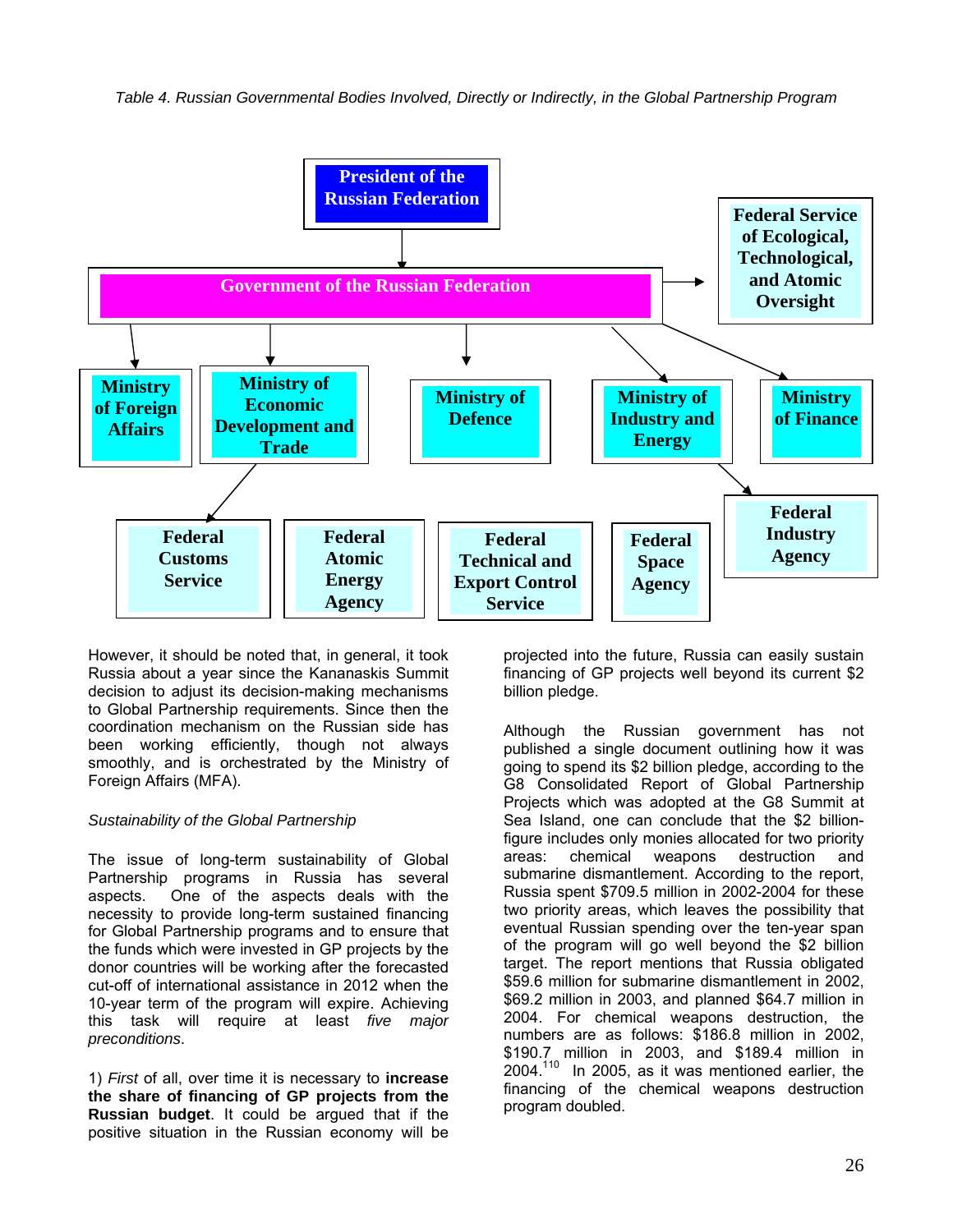Still, Russian policymakers consider further increase necessary, as is evidenced by the inquiry of the Federation Council which was sent to the Russian government in October 2004. As regards

the submarine dismantlement process, current financing levels (in the range of \$70 billion per annum) are sufficient to achieve the goal on time.





*Sources:* G8 Consolidated Report of Global Partnership Projects, June 2004; Rosatom's website [www.minatom.ru](http://www.minatom.ru/); *Interfax* News Agency

Russian leadership does not neglect this issue. For instance, Russian President Vladimir Putin said, following the ratification of the MNEPR Agreement by the Russian Duma on November 28, 2003, that "*Russia of course considers submarine dismantlement to be first of all its own problem and we allocate those resources for this purpose which we are able to allocate*."111

Currently, due to a favourable foreign trade situation, Russia has to deal with an excess inflow of foreign currency into the country. In 2004 the foreign trade surplus was almost \$80 billion. Surplus money currently is accumulated at the specially created so-called Stabilization Fund, which accumulated approximately \$20 billion as of January 1, 2005.<sup>112</sup> It is projected that in 2006 it will

increase by another \$6.5 billion. The rapid increase of the Stabilization Fund's size has initiated a debate in Russia about possible ways of spending of this money. Proposals are ranging from payment of Russia's debt ahead of schedule to investing this money into large infrastructure projects inside Russia. If spending the money from the Fund inside Russia is authorized, GP projects would represent a very good choice for such investment. Investing in GP projects will correspond to Russia's national security interests, will contribute to meeting its international legal obligations under arms control treaties, and will generally raise the prestige of the country. Moreover, increased financing from the Russian budget could help to avoid many stalemates that happened during the process of implementation of GP projects due to conflicting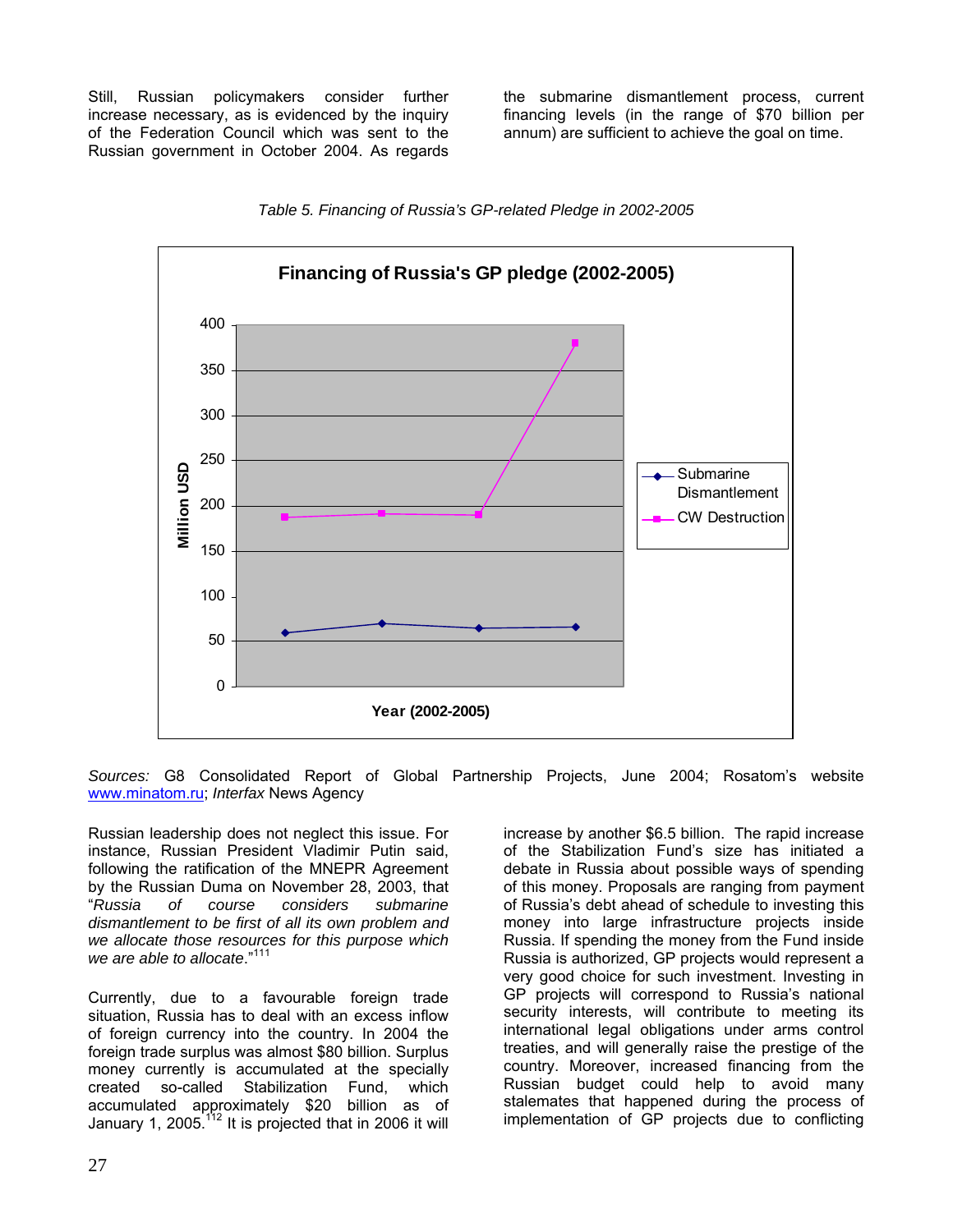priorities of Russia and its foreign partners and due to other factors such as political linkages and conditionality of assistance provided.

2) The *second* precondition is **ensuring efficient and effective spending of GP funds and control over spending of funds**. This refers to spending the funds not only inside Russia, but also inside donor countries themselves. Russian experts noted that, for many donor countries, it is true that the majority of funds allocated to GP programs remained inside these countries and did not reach Russia. For example the percentage of money which rests inside the United States constitutes up to 70%.

It should be noted that the donor countries often have different estimates of the percentage of funds which reach Russia. However, in general, the situation with the spending of GP funds in many donor countries remains unclear. Control bodies in Russia and other donor countries, such as the Russian Accounting Chamber and the US General Accounting Office, have in the past undertaken reviews of the effectiveness of the implementation of GP programs, for instance in chemical disarmament and submarine dismantlement.

However despite existing bilateral agreements between the Russian Accounting Chamber and its counterparts in the United States and Europe on cooperation, exchange of information and experts, no concerted effort has been made to conduct a joint audit of GP programs.

3) *Thirdly*, achieving the full effectiveness of GP projects, in certain cases, should be done through their **conversion and commercialization**, which would create a sustainable financial base for their future functioning. Despite certain limitations, many areas of cooperation, such as biotechnology for example, are quite promising from this point of view. Once speaking about this aspect of GP sustainability, Richard Lugar noted that "*the tens of thousands of scientists we have employed are mostly working at government-sponsored or government-subsidized jobs, but a number of American companies have shown the way forward by employing some of these well-trained individuals. We must capitalize on this success by commercializing the process and move many more of these men and women into sustainable private sector jobs where they can put their skills to profitable civilian use*."113

#### *Chart 2. Menu of possible new projects in 2005- 2010*

- Construction of a reactor compartment storage facility in the Far East
- Infrastructure development projects at the places where new CW facilities will be built
- Construction of a MOX fuel facility
- Security upgrades at the Russian facilities containing pathogens that have not received them

4) The *fourth* major precondition in achieving GP sustainability has to deal with the fact that eventually **the balance will shift from solving "hardware" problems, such as the elimination of weapons and weapons materials or installing security equipment for nuclear stockpiles, to the area of intangible security, such as preventing the illegal transfer of technology, know-how and expertise to state and non-state actors, and ensuring that all the security equipment installed is run properly**. This will require increasing the qualifications of personnel through education and training programs and improving the "non-proliferation culture" of people working in WMD-related areas.<sup>114</sup>

5) **Creating a favourable political environment for the functioning of current and future GP projects** is the *fifth* precondition for GP sustainability. The attitude of some donor countries should be changed, using the famous SGP-coined slogan, *from patronage to true partnership*. It is also necessary to create favourable conditions for implementing GP projects not only on the international level but inside the GP countries. One of the ways to achieve this goal would be a *greater involvement of civil society* in the formulation of GP priorities and monitoring the implementation of GP projects. Non-governmental organizations (NGOs) could link the program objectives with the interests of a wider public by informing their societies about the importance of GP programs and its main achievements and challenges.

**The future of the Global Partnership will depend** not only on how efficient the participating states, both donors and recipients, will be in meeting the tactical objectives, but mostly **on success in achieving its strategic goals and securing its sustainability**.

\*\*\*

So far, the progress of GP implementation has been slower than expected. Particularly disappointing is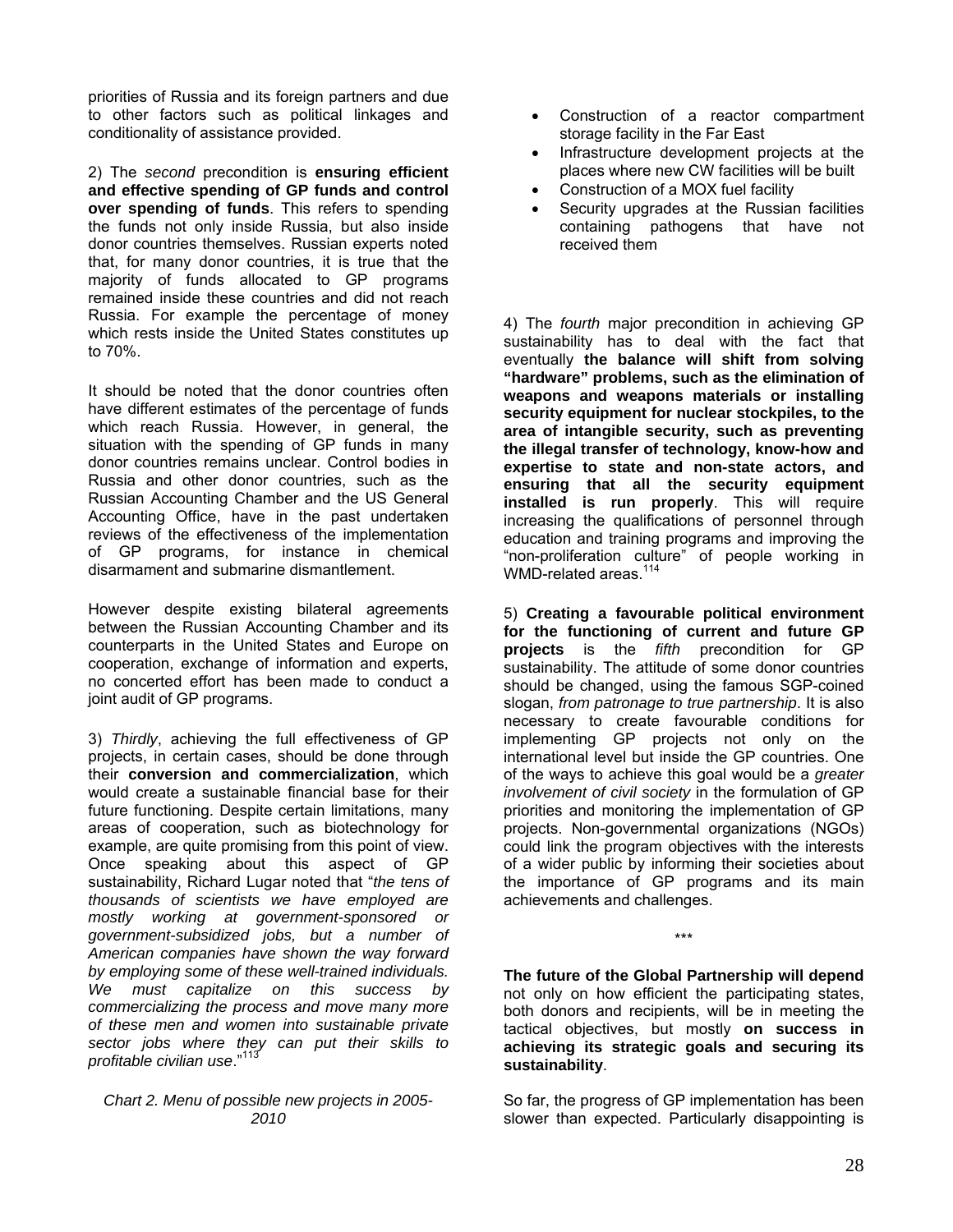the slow process by certain donor countries in converting their pledges into practical action and financial commitments – into financial transactions for specific projects.

The G8 Global Partnership should become an element of an integrated approach adopted by the international community to combat the threat of proliferation and international terrorism. Indeed first steps in this direction are being taken, as it was demonstrated at the Sea Island summit where a comprehensive Action Plan on Non-proliferation was adopted, and where GP was mentioned as one of the important elements of this plan. The goal now, as ever, is to translate the political declarations into concrete practical steps, which will require **political will and determination from the GP participating countries**.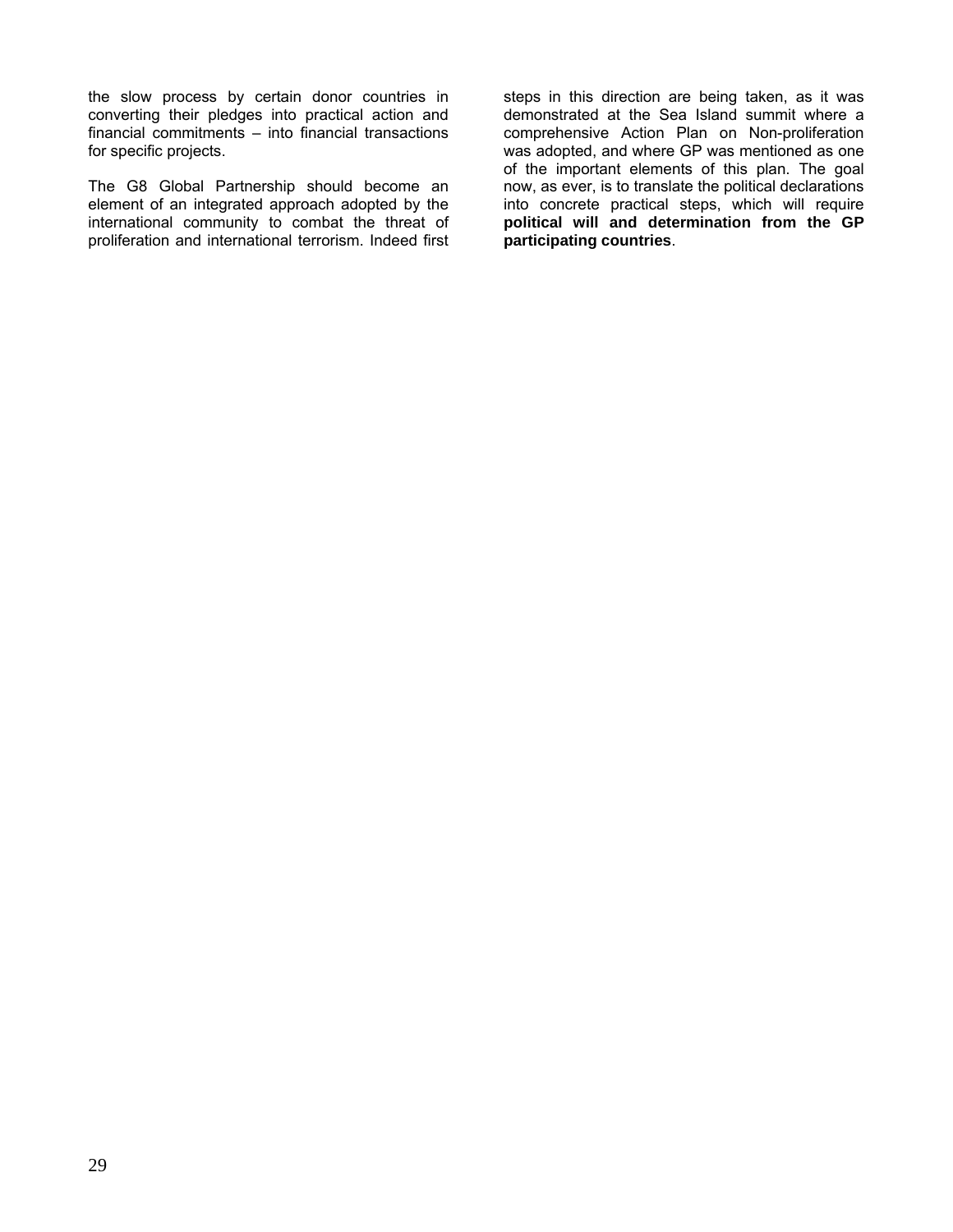#### **ENDNOTES**

 $4 \frac{\text{http://lugar.senate.gov/number.html}}{\text{http://lugar.senate.gov/number.html}}$ , (accessed March 8, 2005)

<sup>6</sup> Russian President Vladimir Putin Remarks at Press Conference Following Group of Eight Heads of State and Government Meeting, Evian, France, June 3, 2003,

[http://www.ln.mid.ru/brp\\_4.nsf/0/690ad758cb41d1e4c3256ec9001d19a0?OpenDocument,](http://www.ln.mid.ru/brp_4.nsf/0/690ad758cb41d1e4c3256ec9001d19a0?OpenDocument) (accessed March 8, 2005) Address of the President of the Russian Federation to the Federal Assembly of the Russian Federation, May 16, 2003, <http://president.kremlin.ru/text/docs/2003/05/44716.shtml>(in Russian), (accessed March 8, 2005)  $\frac{8}{8}$  Global Partnership Update. May 2004.

 $\overline{a}$ 

<sup>9</sup> Andreas Friedrich, Deputy Director, Centre for International Security Policy, Ministry of Foreign Affairs, Switzerland, Statement at the International Conference "G8 Global Partnership Against the Spread of Weapons and materials of Mass Destruction", Moscow, April 24, 2004 (available at [http://www.pircenter.org/rus/club/steno.html,](http://www.pircenter.org/rus/club/steno.html) accessed March 8, 2005).<br><sup>10</sup> Jean-Jacques de Dardel, Statement at a Interparliamentary Conference in Strasbourg, November 20

October 22, 2004, [http://www.gnn.gov.uk/Content/Detail.asp?ReleaseID=133227&NewsAreaID=2,](http://www.gnn.gov.uk/Content/Detail.asp?ReleaseID=133227&NewsAreaID=2) accessed March 8, 2005<br><sup>12</sup> www.sgpproject.org/Sea%20Island%20recs\_final.pdf, accessed March 8, 2005

<sup>13</sup> Russian official briefs US delegation on chemical weapons disposal. BBC/AVN Interfax, January 17, 2005.<br><sup>14</sup> US President has permitted to resume financing construction of an object on elimination of chemical weapons

<sup>15</sup> See: Viktor Litovkin, Russia set to meet chemical weapons destruction deadline. RIA Novosti, November 17, 2004<br><sup>16</sup> Priorities defined for Russian chemical weapons disposal in 2005, Interfax, October 6, 2004.<br><sup>17</sup> Ch

Weapons and Materials of Mass Destruction", Moscow, April 23, 2004 (available at http://www.pircenter.org/rus/club/steno.html, accessed March 8, 2005).

<sup>[21](http://www.pircenter.org/rus/club/steno.html)</sup> Chemical weapon disarmament impeded by differences between US and Russia. *Moscow News*, November 17, 2004.<br><sup>22</sup> See for example: V. Kulebyakin, Statement at the International Conference "G8 Global Partnership Agains

 $^{23}$  Arend Meerburg, Statement at the International Conference "G8 Global Partnership Against the Spread of Weapons and materials of Mass Destruction", Moscow, April 23, 2004 (available at<http://www.pircenter.org/rus/club/steno.html>,

accessed March 8, 2005).<br><sup>24</sup> Charles Digges, "Rosatom's Antipov stumps for international help, not supervision." Bellona, November 4, 2004,<br>http://www.bellona.no/en/international/russia/nuke\_industry/co-operation/35865.ht

<sup>[25](http://www.bellona.no/en/international/russia/nuke_industry/co-operation/35865.html)</sup> Charles Digges, "Rosatom's Antipov stumps for international help, not supervision." Bellona, November 4, 2004,  $\frac{http://www.bellona.no/en/international/russia/nuke_indextry/co-operation/35865.html}$ , accessed March 8, 2005.

<sup>[26](http://www.bellona.no/en/international/russia/nuke_industry/co-operation/35865.html)</sup> Polit.ru, November 24, 2004.<br><sup>27</sup> Guide to the Global Partnership, PIR Center, 2005.<br><sup>28</sup> Matthew Bunn and Anthony Wier. *Securing the Bomb: An Agenda for Action*. Washington, D.C.: Nuclear Threat Initiative and the

<sup>29</sup> Bunn & Wier. Op. cit.. pp. 45-47.<br><sup>30</sup> Bunn & Wier. Op. cit.. pp. 45-47.<br><sup>31</sup> US-Russia Joint Fact Sheet: Bratislava Initiatives,<http://www.whitehouse.gov/news/releases/2005/02/20050224-7.html>. (accessed March 8, 2005)<br><sup>32</sup> US-Russia Joint Fact Sheet: Bratislava Initiatives,<http://www.whitehouse.gov/news/releases/2005/02/20050224-7.html>,

(accessed March 8, 2005)

<sup>&</sup>lt;sup>1</sup> Daniil Kobyakov is consultant to the PIR Center in Moscow. Vladimir Orlov is Faculty Member at the GCSP in Geneva and Director of the Moscow-based PIR Center. The work on this paper was finalized on March 31, 2005. The data is accurate as of February 1, 2005, unless otherwise stated. 2

<sup>&</sup>lt;sup>2</sup> Interview of a senior Russian government official [name withheld upon request] by Vladimir Orlov. Strasbourg. November 2003.<br><sup>3</sup> Nunn-Lugar Scorecard. lugar.senate.gov/nunnlugar/scorecard.html, (accessed March 8, 2005)

 $<sup>5</sup>$  Interview by a senior Russian official [name withheld upon request] to Daniil Kobyakov. Sea Island – Savannah, GA, June</sup> 2004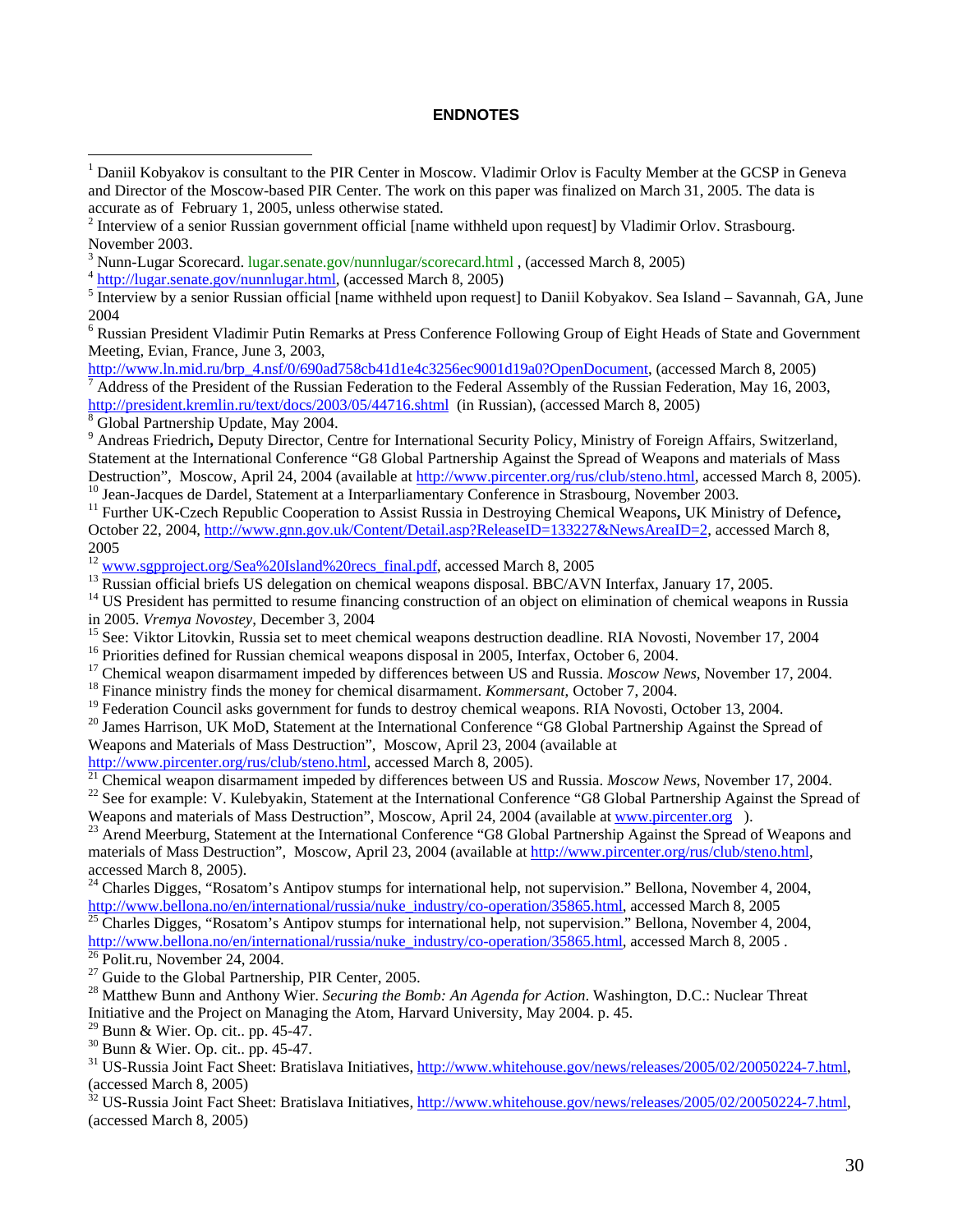<sup>33</sup> Guide to the Global Partnership, PIR Center, 2005.<br><sup>34</sup> Mikhail Starodubtsev, Statement at the International Conference "The G8 Global Partnership Against the Spread of Weapons and Materials of mass Destruction" organized by PIR Center and Board for Sustainable Partnership for Russia

(SUPR), Moscow, April 23-24, 2004.<br><sup>35</sup> Bunn & Wier. Op. cit... p. 51<br><sup>36</sup> GAO report GAO-03-482 'Weapons of Mass Destruction: Additional Russian Cooperation Needed to Facilitate US<br>Efforts to Improve Security at Russian S

<sup>37</sup> Bunn & Wier. Op. cit. p 52-55.<br><sup>38</sup> See: 6/16/98: General Habiger evaluates Russian C3, WPCA, NTI Website,

<http://www.nti.org/db/nisprofs/russia/weapons/security/secdevs.htm>, (accessed March 8, 2005)<br><sup>39</sup> NTI Website, <u>http://www.nti.org/db/nistraff/2003/20030060.htm</u>, (accessed March 8, 2005)

<sup>40</sup> Bunn & Wier. Op. cit. p. 52-55.<br>
<sup>41</sup> Personal interview of author with Col.-Gen. Yevgeny Maslin.<br>
<sup>42</sup> Progress report, US Enrichment Corporation website, <u>http://www.usec.com/v2001\_02/HTML/Megatons\_status.asp</u>,<br>
(a

<sup>44</sup> SKI Report 2004:15, Eliminating Stockpiles of Highly Enriched Uranium: Options for an Action Agenda in Co-operation with the Russian Federation. April 2004.

<sup>45</sup> SKI Report 2004:15, Eliminating Stockpiles of Highly Enriched Uranium: Options for an Action Agenda in Co-operation with the Russian Federation, April 2004. p.6<br>
<sup>46</sup> See: Bunn & Wier, Op. cit., p. 80<br>
<sup>47</sup> Bunn & Wier. Op. cit.., p. 81.<br>
<sup>48</sup> Rosatom website, [http://www.minatom.ru/News/Main/viewPrintVersion?id=14656&idChannel=579,](http://www.minatom.ru/News/Main/viewPrintVersion?id=14656&idChannel=579) (acc

2005)

<sup>49</sup> Vladimir Shidlovsky's interview to Tomsk daily newspaper *Krasnoye Znamya*, February 26, 2005,<br>http://kz.sibr.ru/index.phtml?p=archive&f=1&y=2005&m=2&w=21&o=all&sa=1&sn=1&a=568, (accessed March 8, 2005)

 $\frac{1}{50}$  Michael Roston and David Smiegelski, Accomplishments of Selected Threat Reduction and Non-proliferation Programs in Russia, June 10, 2003, [http://www.ransac.org/Publications/reports%20and%20Publications/Reports/index.asp,](http://www.ransac.org/Publications/reports and Publications/Reports/index.asp) (accessed

March 8, 2005)<br>
<sup>51</sup> Global Partnership Update, May 2004<br>
<sup>52</sup> Mapping The Global Future: Report Of The National Intelligence Council's 2020 Project, available at<br>
http://www.cia.gov/nic/NIC\_2020\_project.html, (accessed Ma

[http://www.cia.gov/nic/NIC\\_2020\\_project.html](http://www.cia.gov/nic/NIC_2020_project.html), (accessed March 6, 2005) 53 Interpol.jpm<br>Butterpol Media Release, March 1, 2005, <http://www.interpol.int/Public/ICPO/PressReleases/PR2005/PR200510.asp>,

(accessed March 8, 2005)<br><sup>54</sup> Alexey Shitikov, "New Directions of the Global Partnership Program", *Yaderny Kontrol*, #1, [Spring 2005, pp. 159-1](http://lugar.senate.gov/)71.<br><sup>55</sup> Alexey Shitikov, "New Directions of the Global Partnership Program",

(accessed March 8, 2005)<br>
<sup>57</sup> "Nunn-Lugar in an Election Year." Richard G. Lugar, Senator, August 11, 2004. Available at [http://lugar.senate.gov,](http://lugar.senate.gov/)

(accessed March 8, 2005).<br><sup>58</sup> Kenneth N. Luongo, Derek Averre, Raphael Della Ratta, and Maurizio Martellini, "Building a Forward Line of Defence

Securing Former Soviet Biological Weapons**,"** Arms Control Today (July/August 2004), The Arms Control Association. http://www.armscontrol.org/act/2004\_07-08/Luongo.asp, (accessed March 8, 2005)

 $\frac{1}{59}$  See: "BioIndustry Initative", Fact Sheet, Bureau of Non-proliferation. Washington, DC, September 16, 2003.<br>http://www.state.gov/t/np/rls/fs/24242.htm , (accessed March 8, 2005)

 $\overline{60}$  $\overline{60}$  $\overline{60}$  DHHS Biotechnology Engagement Program (BTEP), <http://www.globalhealth.gov/europeaffairsdhhs.shtml> , (accessed March 8, 2005)<br><sup>61</sup> Kenneth N. Luongo, Derek Averre, Raphael Della Ratta, and Maurizio Martellini, Op.cit.<br><sup>62</sup> Paula A. DeSutter, Assistant Secretary for Verification and Compliance. Testimony Before the House Armed Serv

Committee. Washington, DC, March 4, 2003. <http://www.state.gov/t/vc/rls/rm/18736.htm> , (accessed March 8, 2005)<br>
<sup>63</sup> http://russian.people.com.cn/200109/07/rus20010907 49610.html , (accessed March 8, 2005)<br>
<sup>64</sup> The Unite

BWTC submitted to the November 2001 Fifth Review Conference of the States Parties, invoking reasons of national security, commercial property rights and enforceability. See http://www.asanltr.com/newsletter/01-4/articles/0

<sup>65</sup> US General Accounting Office (GAO), "Biological Weapons: Efforts to Reduce Former Soviet Threat Offers Benefits, Poses New Risks," GAO/NSIAD-00-138, April 2000, quoted in "Building a Forward Line of Defence Securing Former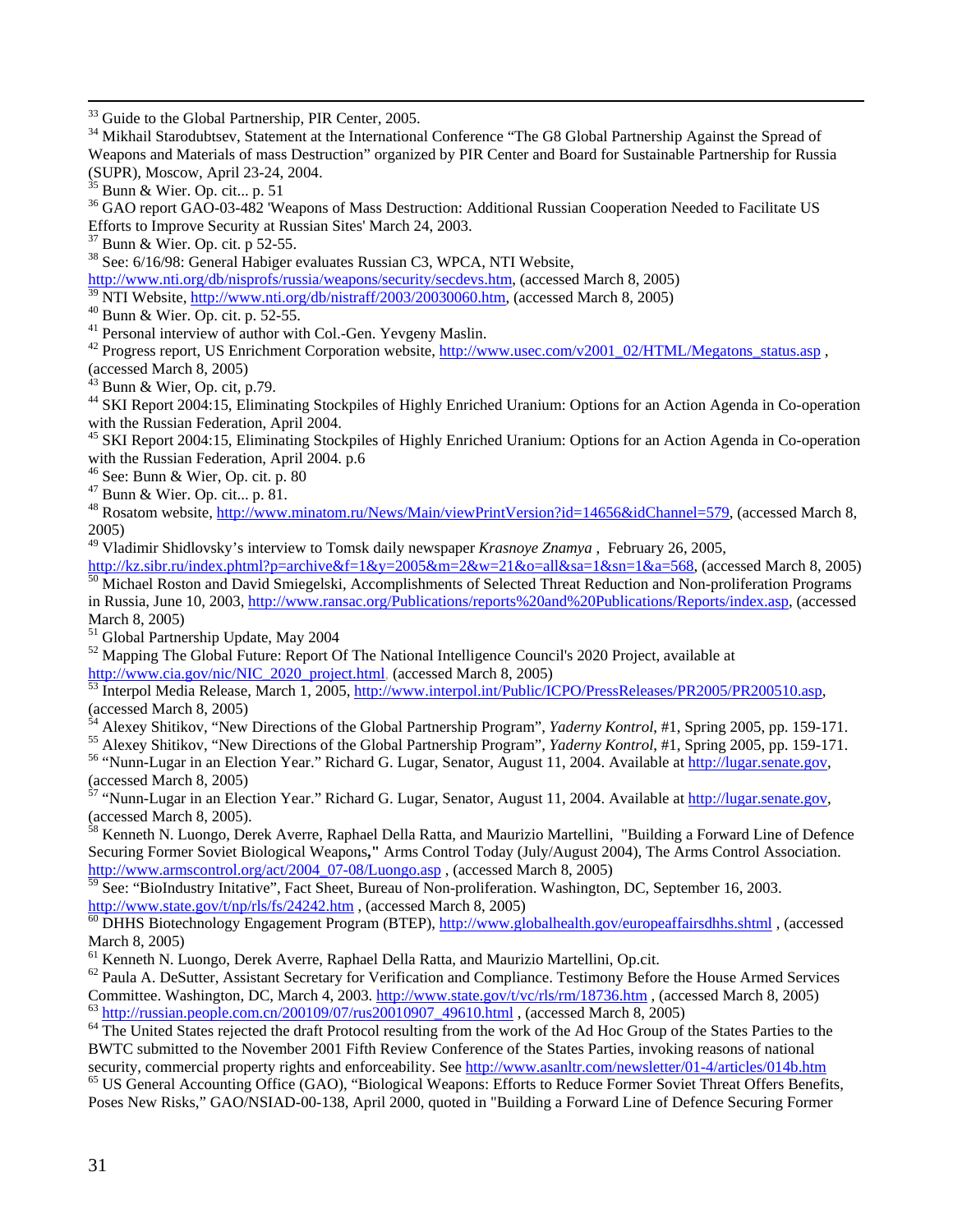Soviet Biological Weapons," Kenneth N. Luongo, Derek Averre, Raphael Della Ratta, and Maurizio Martellini, Arms Control Today (July/August 2004), The Arms Control Association.<br><sup>66</sup> US General Accounting Office (GAO), "Biological Weapons: Efforts to Reduce Former Soviet Threat Offers Benefits,

Poses New Risks," GAO/NSIAD-00-138, April 2000, quoted in "Building a Forward Line of Defence Securing Former Soviet Biological Weapons," Kenneth N. Luongo, Derek Averre, Raphael Della Ratta, and Maurizio Martellini, Arms Control Today (July/August 2004), The Arms Control Association.. 67 See for example interview with Nikolay Karkishchenko, Director of Institute of New Technologies, Novaya Gazeta, July

1, 2002. <http://2002.novayagazeta.ru/nomer/2002/46n/n46n-s20.shtml>, (accessed March 8, 2005)<br><sup>68</sup> Vladimir Bundin, "Russian biotechnology in the context of terrorism and biosecurity problems" (in Russian).

<http://www.rusbio.biz/ru/abs0006.shtml> , (accessed March 8, 2005)<br><sup>[69](http://www.rusbio.biz/ru/abs0006.shtml)</sup> "Putin felt the threat of bioterrorism", (in Russian), <http://www.nns.ru/archive/chronicle/2001/11/12.html>, (accessed

March 8, 2005)<br><sup>70</sup> "Putin felt the threat of bioterrorism", (in Russian), http://www.nns.ru/archive/chronicle/2001/11/12.html, (accessed

March 8, 2005).<br><sup>71</sup> RIA Novosti, October 26, 2004, in Integrum Techno.<br><sup>72</sup> William Potter, Statement at the International Conference "G8 Global Partnership Against the Spread of Weapons and

Materials of Mass Destruction", Moscow, April 23, 2004 (available at [http://www.pircenter.org/rus/club/steno.html,](http://www.pircenter.org/rus/club/steno.html) accessed March 8, 2005). 73 [http://www.informeco.ru/stat.php?stat=231,](http://www.informeco.ru/stat.php?stat=231) (accessed March 8, 2005). 74 "Russia No Longer Funding Bioterrorism Countermeasures Research, Scientist Says," *Global Security Newswire,*

February 2, 2005<br><sup>75</sup> Former senior Russian government official's presentation at a seminar on biosecurity in the Russian Federation, held at

PIR Center, March 25, 2005.<br><sup>76</sup> Joint Statement by President George W. Bush and President Vladimir V. Putin on Cooperation Against Bioterrorism,<br>November 13, 2001.

<sup>77</sup> Joby Warrick, "Russia Denies US Access on Bioweapons," *The Washington Post*, September 8, 2002<br><sup>78</sup> G8 Action Plan on Non-proliferation. [http://www.g8usa.gov/documents.htm,](http://www.g8usa.gov/) (accessed March 8, 2005).<br><sup>79</sup> "Ukraine Se

2005, [http://www.nti.org/d\\_newswire/issues/2004/10/14/D2519DEB-8CB1-40ED-B3C6-4C048577A5B5.html,](http://www.nti.org/d_newswire/issues/2004/10/14/D2519DEB-8CB1-40ED-B3C6-4C048577A5B5.html) (accessed March 8, 2005).<br><sup>80</sup> Testimony of Deputy Under-Secretary of Defence for Technology Security Policy and Counterproliferation Lisa Bronson

Before the House International Relations Committee Subcommittees on Europe; Terrorism, Non-Proliferation and Human Rights. May 8, 2003. http://www.house.gov/international relations/108/brons0508.htm , (accessed March 8, 2005).<br><sup>81</sup> Alexander Vershbow, US Ambassador to Russia. Remarks at the Conference "The G-8 Global Partnership Agains

Spread of Weapons and Materials of Mass Destruction", PIR Center, Moscow, April 23, 2004<br><sup>82</sup> Edward Vazquez, Director, Office of Proliferation Threat Reduction, Bureau of Non-proliferation, U. S. Department of

State, Remarks at the Conference "The G-8 Global Partnership Against the Spread of Weapons and Materials of Mass

Destruction", PIR Center, Moscow, April 23, 2004<br><sup>83</sup> John R. Bolton, Under-Secretary for Arms Control and International Security, Press Conference at the US Mission to the United Nations. Geneva, Switzerland. September 10, 2004, [http://www.state.gov/t/us/rm/36104.htm,](http://www.state.gov/t/us/rm/36104.htm) (accessed March 8,

2005).<br><sup>84</sup> Global Partnership Update, January 2005.<http://www.sgpproject.org/publications/GPUpdates/GPUpdateJan2005.pdf>,

(accessed March 8, 2005).<br><sup>85</sup> James E. Goodby, Daniel L. Burghart, Cheryl A. Loeb and Charles L. Thornton. *Cooperative Threat Reduction for a New*<br>*Era*. By National Defence University, September 2004

<sup>86</sup> [www.usun-vienna.usia.co.at/Statements/Abraham.html](http://www.usun-vienna.usia.co.at/Statements/Abraham.html), (accessed March 8, 2005).<br><sup>87</sup> Anatoly Anin. "The Global Partnership Against the Spread of Weapons and Materials of Mass Destruction One Year Later: What Next?" http://www.pircenter.org/cgi-<br>bin/pirnews/analysis.cgi?CountryID=4&Template=gp analysis e&L=1/t blank, (accessed March 8, 2005).

<sup>88</sup> For details, see: Guide to the Global Partnership. PIR Center (in Russian), [pp. 38-40], 2005<br><sup>89</sup> Kenley Butler, "The Global Partnership 2004", http://www.nti.org/e\_research/e3\_49b.html, (accessed March 8, 2005).

<sup>90</sup> Kenley Butler, "The Global Partnership 2004",  $\frac{http://www.nti.org/e-research/e3-49b.html}{http://www.nti.org/e-research/e3-49b.html}$ , (accessed March 8, 2005).

 $91$  EU Strategy Against Proliferation Of Weapons Of Mass Destruction,

[http://www.sipri.org/contents/expcon/eu\\_wmdstrategy.pdf,](http://www.sipri.org/contents/expcon/eu_wmdstrategy.pdf) (accessed March 8, 2005).

<sup>92</sup> Interview with Ms. Annalisa Gianella, *Global Partnership Update*, March 2004,

[http://www.sgpproject.org/resources/Gianella%20March%201%2004.html](http://www.sgpproject.org/resources/Gianella March 1 04.html) (accessed March 8, 2005).